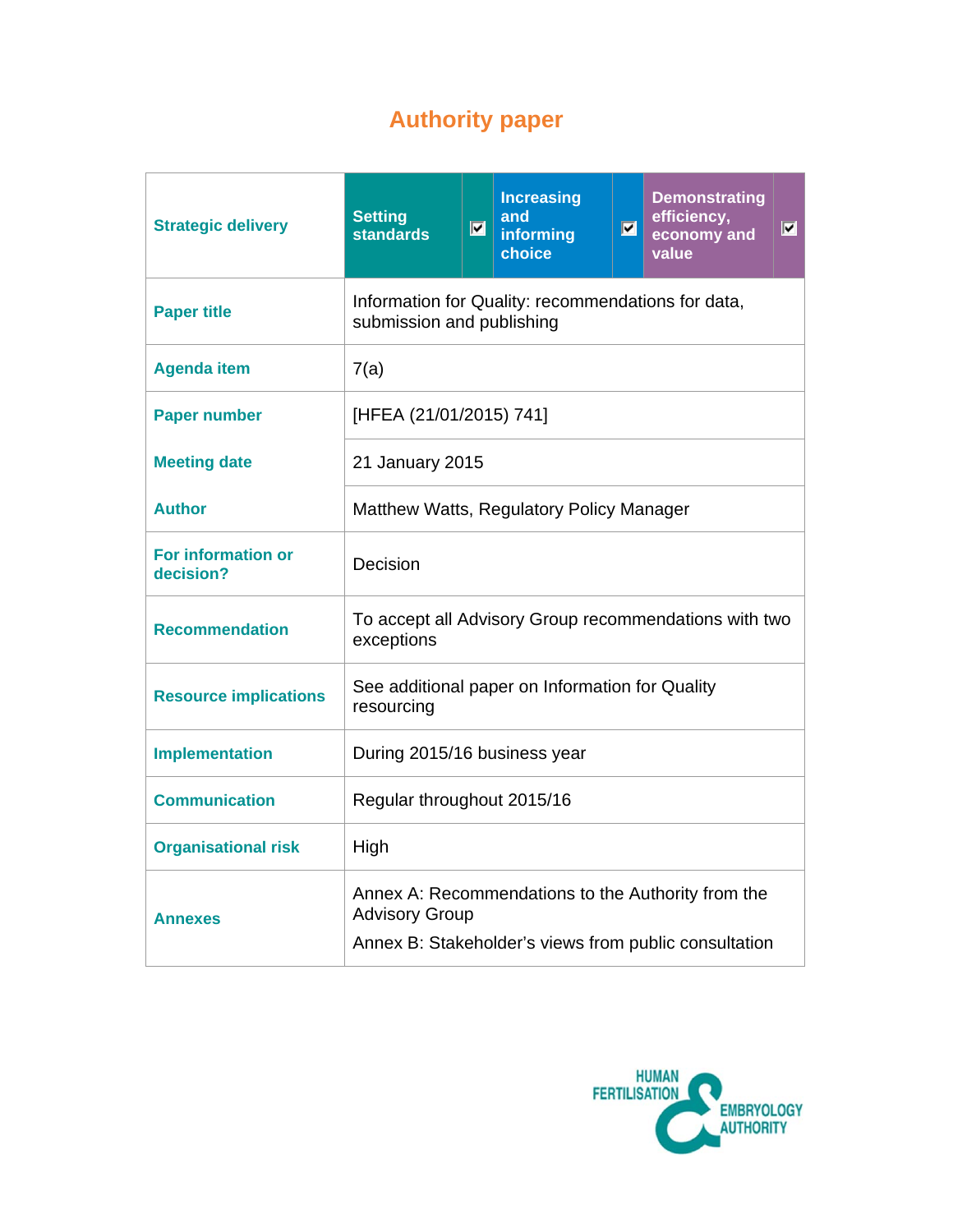## **1. Introduction**

- 1.1. The Information for Quality (IfQ) programme is a comprehensive review of the information the HFEA holds, the systems that govern the submission of that data, the uses to which it is put and way in which it is published. This paper sets out a series of recommendations that, if accepted, will be implemented in the 2015/16 business year.
- 1.2. We have long wanted to carry out such work, and it was highlighted in the recent McCracken review (2013) that we proceed with this major review of information requirements 'to reduce unnecessary regulatory burden' on fertility clinics. However, we see it as much more than 'reducing regulatory burden'. IfQ is a fundamental programme of work for the Authority, impacting on each strand of its strategy - setting direction, increasing and informing choice, and demonstrating efficiency, economy and value. It has real significance for our stakeholders. Patients will have access to better information to help them make decisions on accessing treatment. Clinics will also benefit, with improved systems of data submission and the ability to access information to help them provide a better service. Such work is anticipated to yield savings of approximately £1m for the approximately 100 clinics that provide information to the HFEA.
- 1.3. The Authority has been updated on the progress of the programme at each Authority meeting since September 2013. The report of the Advisory Group we established is attached at Annex A, they make a range of recommendations which will be greatly welcomed by clinics, patients and other stakeholders. We heard from such stakeholders during our public consultation late last year, the results of which can be found at Annex B. This paper provides a commentary on the Advisory Group's report, highlighting key points of principle for discussion.

# **2. The Register**

- 2.1. Licensed fertility clinics submit information about each cycle of treatment they carry out, such as; patient and donor details, the treatment provided and its outcome. This information is held on a database called the Register. The requirement to keep a Register of Treatments stems from the Human Fertilisation and Embryology Act 1990 (as amended) (the Act).
- 2.2. The Register is an extremely valuable asset to both us and our stakeholders. We use it to:
	- securely hold information about donors and their donations
	- ensure traceability of gametes and embryos
	- provide patient information on success rates
	- monitor clinic performance, and
	- facilitate research into the safety of treatments.
- 2.3. The Advisory Group is of the view that the HFEA has not in the past been explicit about why information is required for the Register and how it is then used. Without an agreed structure to justify the submission of data, we could:
	- collect more information than necessary without a clear purpose for its use and thus increase the burden on clinics, or
	- collect less information than necessary with the effect that we would not have the required information to allow us to use the Register effectively for our stakeholders.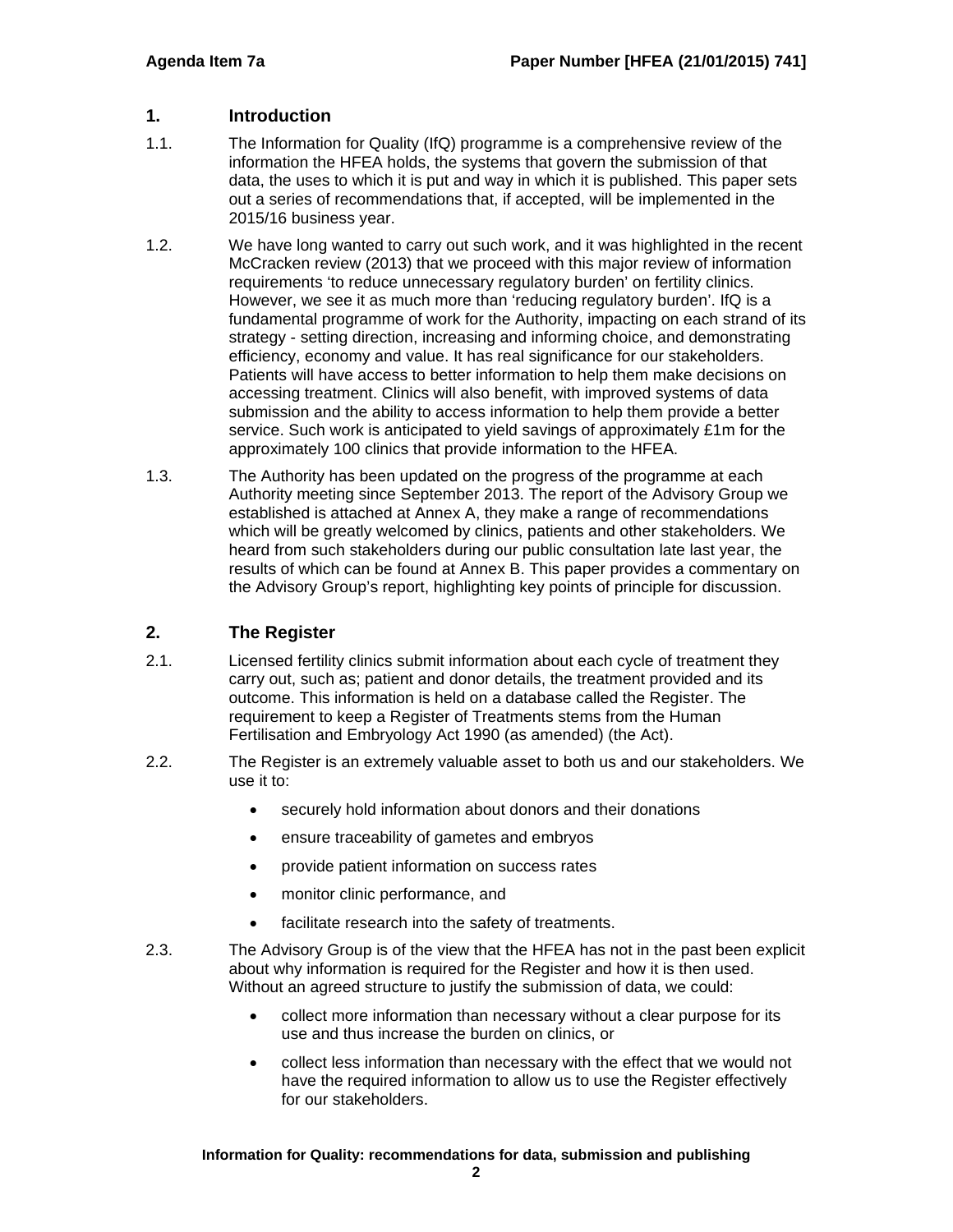- 2.4. The Advisory Group therefore sets out a number of criteria for data collection and argues that data should not be submitted to the HFEA unless it can meet at least one of these. Broadly speaking, these criteria are aligned to how we currently use the Register and allow the Authority to ensure that all its stakeholders can take advantage of this resource. We agree that it is important to make these criteria clear to stakeholders.
- 2.5. There will always be differences in opinion on what data clinics should submit to the HFEA, due to the competing priorities of our stakeholders. The Advisory Group themselves are not yet settled on the specifics of the dataset – this will be agreed at their final meeting in February 2015.
- 2.6. With these issues in mind, the Advisory Group's recommendations that we should have a system in place to review future additions or deletions to the Register, and a clear set of criteria for data collection seems appropriate. If the Authority agrees that this is the right approach, then the following Advisory Group recommendations should be accepted:

#### **The HFEA should establish a dedicated standing group to assess any future requests for additions (or deletions) to the dataset, using agreed criteria.**

#### **Information required for the Register should only be submitted if it meets at least one of the justifications (as set out by the Advisory Group).**

- 2.7. The Register is the most complete source of data on fertility treatment in the UK but the quality of some data items could be improved. As the Advisory Group report highlights, some fields are not well defined, and others cannot easily be verified or validated. Their recommendations will ensure that stakeholders have access to even better quality information – a key objective in the Authority's ambition to increase and inform choice.
- 2.8. Another Authority objective is to facilitate research. The Advisory Group shares this commitment and recommends mandating the NHS number for all patients, donors and children born from treatment. Such information is often used in linkage studies to other national databases to monitor the safety of fertility treatments. As a member of the National Information Board, the Authority should be aware that it will be a requirement of NHS treatment that the NHS number is supplied and used. We agree with the Advisory Group that this should also apply to private paying patients though further work may be required to help clinics obtain such information.
- 2.9. We know that the Authority wish to ensure stakeholders have access to meaningful data, and therefore we recommend the following Advisory Group recommendations are accepted:

**Only data that is clearly defined and that can be validated or verified should be submitted to ensure only accurate and meaningful information is held on the Register.** 

**The NHS number should be a mandatory data requirement. Where unavailable, the passport number or unique ID number relevant to the patient's citizenship should be the preferred unique identifier.** 

# **3. The submission of information**

- 3.1. Clinics submit data to the Register via either:
	- Electronic Data Interchange (EDI) software developed by the HFEA in 2005 for clinics. Only data required for the HFEA is entered and

#### **Information for Quality: recommendations for data, submission and publishing**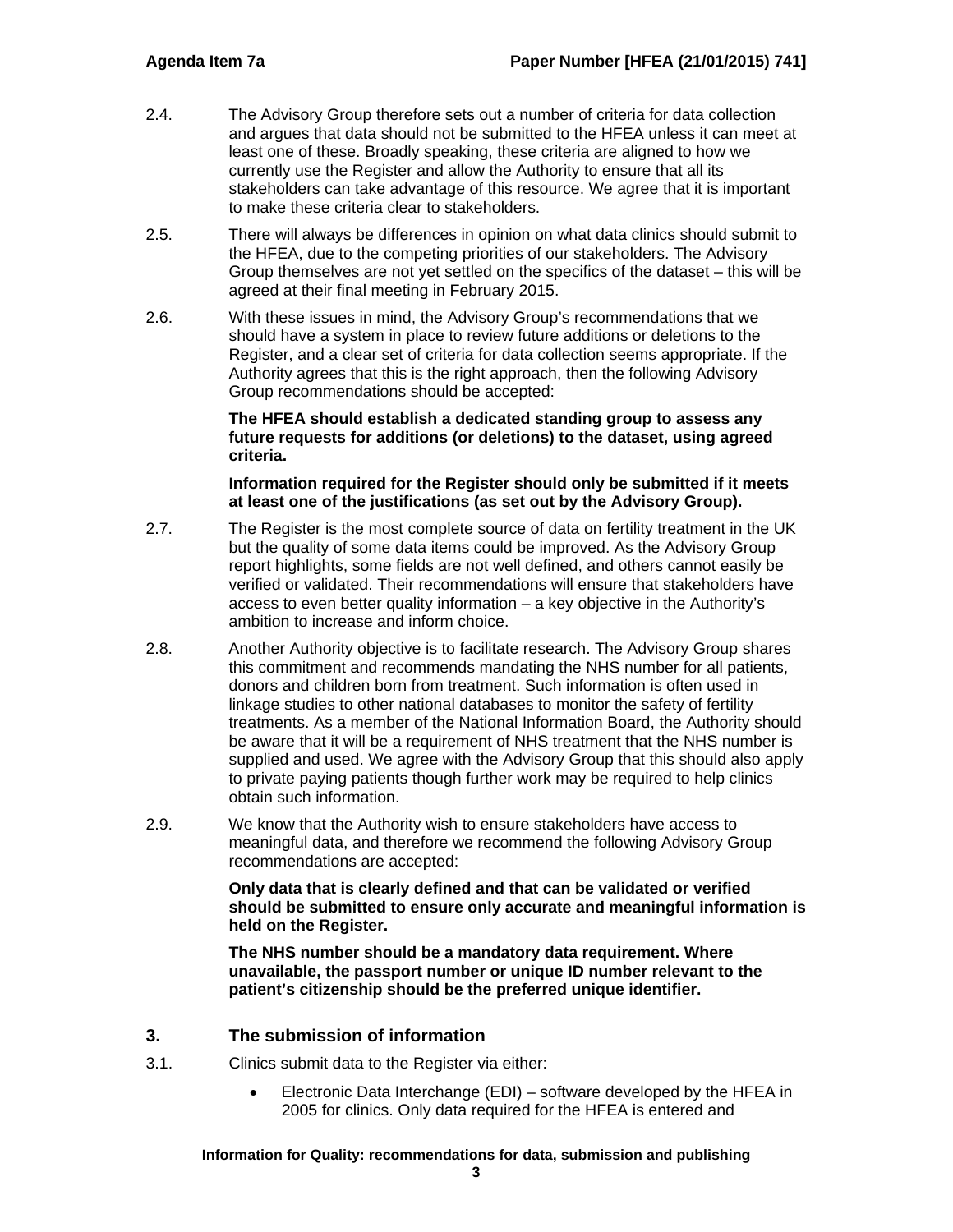submitted.

 Electronic Patient Records System (EPRS) – various software developed by clinics themselves or by a third party to electronically manage their records, carry out analysis/audit of their data, and submit the relevant information to the HFEA.

There is roughly a 50:50 split between clinics that use EDI and those that use an EPRS.

- 3.2. Clinics also submit information on licence applications through the HFEA Clinic Portal – a password protected extranet. In a similar way to EDI, Clinic Portal allows clinics to review performance against some regulatory requirements.
- 3.3. Clinics must submit data to the HFEA by law, but we know that there are lots of ways in which we can make it easier – we heard first-hand the view of clinics at the 2013 HFEA conference. When they talk of the 'burden' of information requirements, clinics are often referring to the data submission process. Our user research with clinic staff showed that those using EDI can find it a frustrating system, for example, data can be submitted even if there is an error in the data, and clinics have no access to the data they submit. We also know that both EDI and EPRS find the reports setting out errors in their data unclear. It's important we tackle these, and other, issues for both EDI and EPRS users to:
	- improve the quality of data we receive
	- save clinic and HFEA staff time and effort time which clinics could spend with patients, and
	- help clinics drive up improvements in quality of care provided.
- 3.4. In its strategy, the Authority agreed to demonstrate efficiency, economy and value by improving the methods used to submit and verify data. Making changes to the data submission process will ensure that data is submitted accurately the first time, reduce unnecessary effort, reduce transactional costs and increase satisfaction. The various recommendations made by the Advisory Group on data submission should make a significant difference to the experience of clinics and we recommend that they are accepted:

**The HFEA should reduce the burden of the data submission, correction and verification process. EDI should be redeveloped with causes of error designed out and processes streamlined.** 

**Where possible, the HFEA should implement a system of contemporaneous validation of data fields.** 

**Error reports should be improved and consolidated into a user-friendly reporting mechanism, with the ability to drill down, print out, and find exactly what and where the error is.** 

**Rather than several forms for data submission, EDI should comprise of a single record of treatment.** 

**The replacement to EDI should have the functionality to enable clinics to access and query their own data.** 

**A system of accreditation should be implemented so that clinics know which EPRS meet good standards of data submission.** 

**Training and support should be provided to clinics using EDI to ensure that data is consistently submitted in a high quality format.** 

**The HFEA should prioritise the implementation of a secure mechanism for**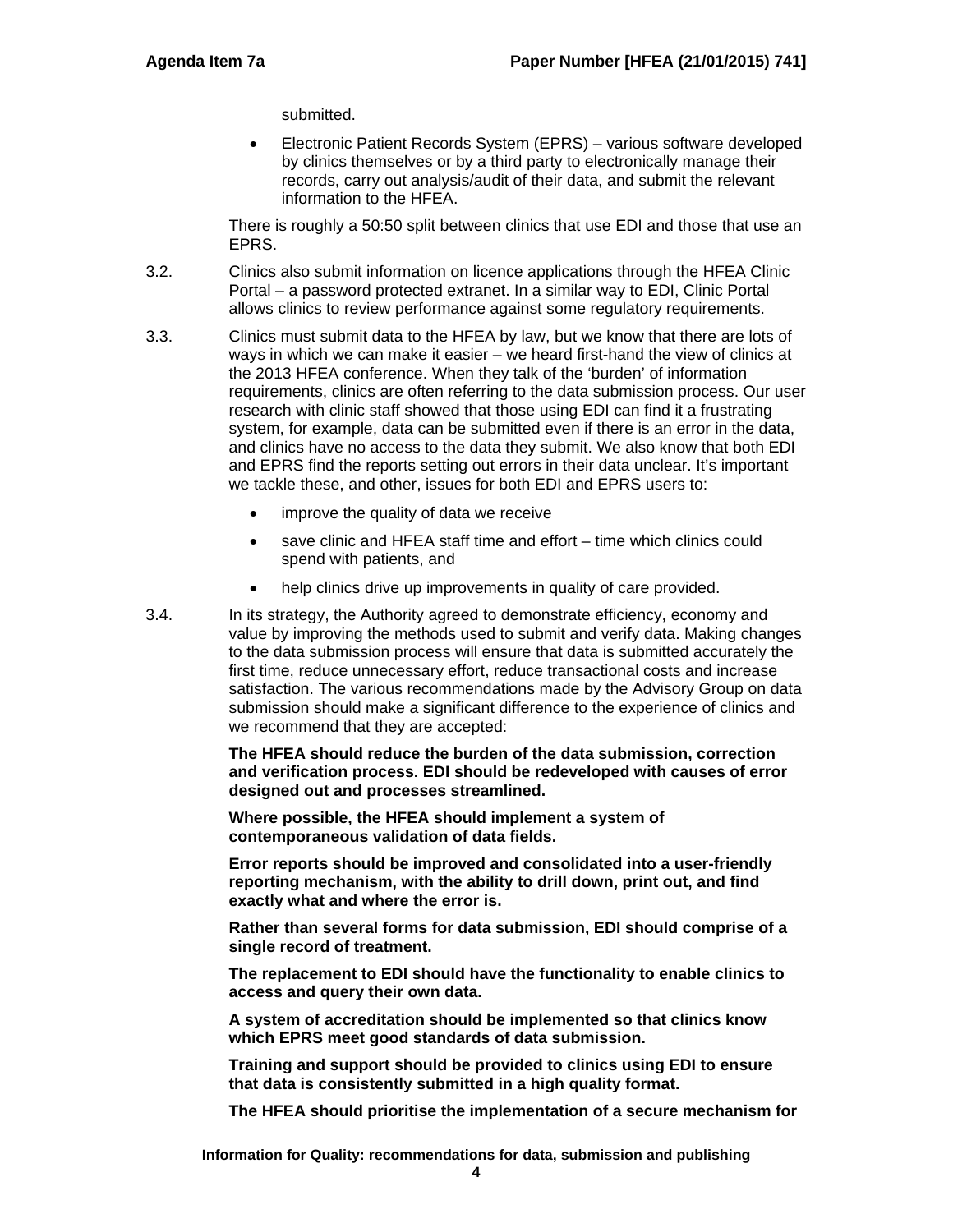**the electronic submission of donor goodwill messages and pen portrait information.** 

**Clinic Portal is redeveloped so that information and reports are more accessible and co-ordinated with other tools.** 

**Clinic Portal and EDI should be merged into a single point of clinic contact with the HFEA, with the additional functionality of a central messaging system.** 

**The successor to EDI should be robust, adaptable and functional enough that it could be used as a stand-alone data management solution, albeit not with the full scope and functionality of an EPRS.** 

### **4. The website**

- 4.1. The Authority has a statutory duty to provide information to patients, donors, clinics and the general public. Our main tool is the website, receiving about 100,000 visits each month. It is also central to our strategic ambition to increase and inform choice. User research with patients, donors and donor-conceived people found that the information on the website is well written, but it is difficult to navigate and does not reflect a typical patient's journey through fertility treatment. Users also find the tone and language of the website a little dry and unfriendly.
- 4.2. As noted above, the website is our main method of publishing information for patients, donors and donor-conceived people – as well as for professional stakeholders and it is therefore vital that we improve the website, both in terms of content, tone and accessibility. With this in mind, we recommend that the Advisory Group recommendations regarding the website are accepted:

**The HFEA website should be redeveloped with a more intuitive design to make information more user-friendly, less complex and organised around a typical user journey.** 

**Online information about donation should be developed to inform donors and recipients about the options for donation and parenthood.** 

**The HFEA should improve how stakeholders access its information, ensuring it is optimised for a variety of devices (such as mobiles or tablets).** 

## **5. Choose a Fertility Clinic**

- 5.1. Choose a Fertility Clinic is our clinic search tool. It provides information about each clinic that we license; its services, success rates and inspection reports. Around 15,000 patients use it each month to help them decide where to go for fertility treatment. For those who have no choice about where to go, Choose a Fertility Clinic helps them find out more about the clinic they have been referred to for treatment.
- 5.2. The Authority has already agreed, through its strategy, that we will improve presentation of clinic comparison information on Choose a Fertility Clinic. We know that the success rate information is difficult to interpret and can give a false impression of a clinic's performance. This was reinforced by the findings of the user research which showed that the:
	- navigation is deep and complex
	- advanced search is overwhelming and difficult to use

#### **Information for Quality: recommendations for data, submission and publishing**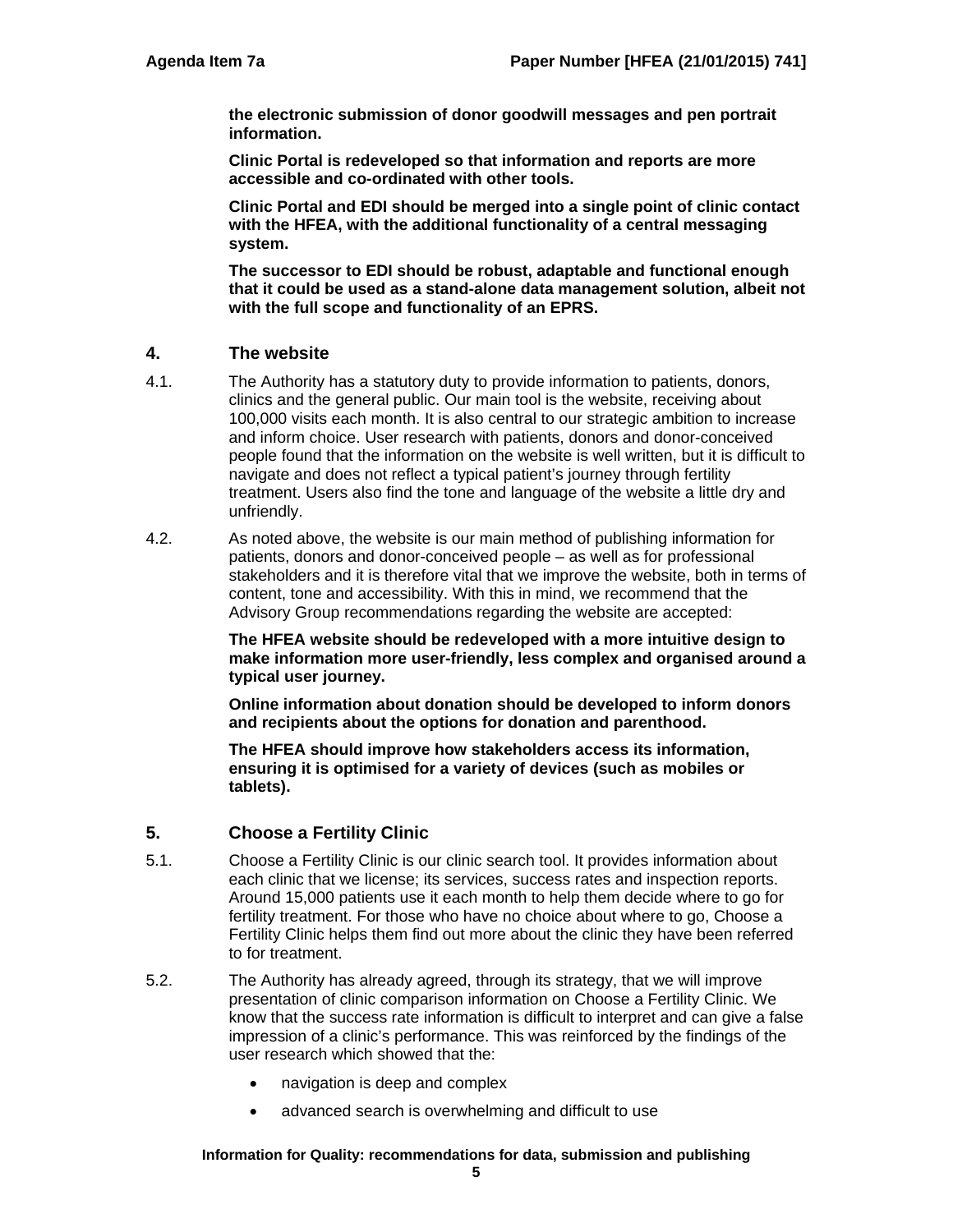- statistics and the ranges provided are difficult to understand, and
- single figure data on clinic websites were seen as more appealing and straightforward.
- 5.3. The challenge with presenting outcome data, particularly for individual clinics, is to make the information meaningful and easy to understand. We tried to do that when Choose a Fertility Clinic was first developed, but it is clear that in the search for statistical sophistication we have overcomplicated matters for users. Finding this balance will be important when redeveloping our website. We therefore recommend the Authority accepts the following Advisory Group recommendation:

#### **Choose a Fertility Clinic is redesigned with information set out as clearly and simply as possible, and to avoid large amounts of data being spread over several pages.**

5.4. From the user research, we know that patients are interested in pregnancy and birth data, but they see the quality of a clinic as being more than just its success rates. Patients said they wanted more information about our assessment of the clinic as the regulator and welcomed the Authority's plans to publish patient experience information (described below). Presenting a broader range of information about each clinic will reduce the over-reliance on outcome data and help patients make a decision based not so much on which is the 'best' clinic, but on which is the best clinic for them. Furthermore, we know that patients want to be able to compare clinics and this is an ambition in the Authority's strategy. We therefore recommend that the Authority accept the following Advisory Group recommendation:

#### **Choose a Fertility clinic should show that quality is more than pregnancy rates and facilitate comparisons.**

- 5.5. As the Advisory Group highlights, success rates are not the only factor that patients consider when deciding where to have treatment - other information matters too (described below). They also agreed that the online search we provide should facilitate comparisons between clinics, though less emphasis should be placed on success rates, as it is difficult to directly compare one clinic with another based on such data.
- 5.6. The discussion on the weight that should be given to success rates highlighted a concern from the Advisory Group about the name Choose a Fertility Clinic. They argued that by using the word 'choose', patients may be misled into thinking that there are significant differences between clinics in terms of success rates – when this is largely not the case. The Advisory Group therefore recommends in its report that: **the HFEA should change the name of its online clinic search function so that it is not about choice and instead is called 'Find your Fertility Clinic'**.
- 5.7. The Executive agrees that success rates, on their own, can be misleading. Patients often focus on differences of a few percentage points in the success rates of clinics, but these differences may be caused by nothing other than luck. This is why we currently use a range in the success rates on Choose a Fertility Clinic (though this is difficult to understand) and make comparisons with the national average. However, our intention is to move away from privileging success rates above all else in Choose a Fertility Clinic and introducing other measures of quality, such as inspection findings and feedback from other patients.
- 5.8. We provided a mock-up of how a new search tool could look in the IfQ

#### **Information for Quality: recommendations for data, submission and publishing**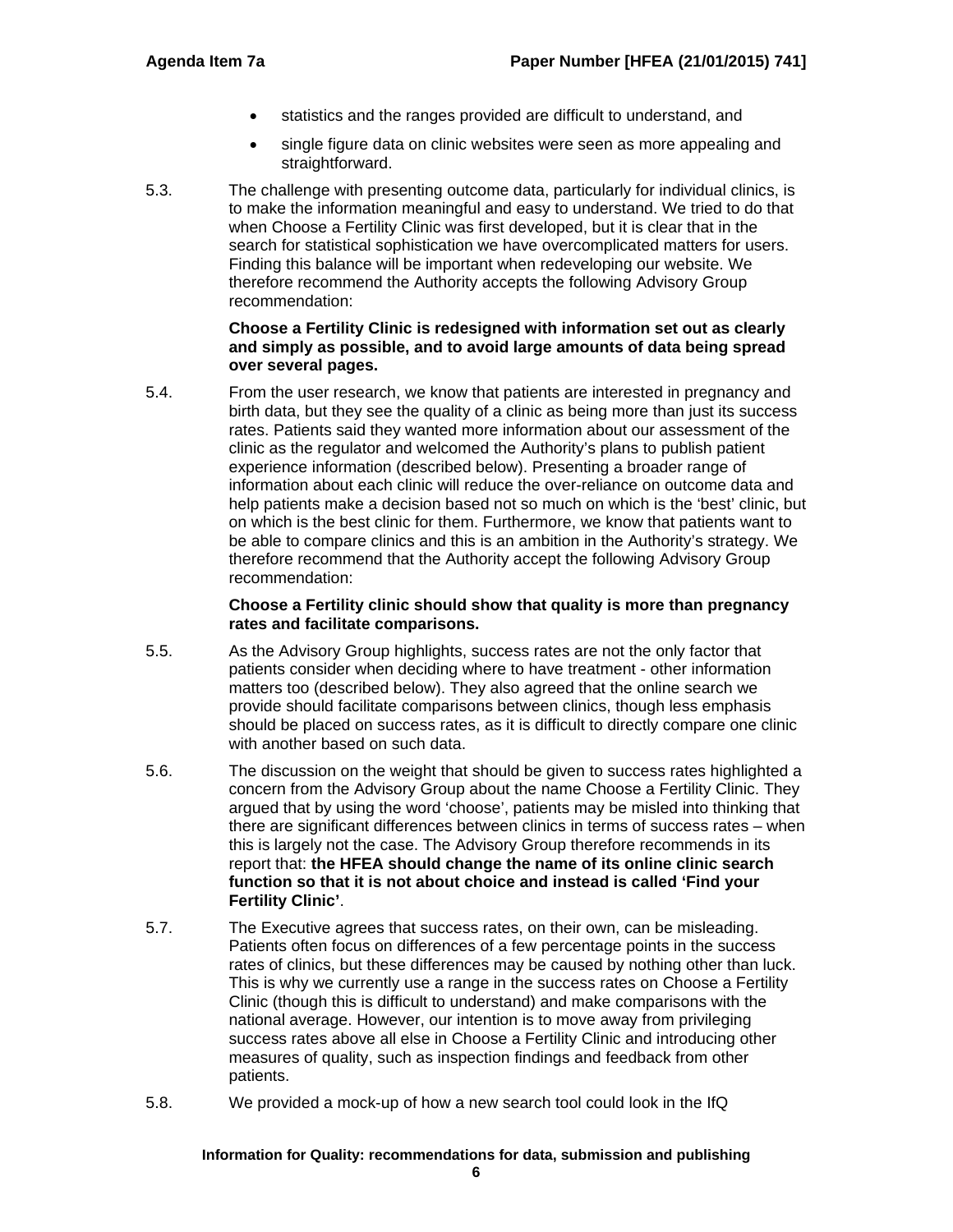consultation document<sup>1</sup>. While not suggesting that this is the new design, it attempts to show how we might draw together and balance out the different types of information that we will display:

| Sitemap   Job vacancies   Contact us   FAQs   Glossary<br>HUMAN<br>FERTILISATION<br><b>EMBRYOLOGY</b><br><b>NUTHORITY</b><br>Q |                                |                         |                        |                                                                        |                       |
|--------------------------------------------------------------------------------------------------------------------------------|--------------------------------|-------------------------|------------------------|------------------------------------------------------------------------|-----------------------|
| <b>Fertility treatment</b><br>Home<br>Choose a clinic                                                                          | <b>Donating</b>                | <b>Support</b>          | Regulation             | For clinic staff                                                       | <b>About the HFEA</b> |
| Home / Choose a clinic                                                                                                         |                                |                         |                        |                                                                        |                       |
| Poppyfields fertility practice                                                                                                 |                                |                         | Shortlist clinic       |                                                                        |                       |
| 47, Evering road, London, N1M 4NT                                                                                              |                                |                         |                        |                                                                        |                       |
| Live birth per embryo transferred (2012)                                                                                       |                                |                         | About the clinic       |                                                                        |                       |
|                                                                                                                                | <b>Between 11%-23%</b>         |                         |                        | $\sqrt{9}$ 3.1 miles from N16 7RE                                      |                       |
| 0 <sup>th</sup><br>11%                                                                                                         | $-13.64$<br>(National average) | 23%                     | <b>Key stats</b>       |                                                                        |                       |
| Proportion of single births (2012)<br>70.4%                                                                                    |                                |                         | $87*$                  | Consistent with national average                                       |                       |
| $0\%$                                                                                                                          | (National average)             | 100%                    |                        |                                                                        |                       |
| Cycles carried out in 2013                                                                                                     |                                |                         |                        | <b>HFEA</b> Inspection result<br>"Modern, friendly, approachable, High |                       |
|                                                                                                                                |                                |                         |                        | success rate, Experienced team"                                        |                       |
|                                                                                                                                |                                |                         |                        |                                                                        |                       |
| 332<br><b>IVF</b> cycles<br>56%                                                                                                | 139<br>ICSI cycles<br>24%      | 117<br>Di cycles<br>20% | <b>Patient ratings</b> |                                                                        |                       |

- 5.9. The Advisory Group and the respondents to the IfQ consultation support this move to presenting a range of different quality measures. However, we know that many professionals, both on the Advisory Group and beyond, have serious concerns about how we present success rates and the extent to which patients should be able to compare clinics on that basis. It is for this reason that they wish to move away from the idea of choosing a clinic.
- 5.10. These are reasonable concerns, based on a good understanding of the limitations of statistics. However, given that 60% of cycles are self-funded and some NHS-funded patients have a choice of clinic (albeit limited), patients do wish to *choose* their clinic. Removing the ability to compare or changing the name of the service will not make this desire go away – patients will choose on what information they can find, or they will go elsewhere, to information which is not necessarily balanced. Instead, we should perhaps meet this desire head on by presenting a range of information (success rates, inspection findings, patient feedback etc) and making the measures as meaningful as possible. We should also remind patients that the information cannot tell them which is the best clinic – nor can it tell them what their own chance of success might be.
- 5.11. When we come to build our new search tool, we will think very carefully about how to display the information, and about whether the Choose a Fertility Clinic name – or some other, new name – is the right one. We will involve the people from the Advisory Group in that process. We therefore recommend that the Authority does *not* accept the recommendation to change the name of Choose a Fertility Clinic to 'Find your fertility clinic'.

http://www.hfea.gov.uk/docs/Binder1.pdf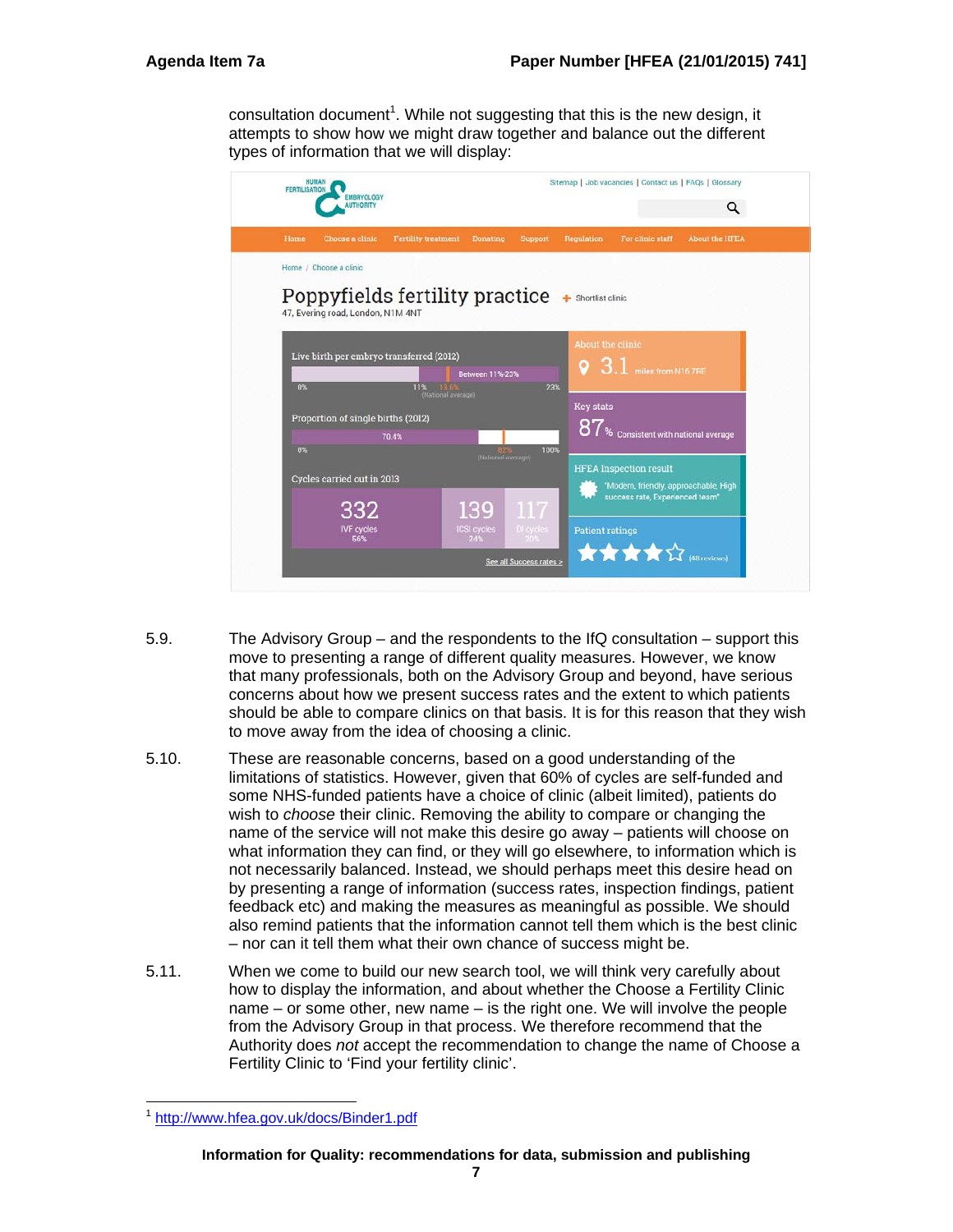#### **New information to help patients choose a clinic**

- 5.12. The Authority has previously discussed new types of qualitative information which they would like available to patients. Through its strategy, members committed to enhance Choose a Fertility Clinic by including user experience scores and collecting and publishing information regarding donor gamete availability. It is clear from the IfQ consultation that there is support for information along these lines. Such a move would also be in line with broader trends in healthcare, where the NHS Friends and Family Test and other feedback mechanisms are being rolled out across different medical services.
- 5.13. We can collect and display patient experience information in a number of ways, each with their own advantages and disadvantages. Our consultation showed a preference, particularly from lay respondents, for using free text as a means to provide feedback. However, the Advisory Group has instead opted for feedback using aspects of a number of methods, balancing the views of stakeholders. Principally, we believe it should be made as easy as possible, collecting only the necessary information, and be displayed in an understandable format. If the Authority agrees, the Advisory Group's recommendation on patient feedback should be accepted.
- 5.14. Providing details on the type and source of donors a clinic recruits will also be of use to potential patients; we heard support for such information at our 2013 conference. However, the Advisory Group felt that there was a limit to how much information clinics could self-report onto Choose a Fertility Clinic. Information on the average waiting time for donors was seen as disproportionate as it could change on a regular basis, and it was seen as difficult to define an 'average' due to different availability of types of donors. We believe information along these lines should be available, but have carefully listened to the concerns of stakeholders and agree with the Advisory Group's recommendation.
- 5.15. We also know that the cost of treatment is a concern for patients, and an important factor they consider when deciding where to access treatment. We have no remit over the prices that clinics set, but do expect clinics to provide patients with a costed treatment plan before treatment begins. However, there appears to be an appetite for the HFEA to do more. In particular, there were concerns about clinics offering additional tests or treatments after treatment had begun. There is a balance to find between providing useful information to patients, whilst not overburdening clinics. The Advisory Group's recommendation that a question on the transparency of a clinics costs be included through the patient feedback mechanism seems appropriate. It will allow patients to provide information to future patients about how open a clinic was about their costs and additional treatments they may or may not need.
- 5.16. New information along the lines set out above will help patients make decisions on where to access treatment, alongside existing information on success rates and inspection reports. We recommend that the Authority accepts the following recommendations regarding new qualitative information on Choose a Fertility Clinic:

**Patient feedback should be provided through the HFEA website, using the question of "Would you recommend this clinic?" via a star rating. The average rating, the number of people responding and the number of cycles the clinic carries out must also be provided. We also recommend that patients are able to choose from a number of HFEA-generated statements to summarise their experience. This could be displayed via a word cloud for each clinic. The HFEA must pilot such a system and consider whether any changes are required based on feedback.** 

**Information for Quality: recommendations for data, submission and publishing**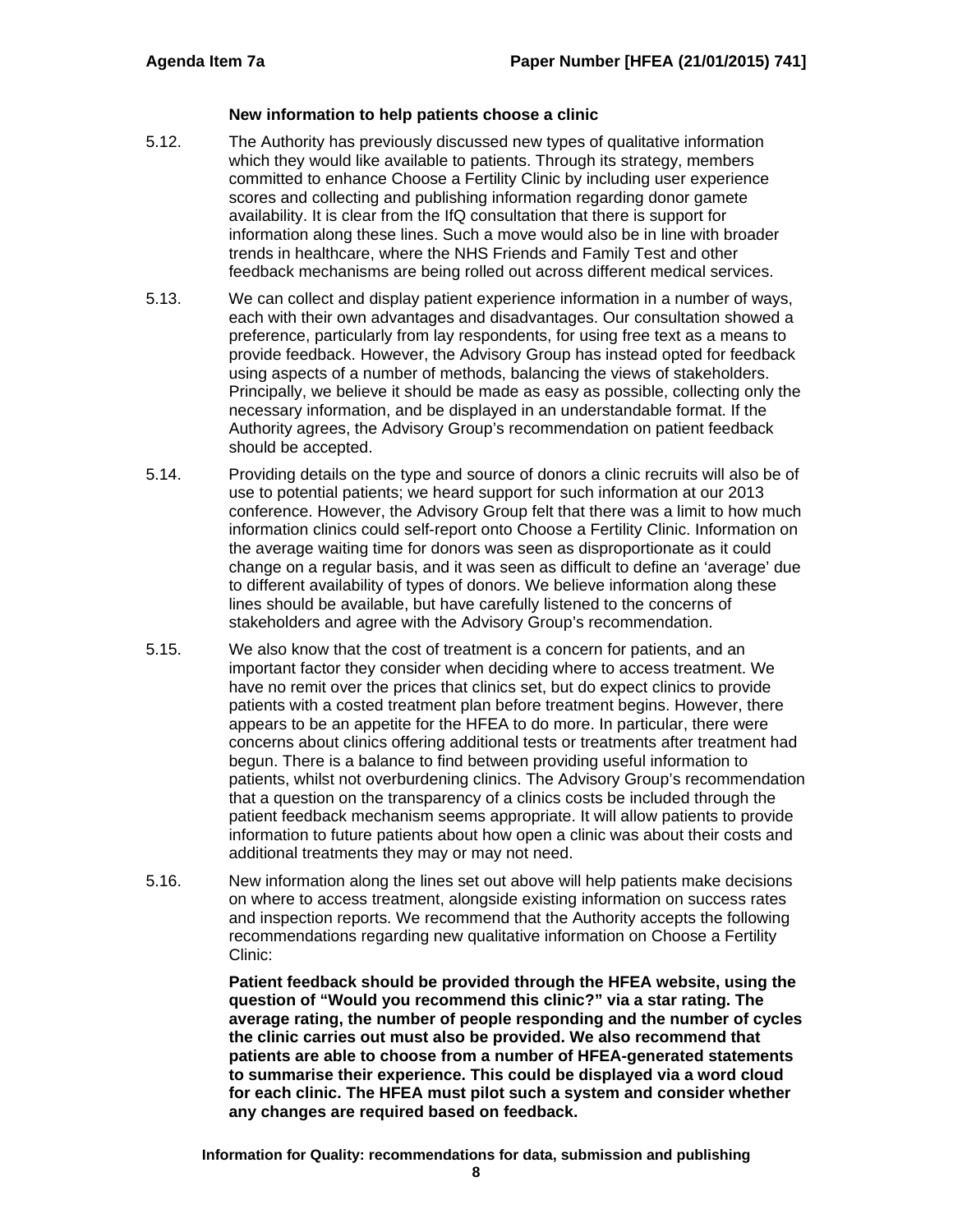**Self-reported information on a clinic's type of donors, and source, should be provided on Choose a Fertility Clinic.** 

**Questions regarding the transparency of treatment costs should be asked through the patient feedback mechanism.** 

#### **Outcome data**

- 5.17. While qualitative information is important we know that patients also want access to quantitative outcome data for each clinic. However, as noted above, our user research and consultation findings showed that patients found the data we currently provide on Choose a Fertility Clinic difficult to understand, and supported changing how this is provided.
- 5.18. Replacing live births per cycle started as the headline figure is welcomed by many in the sector because it can be misleading to patients, particularly as some clinics will have top quality staff and facilities, but receive poor prognosis patients. Instead, by using live births per embryo transferred, there would be a greater emphasis on the clinical and embryological practices of the clinic, and would promote the Authority's policy on single embryo transfer as a multiple birth would reduce a clinic's live birth rate.
- 5.19. Conscious that many patients are not successful after their first embryo transfer, we can also use our data to show what a patient's chance of success is over a period of time, for example 2 years. This would help patients when making decisions about whether to have additional cycles of treatment at a particular clinic. Such information would be available as a second headline figure.
- 5.20. The Advisory Group found that the majority of consultation respondents did not support combining both stimulated and unstimulated cycles together in these headline figures. However, after thorough discussion, they recommend that they are combined in the headline data, in part because they are of the view that mode of stimulation is less relevant when using live births per embryo transferred as the headline success rate. Such information may still be available on the next layer of data on Choose a Fertility Clinic.
- 5.21. Whether a patient will have a successful outcome depends on many factors, such as clinic practices and facilities, and the individual characteristics of the patient. However, clinics receive a mix of patients, each with different clinical characteristics. By risk adjusting our success rates for more of the factors that affect outcome, we can lessen the impact of patient case mix on our data.
- 5.22. In line with the Authority's ambition to ensure that patients have high quality information on which to make informed decisions, we recommend that each of the following Advisory Group recommendations on outcome data are accepted:

**Live birth per embryo transferred should be the headline success rate figure on Choose a Fertility Clinic. We also recommend that the HFEA makes clear to users what this information is able to tell them.** 

**Cumulative live birth rate from one egg collection, reported over a two year period, should be the second headline success rate figure.** 

**The headline success rate figures should include not only stimulated and unstimulated cycles, but all types of treatment, such as intra-cytoplasmic sperm injection (ICSI) and pre-implantation genetic screening (PGS).** 

**The HFEA should risk adjust success rates in the future. If additional information is necessary, we recommend that it is submitted by clinics immediately to allow a large enough body of data to be built up for subsequent analysis when the tool is developed. The algorithm used to** 

**Information for Quality: recommendations for data, submission and publishing**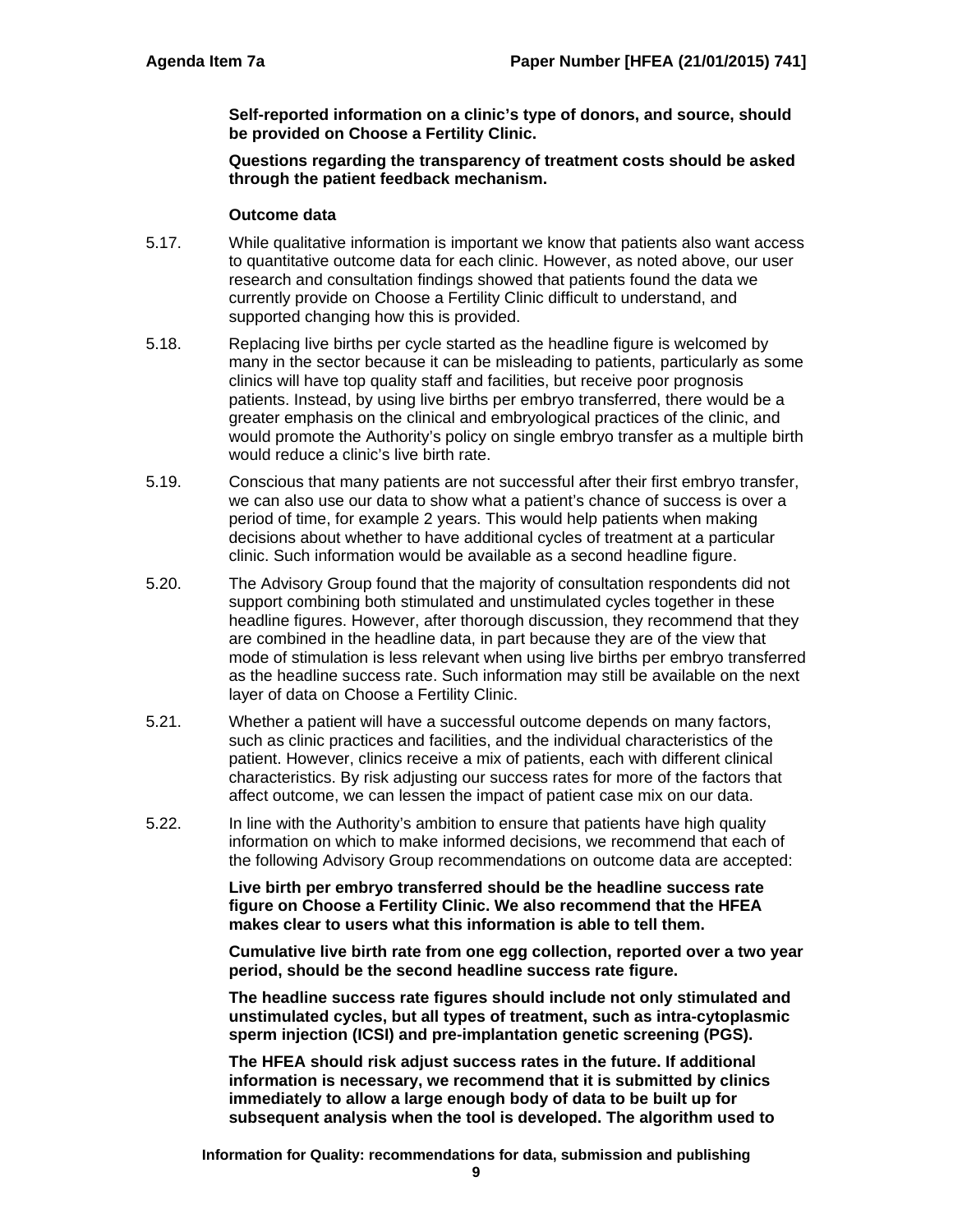**risk adjust success rates should be published in a peer-reviewed journal.** 

**Frozen embryo transfer success rates should be based on patient age at egg collection rather than at patient age of embryo transfer.** 

**The HFEA should bring forward the publishing date of clinic statistics so that patients have more up-to-date information.** 

#### **National data**

5.23. We can make further use of the data we hold by providing additional information on a national basis. This includes providing patients with an indication of the likelihood of success over more than one cycle of treatment, and developing a personalised pregnancy or birth rate predictor tool. Providing such information would build on the Authority's ambition to ensure we use the data in the Register effectively and ensure patients have access to high quality meaningful information. If the Authority agrees, we recommend that the following Advisory Group's recommendations are accepted:

> **A personalised predictive pregnancy or birth rate tool should be provided by the HFEA. It should be prospective and, where possible, be based on verifiable and validated data. There will always be a number of other individual factors at play, therefore a disclaimer should be displayed to explain to users that it is not definitive and only provides an indication of pregnancy or birth.**

**The HFEA should provide a national cumulative live birth rate over three cycles of treatment.** 

## **6. Additional points**

6.1. The HFEA publishes an anonymised Register, which allows researchers or interested person to review non identifiable Register data. It is a useful source of information, however, we can take a number of steps to avoid duplication of research, promote collaboration and improve its accessibility. We therefore recommend that the following Advisory Group recommendation is accepted:

> **The anonymised Register should be made more accessible, with further guidance on how to use it, along with clear definitions of the data fields. When individuals wish to use such information, the HFEA should request details of the research being proposed, along with their contact details to publish on its website. This will avoid duplication and promote collaboration.**

- 6.2. With the exception of whether a patient consents to the disclosure of their information to research, a patient's consent is not submitted to the HFEA and was therefore beyond the scope of this programme. However, our user research and some members of the expert and Advisory Group(s) stated that consent was a significant concern for clinic staff.
- 6.3. Providing informed consent is a fundamental principle in healthcare and the requirement for patients undergoing licensed fertility treatment to provide consent is set out in the Act. The Authority will be aware that the Executive, working with stakeholders, has run several workshops looking at specific aspects of consent and will be updated in due course. The Authority is therefore asked to note the following Advisory Group recommendation:

#### **The HFEA should look at what can be done to improve the consent process.**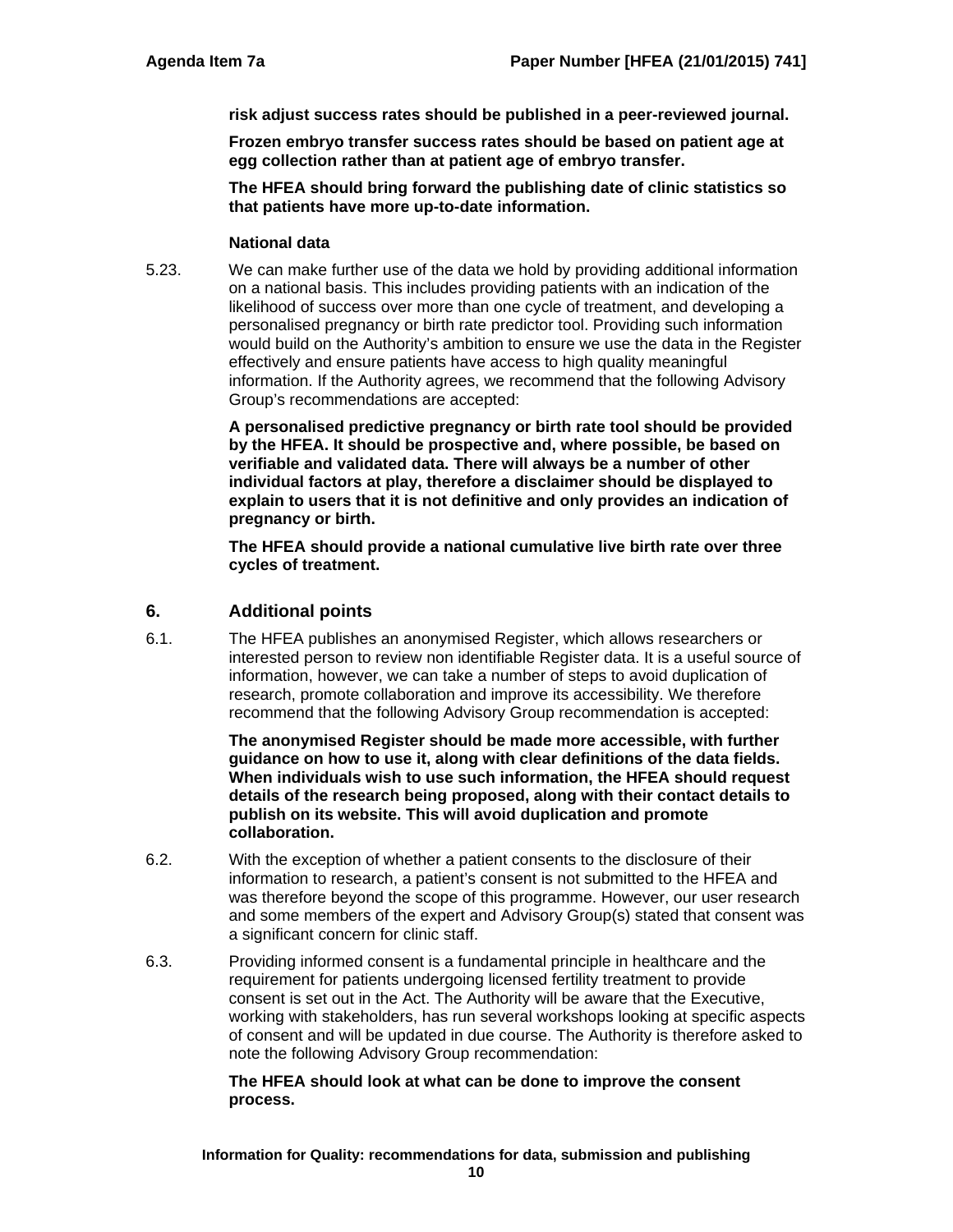# **7. Next Steps**

7.1. Subject to Authority agreement, implementation of the IfQ programme will be a major piece of work for the 2015/16 business year. It is important that, having worked closely with stakeholders over the last year, we now put in place the changes they suggest. The additional paper in this item makes further recommendations on implementation that the Authority is asked to approve.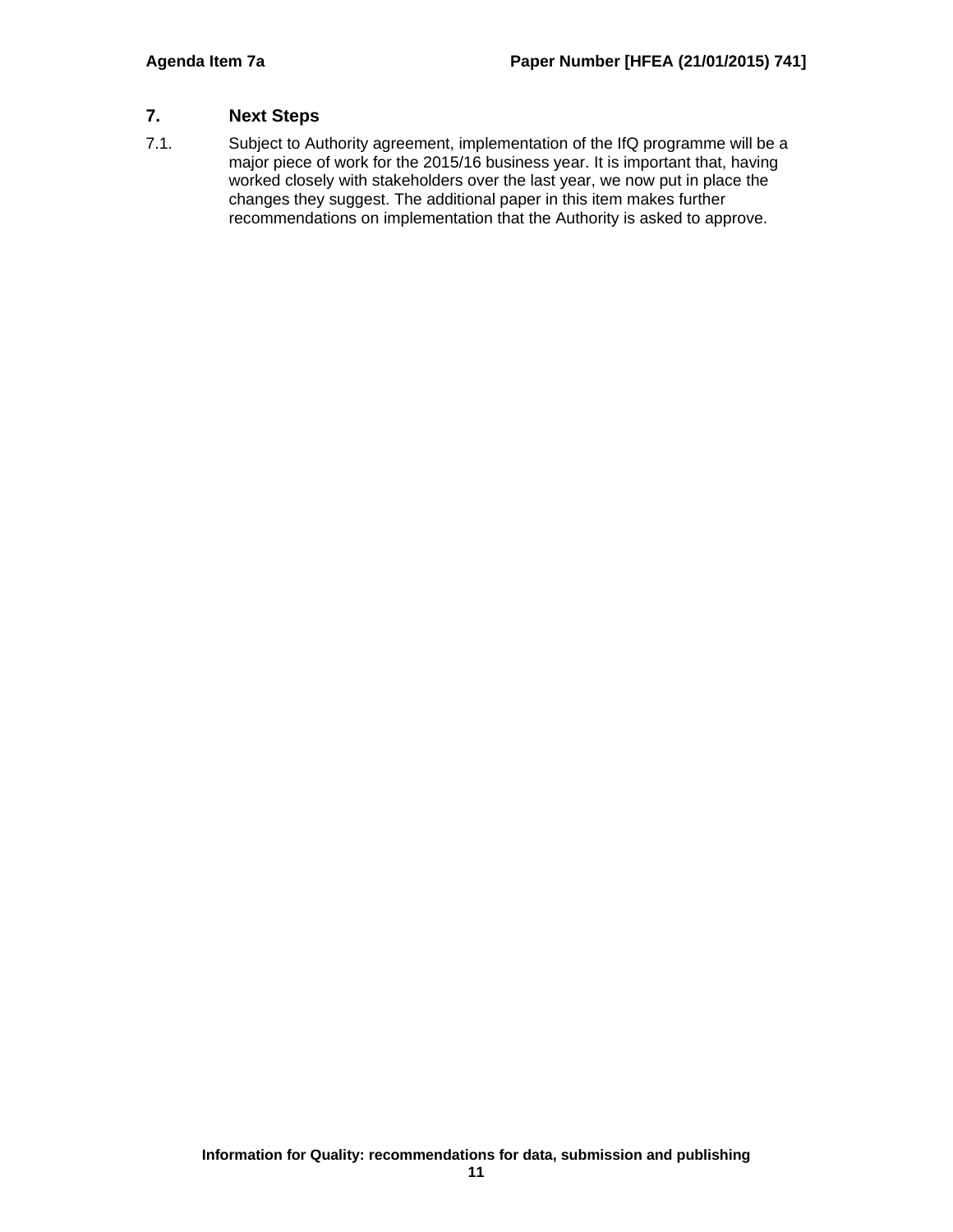# **ANNEX A**

# **Information for Quality – recommendations to the Authority from the Advisory Group**

Dr Alan Thornhill Chair of the Advisory Group and member of the Authority

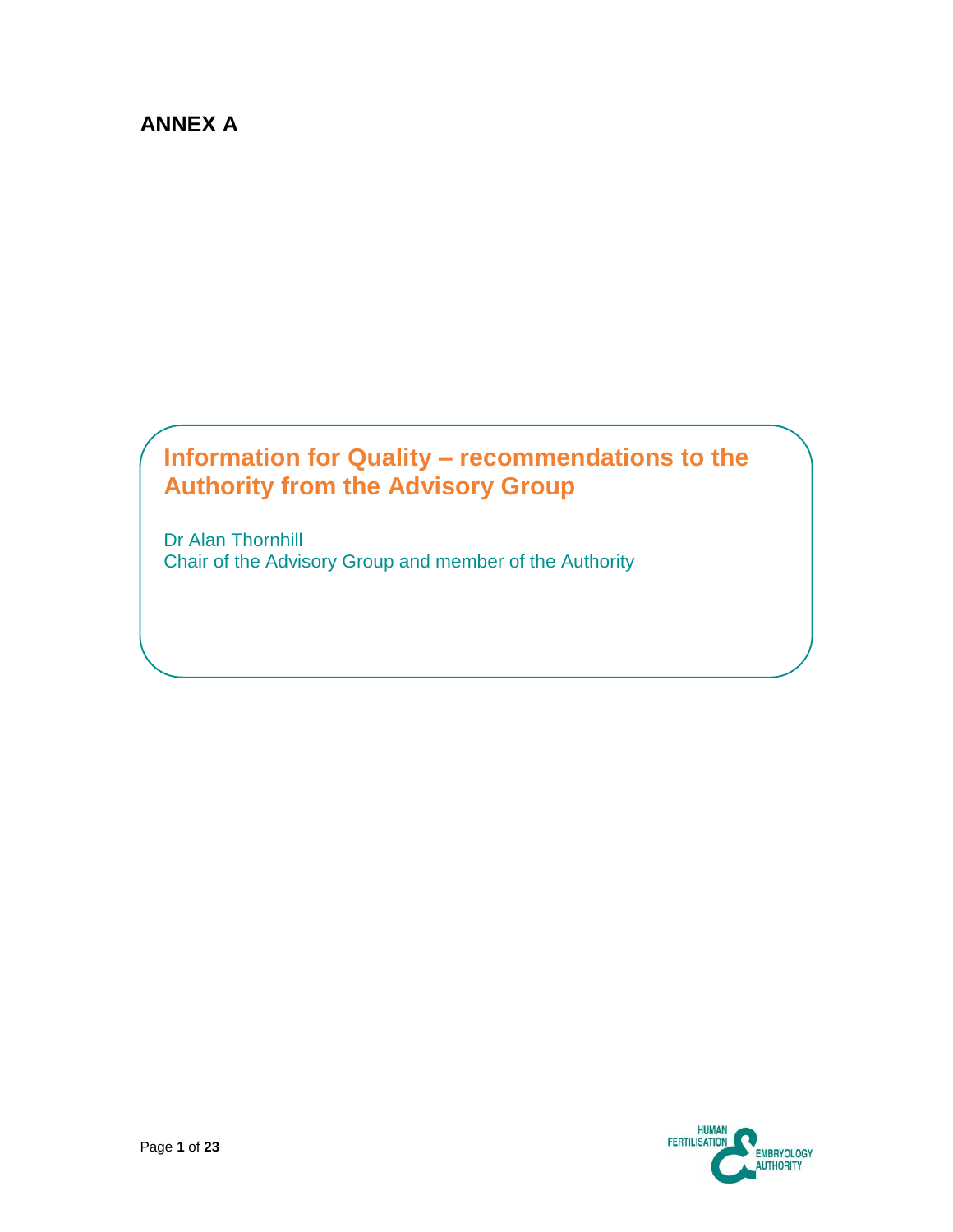# **Chair's foreword**

Since 1991, the Human Fertilisation and Embryology Authority (HFEA) has regulated assisted reproduction in the UK under the requirements of the Human Fertilisation and Embryology Act 1990 (as amended). As well as licencing and inspecting fertility clinics, the HFEA maintains a Register of Treatments (the 'Register'), holding data submitted by licenced clinics on each cycle of treatment performed.

The Register is one of the largest and oldest national datasets of its type and the data it holds is used to allow donor-conceived people to access information about their donor, facilitate research into the quality and safety of assisted reproductive techniques, and provide information on success rates through the online search function Choose a Fertility Clinic.

The way in which the HFEA uses and shares this information helps drive improvements in the sector and allows for effective regulation. However, it is clear that changes are required – the process for clinics submitting data is too cumbersome, some of the information clinics are required to submit is ill defined and Choose a Fertility Clinic is complicated, difficult to navigate and its presentation of statistical data requires review. The HFEA has therefore embarked on an ambitious programme, known as Information for Quality (IfQ), to transform the way it collects, uses and publishes information to benefit patients, clinics and the wider public.

There are many stakeholders who submit data to, or use the information from, the Register. We wanted to be as inclusive as possible, and established an Advisory Group of various stakeholders in late 2013. They have driven this programme of work and, with the help of four expert groups comprising clinic staff and professionals, have identified problems and developed solutions. Additionally, we commissioned an independent technical options appraisal of the HFEA's systems and processes infrastructure, and user research. This culminated in a public consultation between 1 October and 12 November 2014, in which stakeholders had the opportunity to provide us with feedback.

Having considered the consultation findings, and the recommendations from each expert group, we discussed and agreed a set of recommendations for the Authority. This report sets these out.

Having been the Person Responsible of a London based fertility clinic, I am all too aware of the importance of maintaining, having access to, and providing high quality information. I was therefore extremely pleased when the Authority asked that I lead this programme, which is key to achieving the HFEA's vision of high quality care for everyone affected by assisted reproduction.

I would like to thank the many people who have contributed to this programme and made this report possible. First, the clinic staff and other stakeholders who joined several expert groups to develop the plans and proposals for improving the way the HFEA collects, uses and publishes information. Drawing on their experiences, they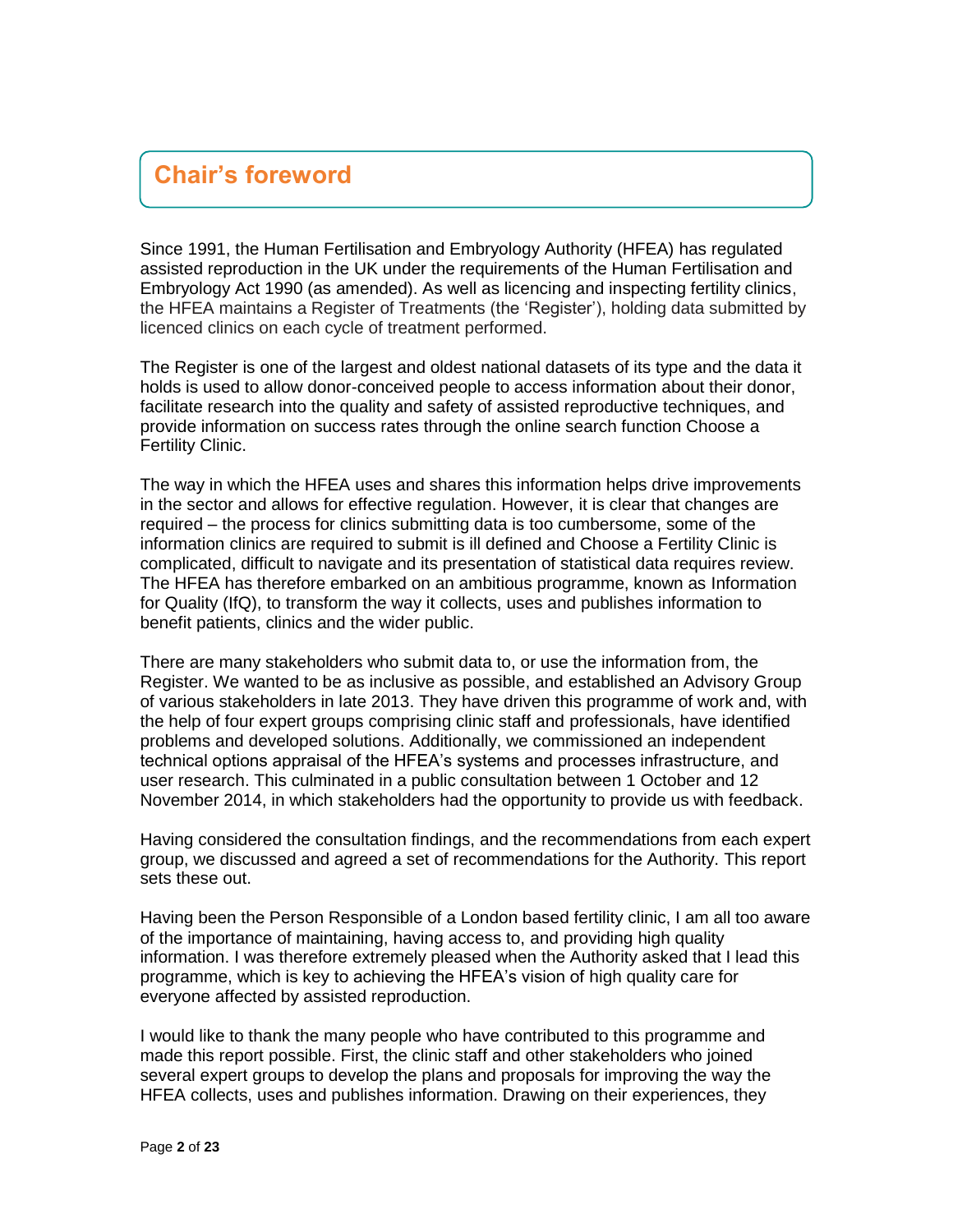looked in detail at current issues and developed a series of recommendations on how best to overcome them.

Second, I'd like to thank everyone who responded to our public consultation which set out both our plans and proposals for change. We carefully considered the feedback received and revisited and refined some of our recommendations.

And finally, my thanks go to the Advisory Group. Made up of a mix of stakeholders, each came to the group with their own perspective. This allowed for rich debate; we often agreed in the principles at hand but disagreed on the details. For example, our recommendations for improvements to the information clinics submit will ensure the HFEA receives top quality data – but there are still uncertainties over particular items of data. Similarly, we think that the HFEA could provide additional information on its online search function, Choose a Fertility Clinic, such as patient feedback, the availability of donor sperm and eggs and the cost of treatment, but we had different views on how best to approach these challenges. In particular, I would like to thank those members of the Advisory Group that chaired an expert group. I am grateful for the time and effort they have given to listen to their peers, develop solutions, build consensus, and provide regular updates and a report to the Advisory Group.

The Advisory Group was united in wanting to ensure the HFEA has high quality information, that the process of data submission is made easier and that all data collected is put to good use and accurately reported.

As you will see from this report, there is a lot to do. However, it is clear that the sector is both keen for change and excited by the plans and proposals we set out during our consultation. We have made good progress in understanding the issues and developing ways to overcome them. The Authority must now consider these recommendations before we begin the next phase of this programme: implementation.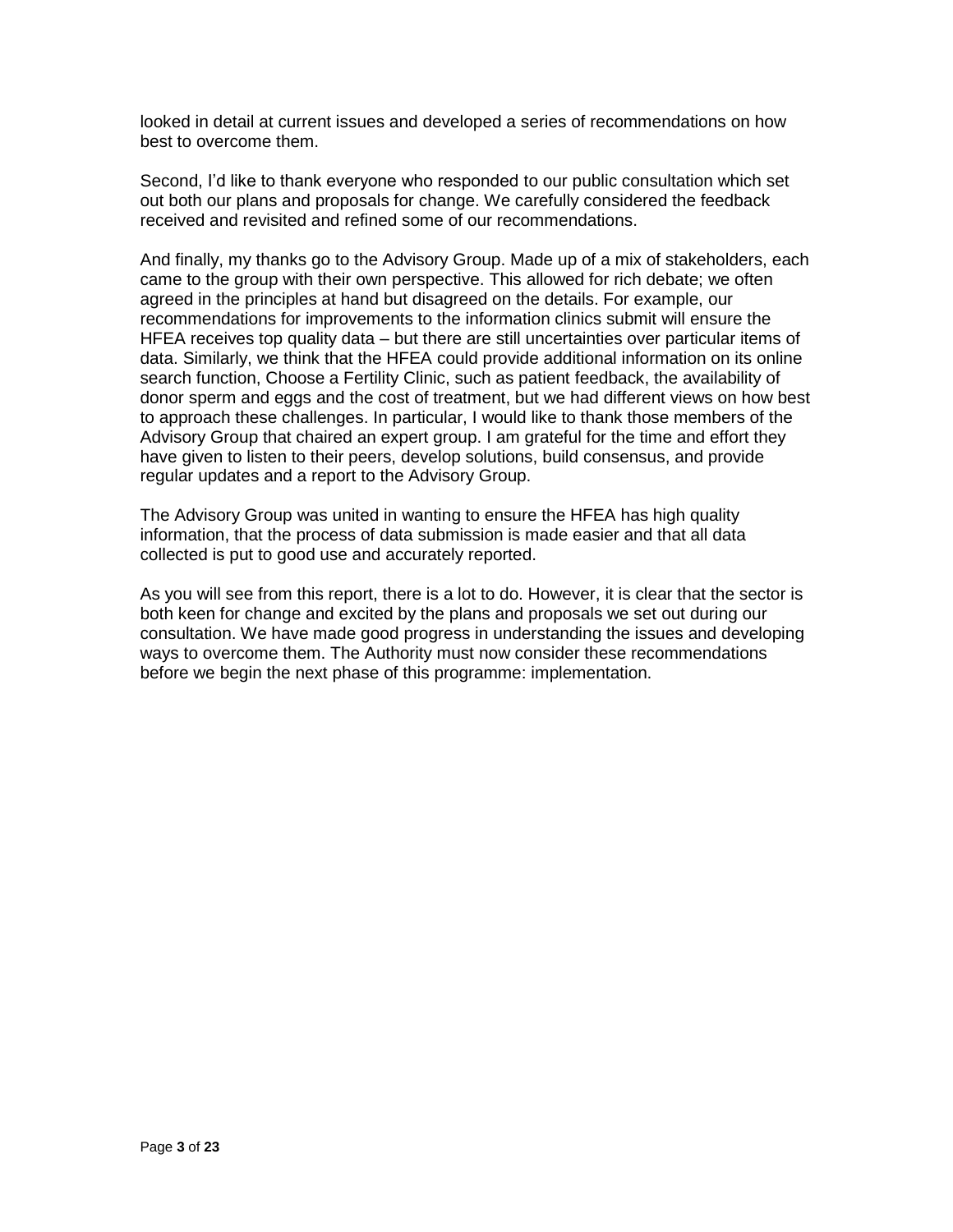# **Summary of recommendations**

Throughout this report we make recommendations for improvement. A summary of these can be found below.

# **The information that clinics submit**

- 1. Information required for the Register should only be submitted if it meets at least one of our justifications.
- 2. Only data that is clearly defined and that can be validated or verified should be submitted to ensure only accurate and meaningful information is held on the Register.
- 3. The NHS number should be a mandatory data requirement. Where unavailable, the passport number or unique ID number relevant to the patient's citizenship should be the preferred unique identifier.
- 4. The HFEA should establish a dedicated standing group to assess any future requests for additions (or deletions) to the dataset, using agreed criteria.

# **Consent**

5. Although not within scope of this programme, the HFEA should review what can be done to improve the consent process.

# **How data is submitted to the HFEA**

- 6. The HFEA should reduce the burden of the data submission, correction and verification process. The HFEA Electronic Data Interchange (EDI<sup>1</sup>) should be redeveloped with causes of error designed out and processes streamlined.
- 7. Where possible, the HFEA should implement a system of contemporaneous validation of data fields.
- 8. Error reports<sup>2</sup> should be improved and consolidated into a user-friendly reporting mechanism, with the ability to drill down, print out, and find exactly what and where the error is.
- 9. Rather than several forms for data submission, EDI should comprise a single record of treatment.
- 10. The replacement to EDI should have the functionality to enable clinics to access and query their own data.
- 11. A system of accreditation should be implemented so that clinics know which Electronic Patient Record Systems ( $EPRS<sup>3</sup>$ ) meet good standards of data submission.
- 12. Training and support should be provided to clinics using EDI to ensure that data is consistently submitted in a high quality format.

 $\overline{a}$ 

 $1$  Software developed by the HFEA for clinics to submit data. Only data required for the HFEA is entered and submitted.

 $2$ HFEA generated reports which inform clinics of errors in their submitted data, such as missing fields.

 $3$  Software developed by clinics themselves or a third party to electronically manage their records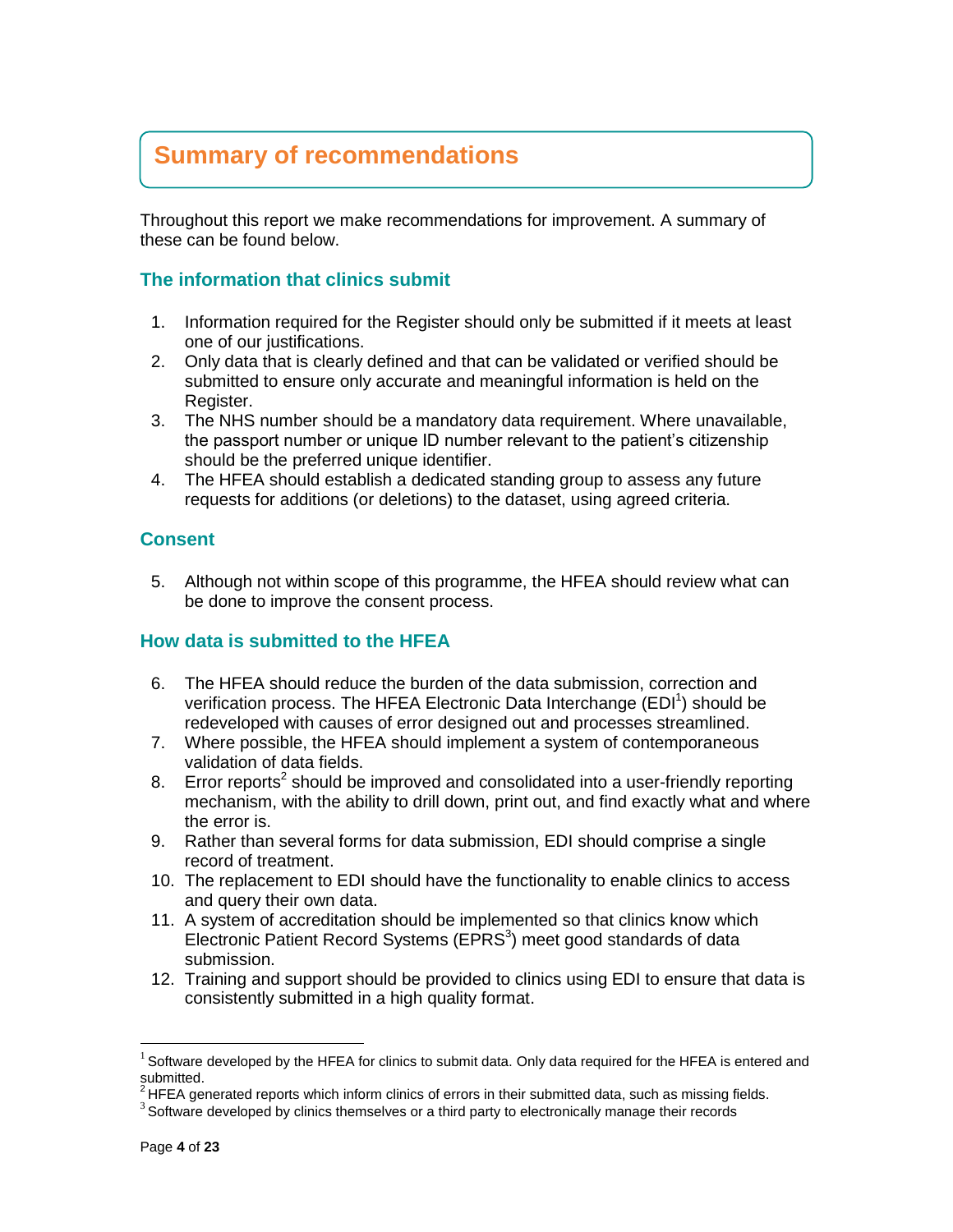- 13. The HFEA should prioritise the implementation of a secure mechanism for the electronic submission of donor goodwill messages and pen portrait information.
- 14. Clinic Portal<sup>4</sup> should be redeveloped so that information and reports are more accessible and co-ordinated with other tools.
- 15. Clinic Portal and EDI should be merged into a single point of clinic contact with the HFEA, with the additional functionality of a central messaging system.
- 16. The successor to EDI should be robust, adaptable and functional enough that it could be used as a stand-alone data management solution, albeit not with the full scope and functionality of an EPRS.

# **How the HFEA website should function**

- 17. The HFEA website should be redeveloped with a more intuitive design to make information more user-friendly, less complex and organised around a typical user journey.
- 18. Online information about donation should be developed to inform donors and recipients about the options for donation and parenthood.
- 19. The anonymised Register should be made more accessible, with further guidance on how to use it, along with clear definitions of the data fields. When individuals wish to use such information, the HFEA should request details of the research being proposed, along with their contact details to publish on its website. This will avoid duplication and promote collaboration.
- 20. The HFEA should improve how stakeholders access its information, ensuring it is optimised for a variety of devices (such as mobiles or tablets).

# **How Choose a Fertility Clinic should function**

- 21. Choose a Fertility Clinic should be redesigned with information set out as clearly and simply as possible, avoiding large amounts of data being spread over several pages. It should show that quality is more than pregnancy rates and facilitate comparisons.
- 22. Live birth per embryo transferred should be the headline success rate figure on Choose a Fertility Clinic. We also recommend that the HFEA makes clear to users what this information is able to tell them.
- 23. Cumulative live birth rate per egg collection, reported over a two year period, should be the second headline success rate figure.
- 24. The headline success rate figures should include not only stimulated and unstimulated cycles, but all types of treatment, such as intra-cytoplasmic sperm injection (ICSI) and pre-implantation genetic screening (PGS).
- 25. Frozen embryo transfer success rates should be based on patient age at egg collection rather than patient age at embryo transfer.
- 26. The HFEA should risk adjust success rates in the future. If additional information is necessary, we recommend that it is submitted by clinics immediately to allow a large enough body of data to be built up for subsequent analysis when the tool is developed. The algorithm developed to risk adjust success rates should be published in a peer-reviewed journal.
- 27. A personalised predictive pregnancy or birth rate tool should be provided by the HFEA. It should be prospective and, where possible, be based on verifiable and

eral A password-protected extranet where clinics can submit licence applications and review performance<br>A password-protected extranet where clinics can submit licence applications and review performance against some regulatory requirements.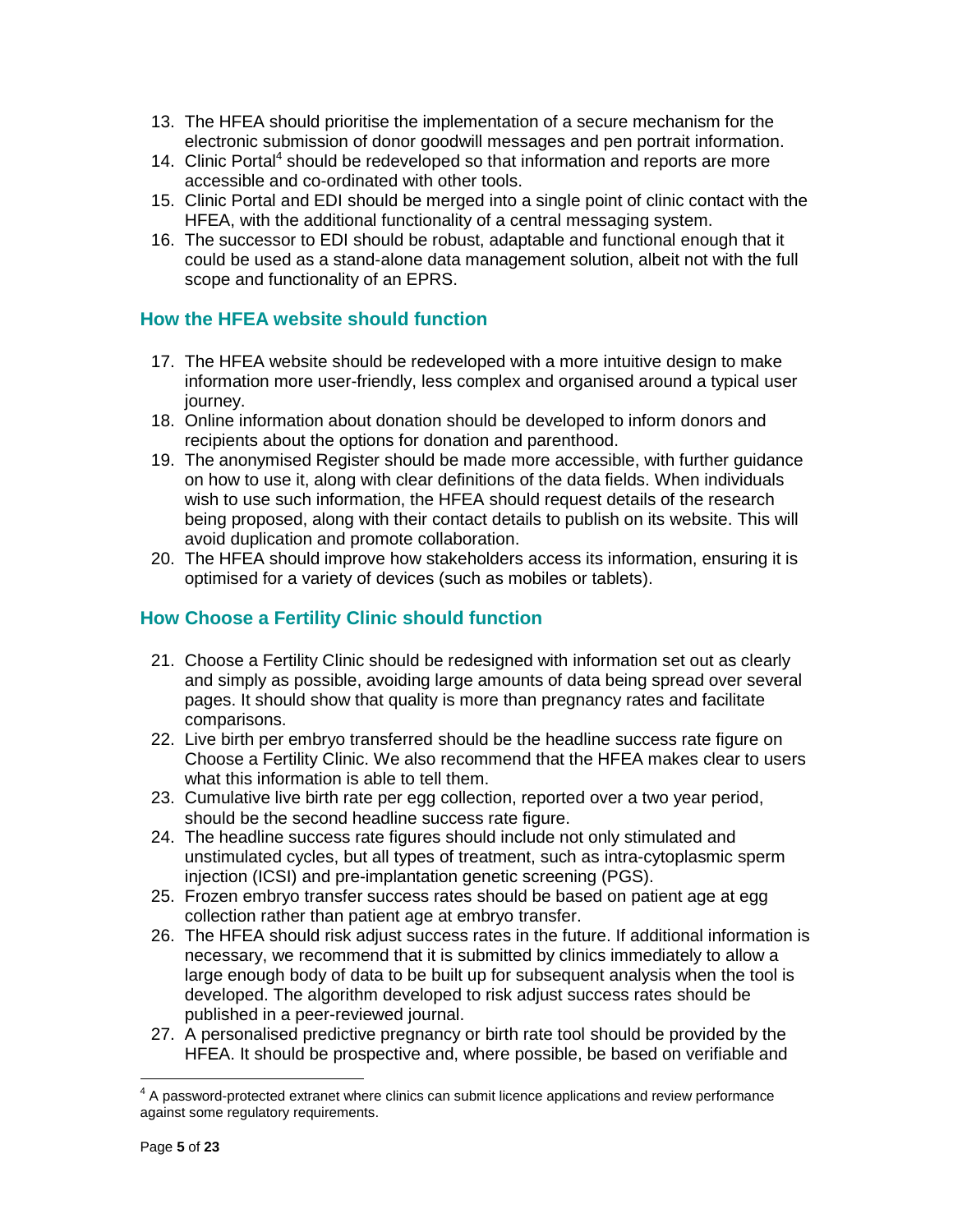validated data. There will always be a number of other individual factors at play, therefore a disclaimer should be displayed to explain to users that it is not definitive and only provides an indication of pregnancy or birth.

- 28. The HFEA should provide a national cumulative live birth rate over three cycles of treatment.
- 29. The HFEA should bring forward the publishing date of clinic statistics so that patients have more up-to-date information.
- 30. Patient feedback should be provided through the HFEA website, using the question of "Would you recommend this clinic?" via a star rating. The average rating, the number of people responding and the number of cycles the clinic carries out must also be provided. We also recommend that patients are able to choose from a number of HFEA-generated statements to summarise their experience. This could be displayed via a word cloud for each clinic. The HFEA must pilot such a system and consider whether any changes are required based on feedback.
- 31. Self-reported information on a clinic's type of donors, and source, should be provided on Choose a Fertility Clinic.
- 32. Questions regarding the transparency of treatment costs should be asked through the patient feedback mechanism.
- 33. The HFEA should change the name of its online clinic search function so that it is not about 'choice', and instead is called Find your Fertility Clinic.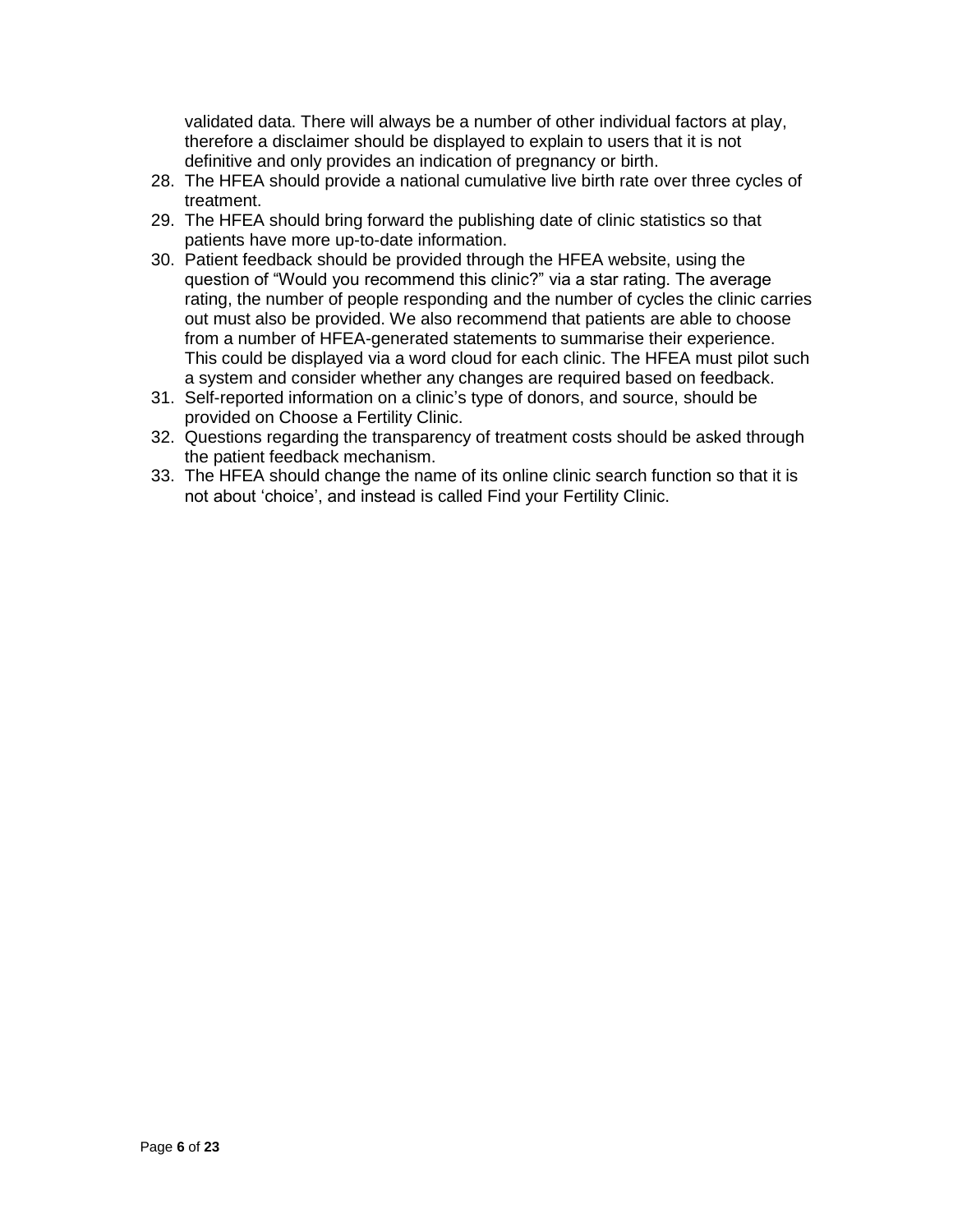# **Introduction**

The HFEA business plan for 2013/14 set out the work needed to improve the effectiveness of the information it holds and collects including reviewing its forms for data submission, validation rules and verification procedures, enhancing Clinic Portal, reviewing Choose a Fertility Clinic and increasing the transparency of publishable information. The IfQ programme encompasses this work.

In late 2013, the HFEA established an IfQ Advisory Group made up of patients, doctors, embryologists, nurses, data researchers and others. Our terms of reference have been to:

- provide advice to the Authority on a range of strategic and operational issues at all stages of the programme
- help to ensure that the programme takes into account the views of all key stakeholders and that it is balanced and comprehensive
- bring diverse views and perspectives to the framing of the programme
- bring intelligence from our own organisations or sectors to help shape the programme and frame questions for the wider sector
- gather evidence from, and consult with, our own networks so their views are utilised
- advise on the establishment of a number of expert groups relating to specific strands of the programme and help to select appropriate experts for these groups
- advise on practical issues as and when needed.

Throughout this report, we set out a number of recommendations – you will see these **in bold** (a summary is provided in the previous section). These recommendations have been developed as a result of several strands of work we have completed as part of the IfQ programme, outlined below.

# **Technical options appraisal**

This was an external appraisal of the HFEA's systems, processes and infrastructure in relation to how information is submitted to the HFEA, how it is held on the Register, how this is transformed into reporting mechanisms such as Choose a Fertility Clinic and how it is then published. This did not duplicate the work of the relevant expert groups (discussed below) as it looked specifically at technical and systems infrastructure – for example the suitability of the content management system the HFEA uses to publish its website.

# **User research**

User research was used in a variety of ways to understand what key users need in order to optimise the usability of the HFEA's systems and resources. For example feedback gained from clinic staff was used to understand the issues with data submission systems.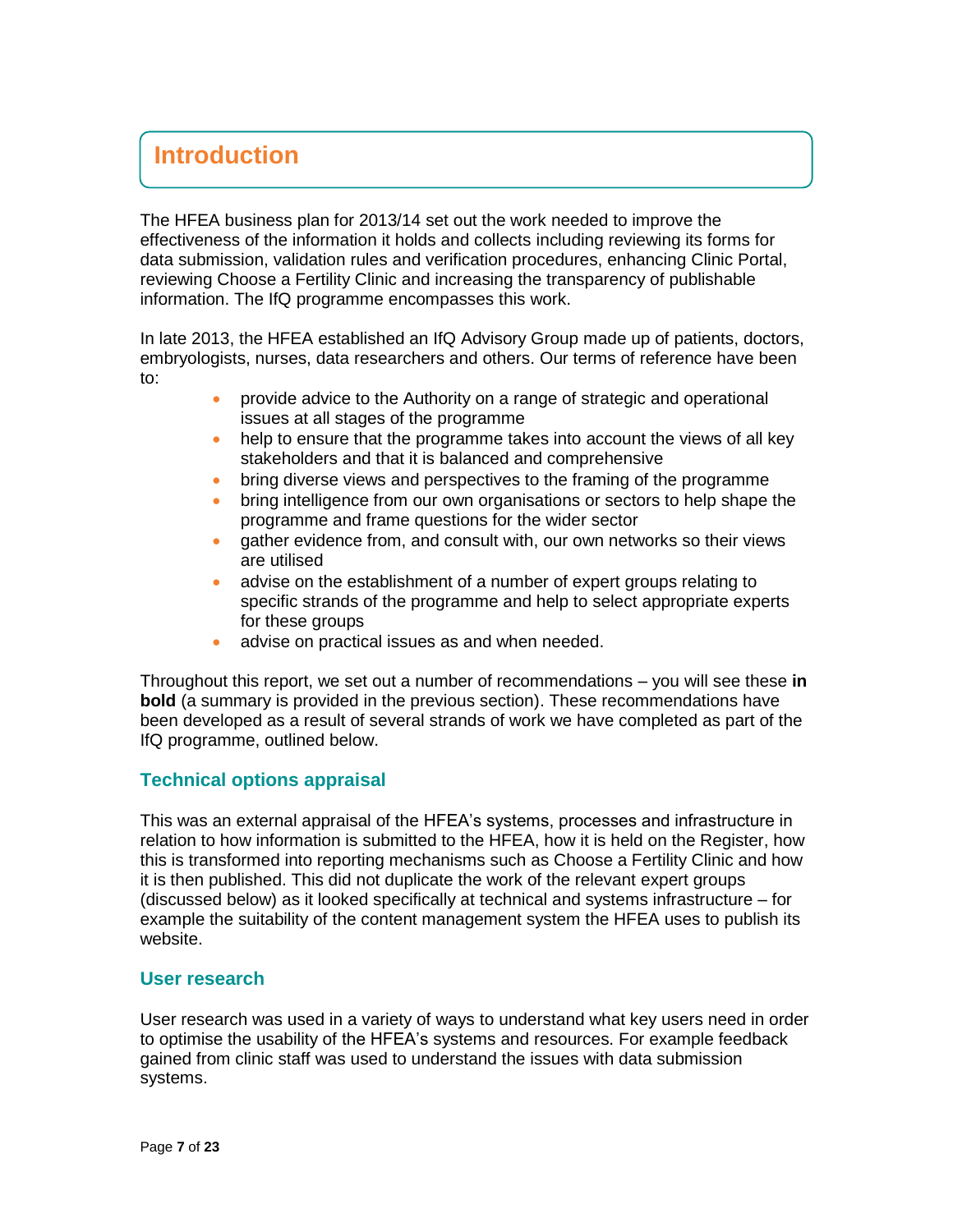The research covered many user types and adopted several research techniques such as surveys, follow-up phone calls, focus groups and field visits – different combinations were used for different users.

# **Establishing expert groups**

We set up four expert groups each led by a member of the Advisory Group to look at specific aspects of the IfQ programme, analysing the current issues and making suggestions for improvement. Each group contained clinic staff or professionals who responded to an article in the HFEA's newsletter for clinics, Clinic Focus. Each group summarised their recommendations in reports to the Advisory Group. The groups were:

- Data Dictionary led by Professor Alison Murdoch, its scope was to develop and define the data the HFEA requires.
- Data Submission led by Jason Kasraie, its scope was to deliver effective mechanisms for the submission of data to the HFEA.
- Data Reporting and Analytics established by Professor Daniel Brison and subsequently led by Dr Abha Maheshwari, its scope was to review the data reports produced by the HFEA to consider if they meet the requirements of the sector and HFEA, and whether there was other information that should be reported.
- Websites and publishing led by Melissa Asare, its scope was to review the HFEA website so that information for patients and the general public about treatment and licensed clinics is presented in an efficient, accessible, transparent and balanced way.

# **Public consultation**

It was important that we engaged with the HFEA's stakeholders throughout this process. We informed stakeholders of our progress through a number of professional society publications and the HFEA's newsletters Clinic Focus and e-update. We also ran a public consultation between 1 October and 12 November 2014 to allow all stakeholders to learn more about our plans and proposals and provide us with feedback. We are grateful to all those who responded via our online survey or clinic workshops. We received support for most of our proposals which we discuss later.

The Advisory Group met regularly to hear feedback on each strand of work. This report summarises our recommendations to the Authority on:

- the information that clinics submit
- how data is submitted to the HFEA
- how the HFEA website should function
- how Choose a Fertility Clinic should function.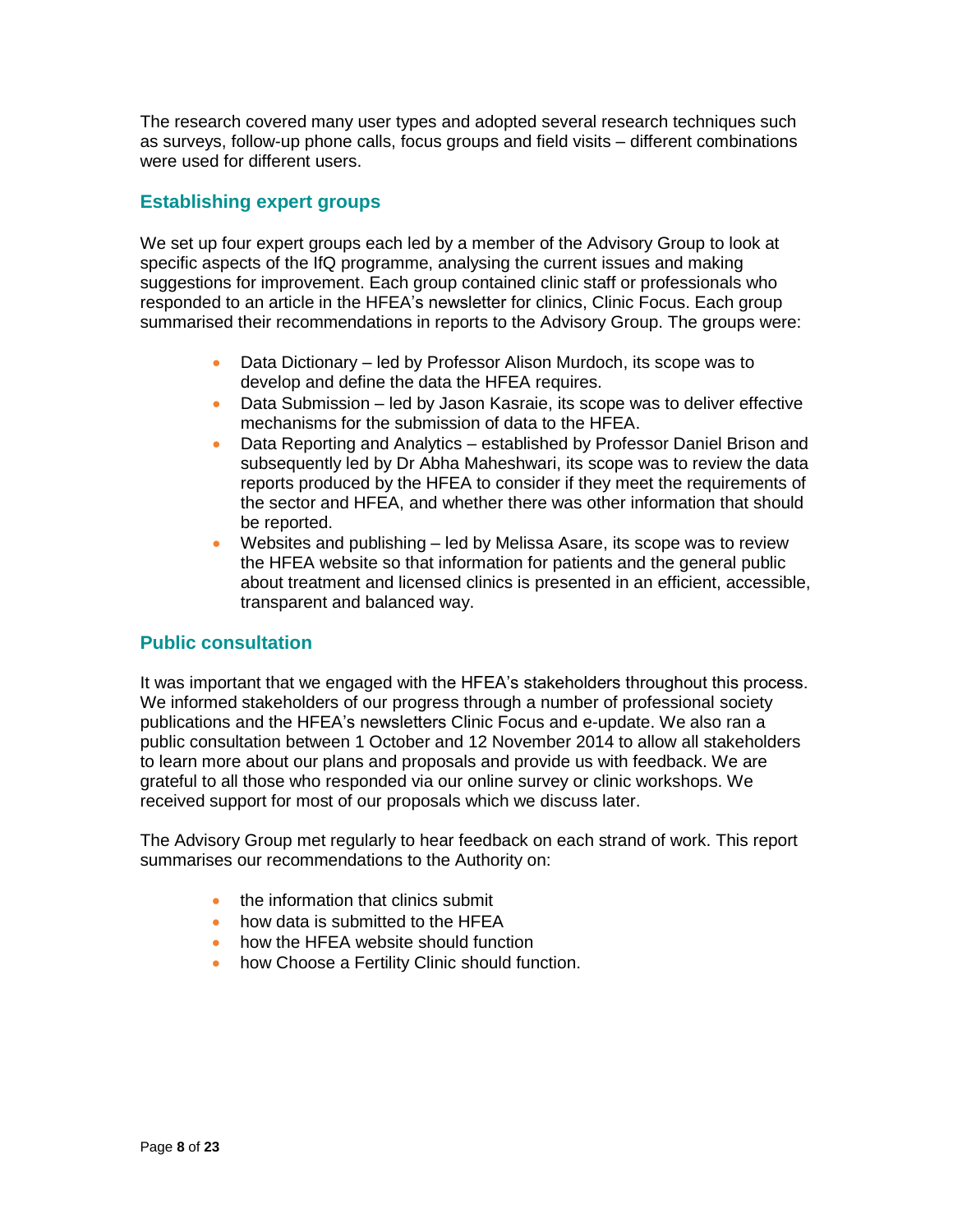# **The information that clinics submit**

Licensed clinics submit details on each cycle of fertility treatment carried out, including patient or donor information, details of the treatment provided and its outcomes. Some of this information is required by law, whilst some is a matter of HFEA policy. It is held on a database called the Register. It is an extremely valuable asset and is one of the largest and oldest of its kind. It contains information on the treatments of UK patients since 1991, allowing donor-conceived people to access information about their donor, facilitating research, and ensuring effective regulation.

Some stakeholders are critical of the information the HFEA requires because the amount submitted is perceived as unjustified and the process for deciding what is submitted, why it is needed or who will carry out any analysis is unclear. Furthermore, once submitted, clinics have no access to that information for their own audit or data analysis.

If clinic staff need to spend time away from patients to submit information, they should be told why this is the case (we discuss how data submission could be made easier, and how clinics can access the data they submit later on in this report). With this in mind, we agreed to set out the scope of the Register. **Only data that meets at least one of the below justifications should be submitted**:

- to meet a legal requirement, for example to enable the HFEA to provide donors, donor-conceived people and their parents with the information to which they are entitled
- to provide prospective and current patients and donors with sufficient, accessible and up-to-date information in order to allow them to make informed decisions
- to provide information that enables the HFEA to assess compliance of individual clinics against agreed standards
- to provide information that enables the HFEA to alert clinics of their own performance changes
- to obtain information about current practice that is considered by the professional groups and other relevant stakeholders to be useful and beneficial, including information on safety
- $\bullet$  to provide identifying information that enables linkage studies<sup>5</sup> about children conceived as a result of licensed treatment
- to enable ethically and scientifically approved research.

Having met one of these criteria, it is then important that the data the HFEA receives is of high quality. Some stakeholders have expressed concern that the current data fields are ill defined, and we have therefore developed a 'data dictionary'. This sets out the definitions and characteristics of each piece of data and how it can be verified and validated. **We recommend that only data that is clearly defined and that can be validated or verified should be submitted to ensure only accurate and meaningful information is held on the Register**. On rare occasions, there may be data fields that

 $\overline{a}$ 

<sup>&</sup>lt;sup>5</sup> Studies which involve linking together information on different health databases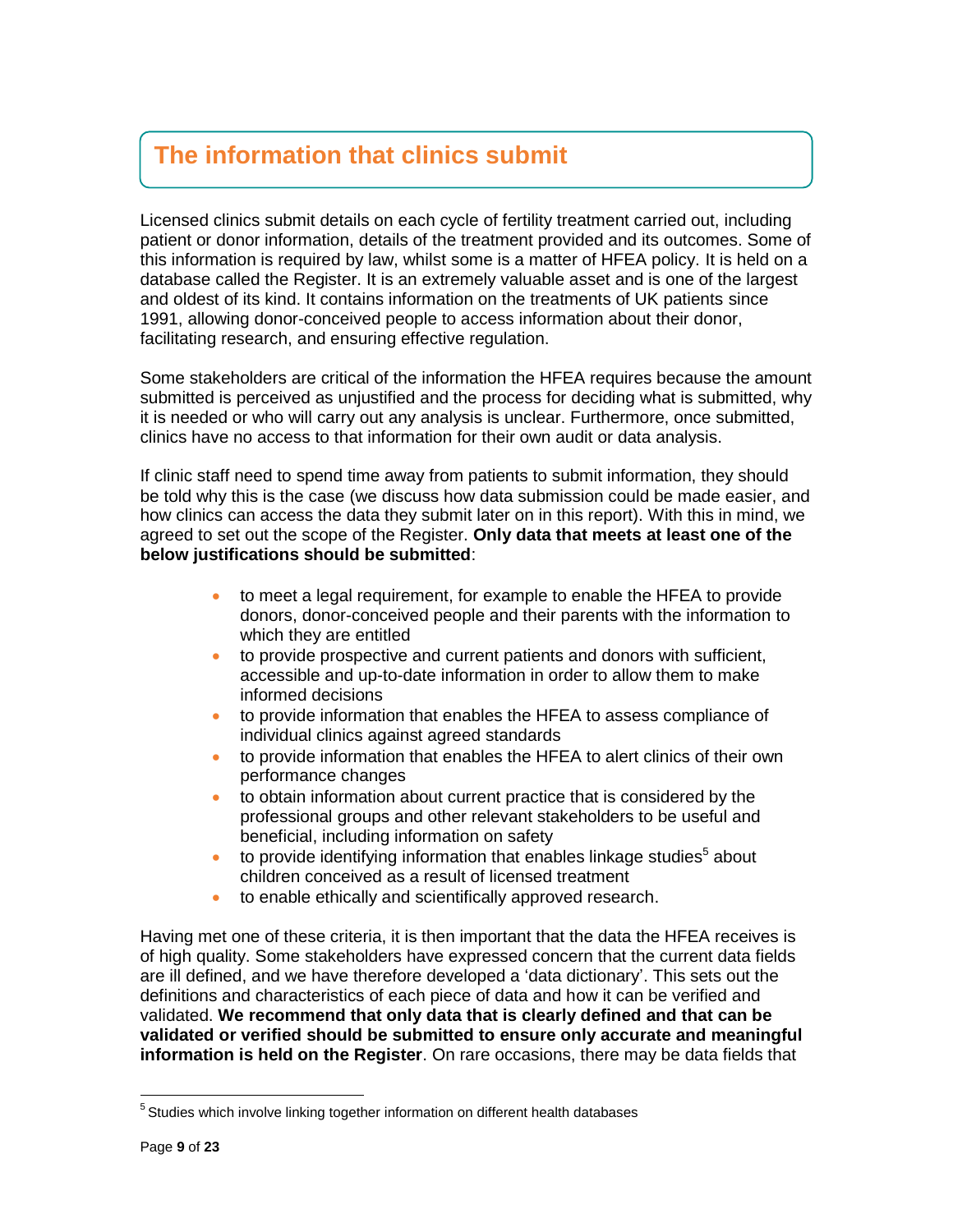cannot be validated or verified but are required because of the value attached to the information. We set out below a process by which we can assess the addition of new data.

Using this methodology, and following guidance from the Health and Social Care Information Centre (HSCIC) to ensure our dataset meets good standards of data collection and is compatible with other health data collection systems, we established a draft dataset which we intend to be accredited by the Standardisation Committee for Care Information (SCCI).

# **The value of an NHS number**

In considering a new dataset, there had been some uncertainty about whether to mandate the collection of the NHS number for all UK patients, donors and children born as a result of treatment. Our public consultation found that while the majority were supportive and agreed in principle to its collection, many highlighted difficulties getting patients to provide this information, particularly if they were funding their treatment privately, in which case clinics would have no way of validating the information.

While we acknowledge that there may be some challenges, the provision of the NHS number is of upmost importance to act as both a unique identifier on the Register, but also to allow for linkage studies to investigate the safety of assisted reproductive techniques. It is therefore essential that this is consistently collected across the sector and should be mandated. This will require change from clinics, but we are confident that its value outweighs the difficulties of collection.

Collecting the NHS number for children born can be more complicated, but for the reasons set out above, we continue to **recommend that the NHS number be a mandatory data requirement.** We suggest the HFEA considers producing guidance for clinics on how best to seek follow-up information from patients (for example, outlining how long clinics should attempt to obtain the information and by what methods).

On rare occasions **where there is no NHS number available, such as when treating an overseas patient, we recommend the passport number or unique ID number relevant to the patient's citizenship be the preferred unique identifier.**

# **The dataset**

By ensuring that data is clearly defined, verifiable, and that it can be validated, along with removing duplications of data fields, and designing a data submission system that can derive data from existing information, we have slightly reduced the number of fields in the dataset. We sought views on the draft dataset during the consultation and found that stakeholders were supportive of the methodology we applied. However, there were concerns regarding specific data items that were marked for removal and some suggestions for additions. Similar concerns remain between members of the Advisory Group. We therefore intend to meet in February 2015 to finalise the dataset, though there was strong consensus regarding the methodology and principles we have applied.

The dataset will change over time, responding to changes in legislation, priorities for the HFEA, or to facilitate specific research. However, to ensure that the principles and methodologies we have established continue to be applied, **we recommend the HFEA**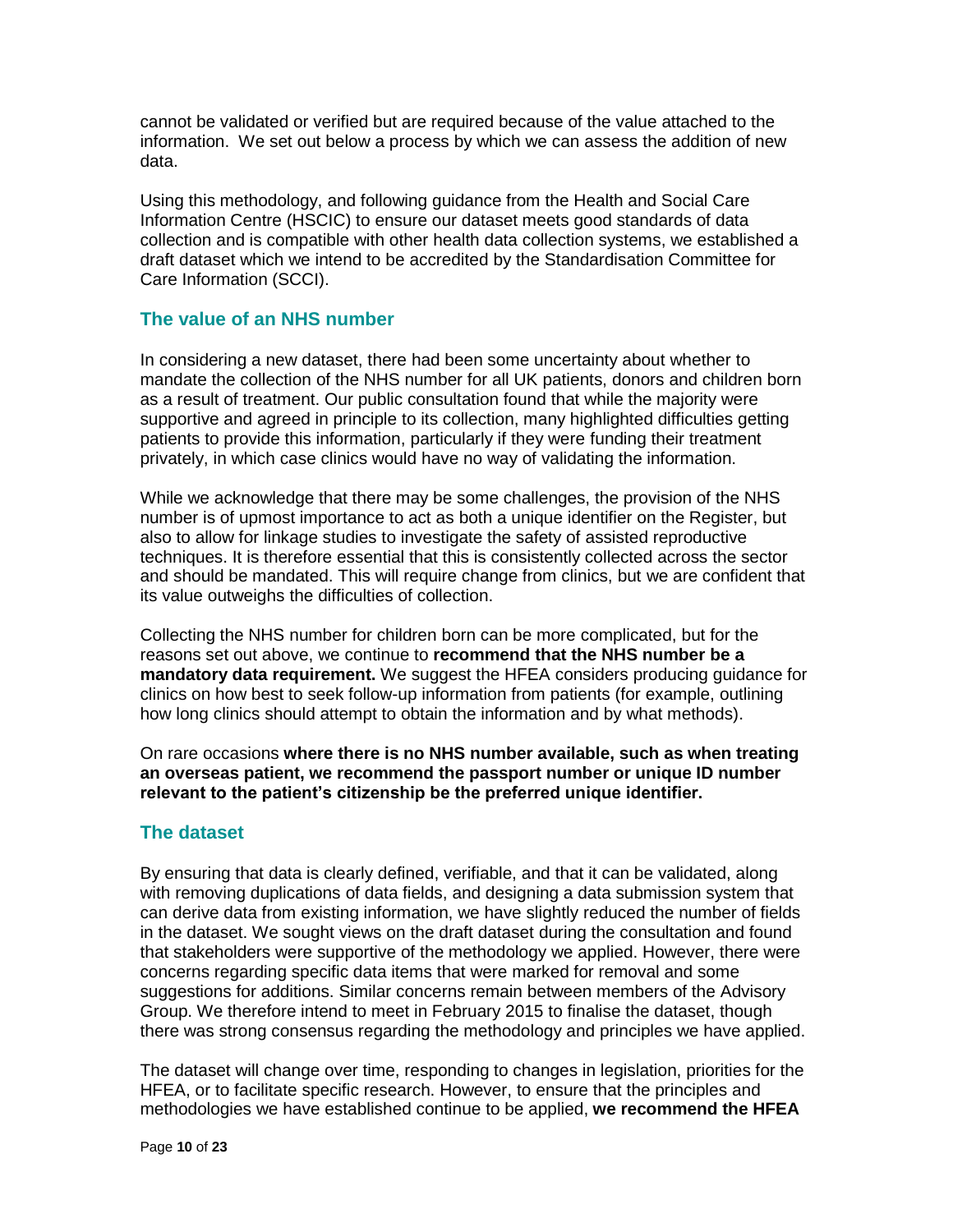**establishes a dedicated standing group to assess any future requests for additions (or deletions) to the dataset, using agreed criteria**. As part of the consideration process, additional questions would be asked; for example the expected benefits, the risks of obtaining this information and the validity and feasibility of data collection.

It is essential that when the new dataset is implemented, and when changes are made to how this information is held, it will remain possible to trace sperm, eggs and embryos between the new and existing Register.

# **Consent forms**

With the exception of whether a patient consents to the disclosure of their information to researchers, a patient's consent is not submitted to the HFEA, and was therefore beyond the scope of this programme. However, our user research and some members of the expert and Advisory groups stated that consent was a significant concern for clinic staff.

Providing informed consent is a fundamental principle in healthcare and the requirement for patients undergoing licensed fertility treatment to provide consent is set out in the Human Fertilisation and Embryology Act 1990 (as amended). The Advisory Group **recommends that the HFEA reviews what can be done to improve the consent process.** We have been informed that the HFEA, working with stakeholders, has recently completed a series of sector workshops looking at specific aspects of consent. We look forward to hearing its outcomes.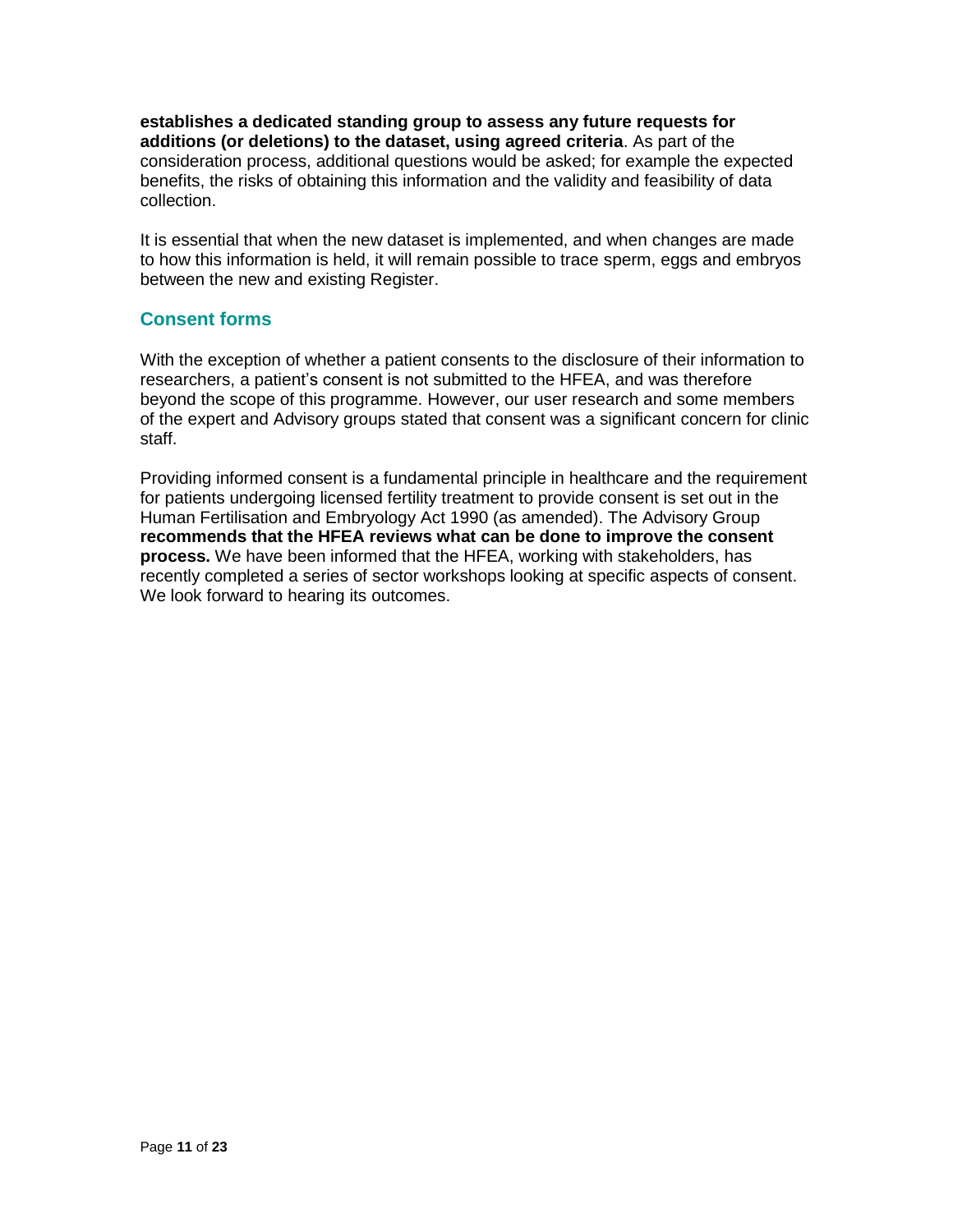# **How data is submitted to the HFEA**

When clinic staff describe the 'burden' of HFEA information requirements, it often relates to how data required for the Register is submitted to the HFEA. This is via either:

- Electronic Data Interchange (EDI) software developed by the HFEA for clinics. Only data required for the HFEA is entered and submitted; clinics may continue to use paper patient records to hold all other information.
- Electronic Patient Records System (EPRS) software developed by clinics themselves or by a third party to electronically manage their records, carry out analysis/audit of their data and submit the relevant information to the HFEA. This is used by around half of all UK clinics.

Clinics also conduct other transactions via Clinic Portal, a password-protected extranet. Here, clinics can submit applications to the HFEA, such as for a new licence or a special direction for importing/exporting sperm, eggs and embryos. The portal also provides clinics with indicators of performance against some regulatory requirements (such as invoice payments and whether data has been submitted on time).

At the HFEA annual conference in March 2013, we heard firsthand the difficulties and frustrations that clinic staff experience. Alongside an expert group (comprised of clinic staff who submit data) looking specifically at these issues, we commissioned an independent technical options appraisal of the HFEA's systems for data submission and carried out user research with clinic staff.

With these findings in mind, **we recommend that the HFEA reduce the burden of the data submission, correction and verification process. EDI should be redeveloped with causes of error designed out and processes streamlined.** Below we set out specific recommendations for EDI, EPRS and the Clinic Portal.

# **Contemporaneous validation, error reporting and a single treatment record**

Our aim is to improve the usability of the data submission process and ensure the HFEA receives high quality data. However, the current system requires some improvement to achieve this aim. For example, whether using EDI or EPRS, mandatory information can be submitted despite there being errors in the data. The system is unable to flag these errors until the information has been processed by the HFEA. These are highlighted through HFEA error reports generated by clinics. However, these are complex and do not direct clinic staff to the specific error.

To avoid the submission of poor quality data and reduce time spent finding errors, **we recommend that, where possible, the HFEA implements a system of contemporaneous validation of data fields**.

There will always be some errors in data that require chasing up, however**, we recommend that the reports which set out these errors be improved and consolidated into a user-friendly reporting mechanism, with the ability to drill down, print out, and find exactly what and where the error is**.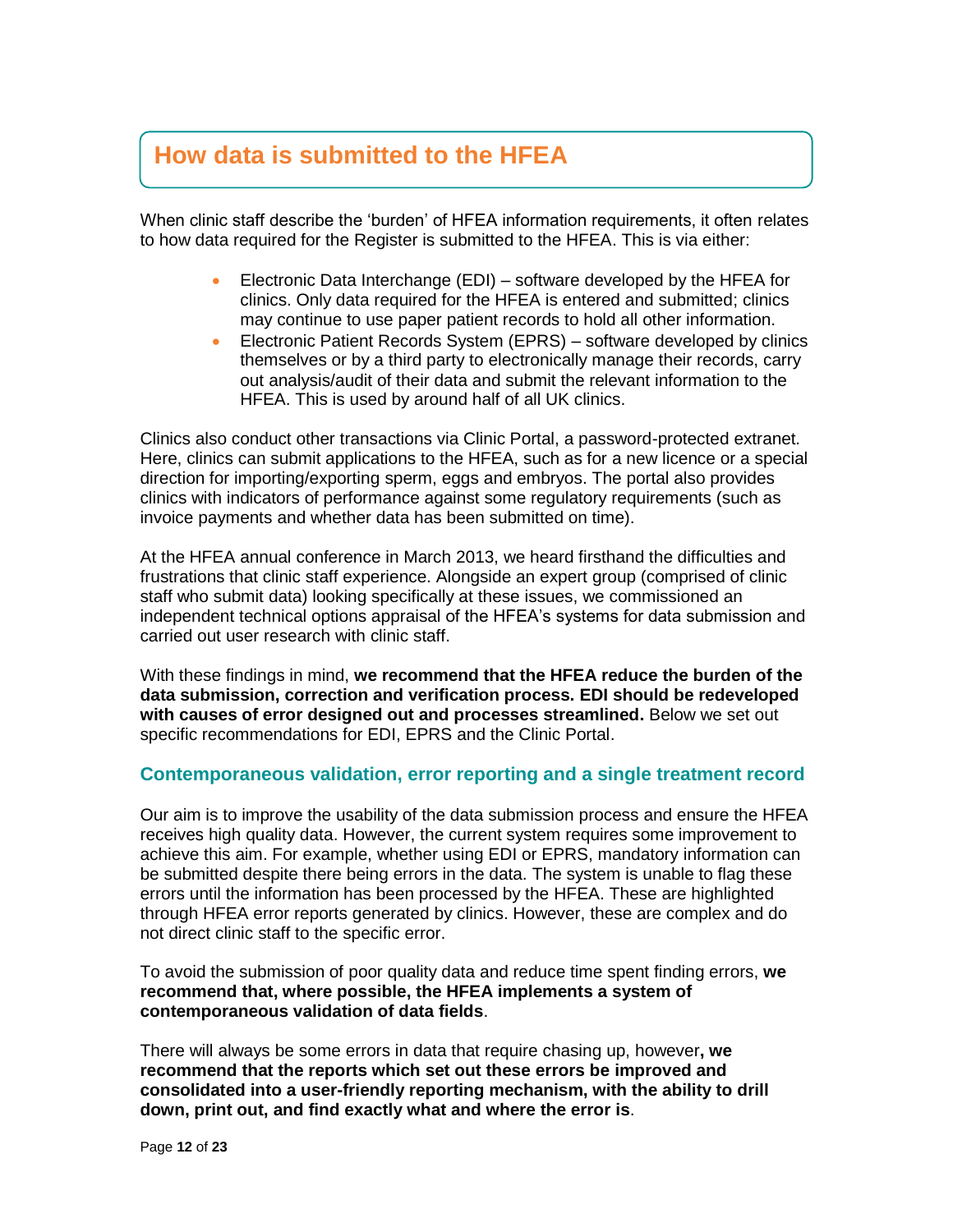We believe that some of these errors can be dealt with by moving away from the concept of having several 'forms' of treatment being submitted at specific points of a treatment cycle. Instead, **we recommend a single record of treatment** – thereby removing the need to match forms, cutting down the time needed to enter data, and removing duplications.

# **Access to submitted data**

If you are being asked to submit information, without either an understanding of why it is needed, or how you may benefit, you may be less concerned about its quality. The improvements to the dataset outlined earlier will help ensure that clinics know why the information is required.

However, we are also mindful that this is clinics' data, and therefore they should be able to have access to it. EPRSs provide such a feature, however, their cost and lack of compatibility with other NHS systems means that EDI remains the only option for some clinics. **We recommend that a replacement for EDI has the functionality to enable clinics to access and query their own data.** We envisage reporting tools being available, potentially drawing on performance indicators set by the professional societies, which clinics can then use to compare their past and current performance. Such a tool will be of great benefit to EDI users and help to drive continuous improvement for outcomes and quality of care.

# **Ensuring EPRSs submit accurate data**

Some EPRSs appear to be less effective in submitting Register data – including clinics using the same supplier and across different suppliers. This results in substantial followup work for clinics and the HFEA. To drive up the quality of data from EPRSs, **we recommend the HFEA implements a system of accreditation so that clinics know which EPRSs meet good standards of data submission.** By doing so, both clinics and the HFEA should see a reduction in time spent resolving errors.

# **Training, support and provision of donor information**

Our user research highlighted that the quality of submitted data, and the process of submission, varied across clinics and between different members of staff at the same clinic; staff who have years of expertise often submit data differently to new staff. When a new EDI is developed**, we recommend the HFEA provides training and support to clinics using EDI, to ensure that data is consistently submitted in a high quality format.** With regards to the technology underpinning these systems, the HFEA should make clear the level of technical support it will provide to clinics, particularly those using an EPRS.

**We also recommend that the HFEA prioritises the implementation of a secure mechanism for the electronic submission of donor goodwill messages and pen portrait information.** These are currently provided to the HFEA in hardcopy form via registered mail.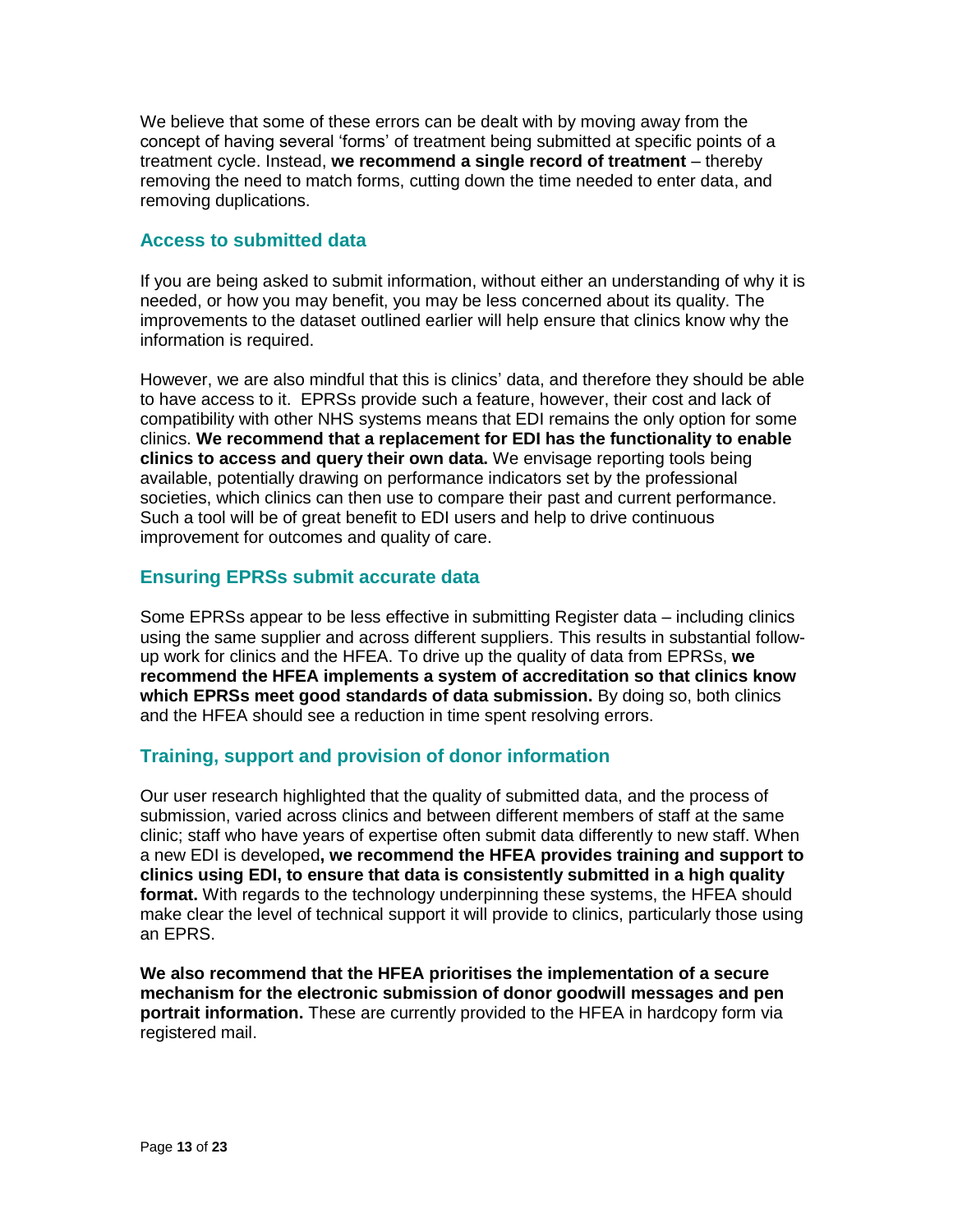# **Clinic portal**

While Clinic Portal provides useful performance information, clinics tell us that it could be improved. For example, the 'traffic light' indicators that inform clinics of errors in their data are not live – they are run once every month. Therefore, if clinics rectify an error, the indicator will remain red until the system is updated in the following weeks. We know this is a frustration for clinics and therefore recommend that **Clinic Portal is redeveloped so that information and reports are more accessible and co-ordinated with other tools** such as EDI. Owing to the crossover between EDI and the portal, **we recommend merging the two systems into a single point of clinic contact with the HFEA, with the additional functionality of a central messaging system.**

# **Flexible data submission**

As mentioned earlier, we recommend a standing group to assess new additions (or deletions) to the Register, for example, new data that informs a policy decision or supports research. This group would assess the feasibility and appropriateness of clinics submitting data to the Register indefinitely or for a specific period of time.

However, there may be occasions when individual clinics wish to submit additional information through EDI for their own specific purposes (those using an EPRS can already add or remove fields to their own systems). This would help clinics monitor their own clinical performance and improve outcomes. This could equally apply in scenarios where a group of clinics wish to carry out research and have information submitted to the HFEA, but not be mandated across the sector. **We therefore recommend that the successor to EDI is robust, adaptable and functional enough that it could be used as a stand-alone data management solution, albeit not with the full scope and functionality of an EPRS.**

# **Submission only in the event of pregnancy or embryos in storage**

In considering improvements to the data submission process, we discussed whether identifiable information about a patient should only be submitted to the HFEA when there is a pregnancy or embryos stored. Some have argued that it is morally unacceptable that there is a central database that identifies those who have difficulty conceiving. A database of donors and people who have had a child through licensed fertility treatment is necessary, but there was less certainty over whether the HFEA needed a database of the infertile. We therefore put this issue out to consultation.

We received a fairly mixed response. On the one hand, the HFEA is not required to hold identifiable patient information if there is no pregnancy or embryos stored and the holding of personal data can be a very sensitive matter to individuals. On the other, the withholding of information such as NHS number would impact on the HFEA's ability to monitor long-term health outcomes of women and men who have undergone fertility treatment. For example, the HFEA could not facilitate research on failed cycles.

We also noted some practical issues. Firstly, once embryos have been used or destroyed (which could be up to 10 years later), the HFEA would be required to retrospectively remove identifiable information from the Register even though the information might have already been used in research. Secondly, we were concerned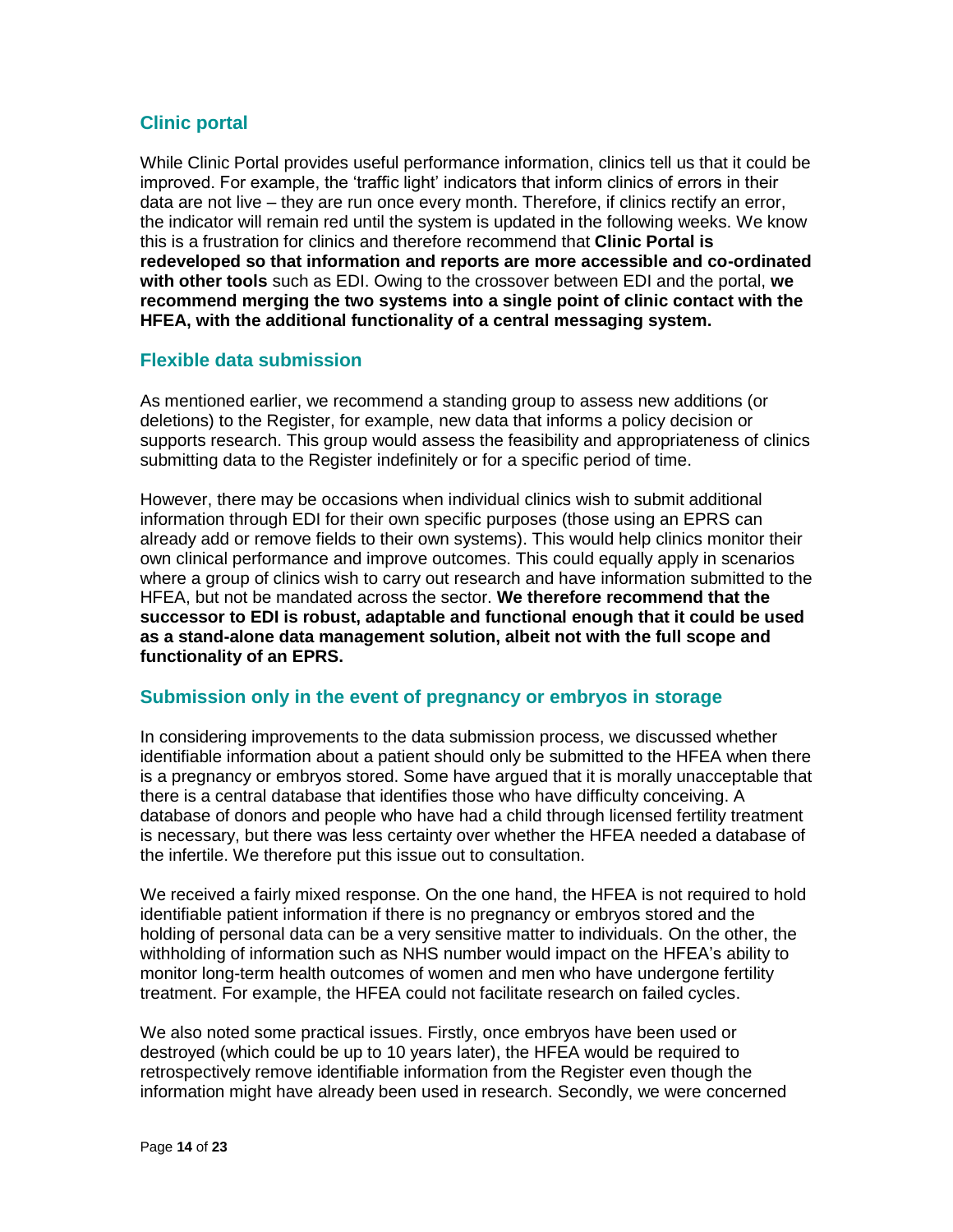about the impact this would have on the HFEA's ability to trace patients who have moved between clinics. Finally, without the NHS number for all patients, the HFEA would be unable to provide a cumulative live birth rate on Choose a Fertility Clinic (a recommendation we discuss later). For these reasons, we do not recommend such a proposal be implemented.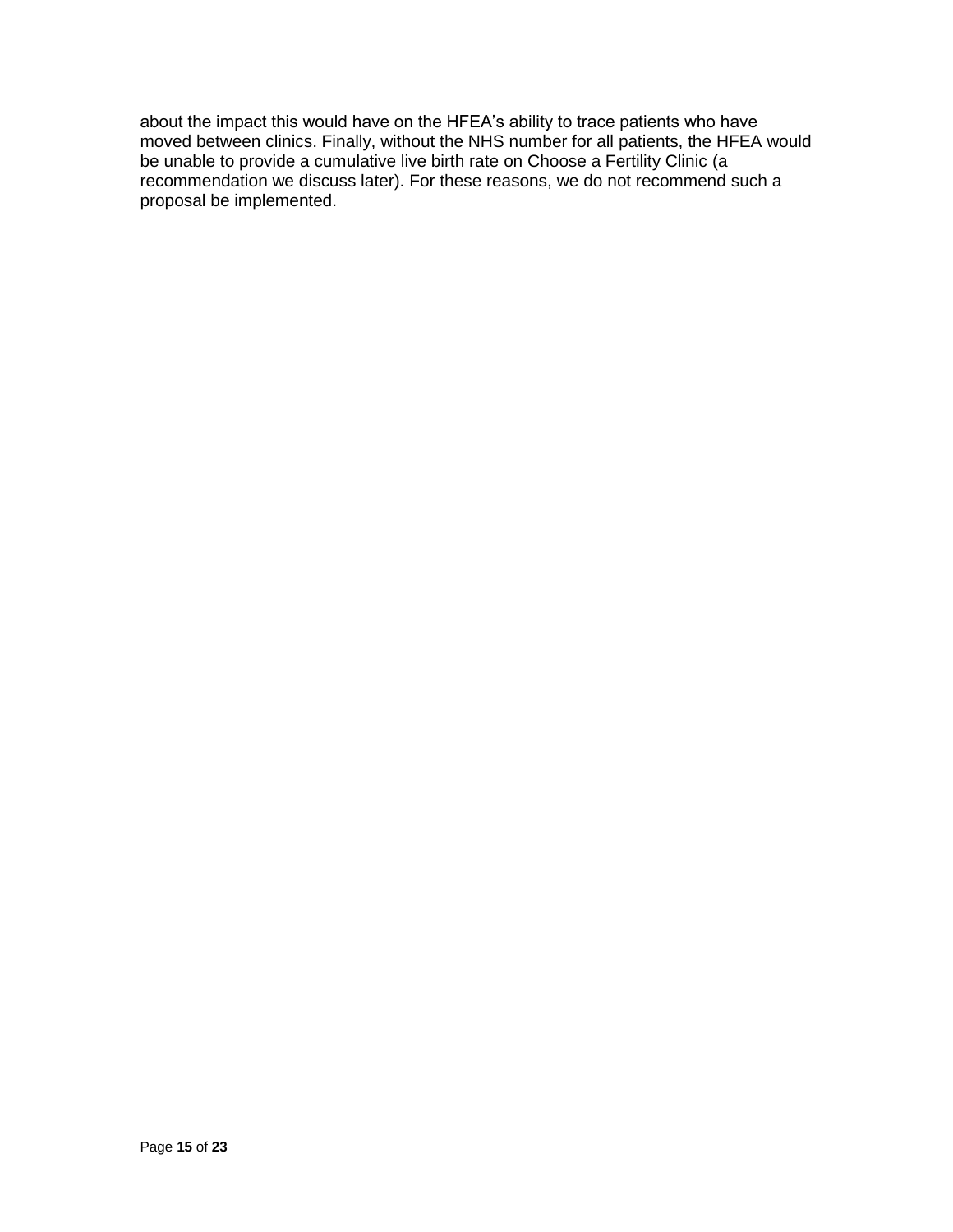# **How the HFEA website should function**

The HFEA has a statutory duty to provide information to patients, donors, clinics and the public about fertility treatment and licensed clinics. Its main tool is its website, receiving over 100,000 visits each month. It is authoritative and impartial, providing tailored information for its main audiences.

We know from feedback and the user research we commissioned that the website is informative, but needs improvement. For example, information for patients does not reflect a typical journey through treatment or cater well for non-standard patients. **We recommend that the website is redeveloped with a more intuitive design to make information more user-friendly, less complex and organised around a typical user journey.** This will involve improving its navigation, updating its content, ensuring that it is relevant for all users and the tone and language is easier to understand.

We also know that prospective patients, and donors in particular, need more information to help them understand all their treatment options – whether that be using a licensed, non-licensed or overseas clinic – and what risks or benefits each may have. In conjunction with the National Donation Strategy Group, **we recommend that online information about donation is developed to inform donors and recipients about the options for donation and parenthood.**

There are also specific changes that can be made to benefit research. The HFEA publishes an anonymised Register which allows researchers or interested persons to review raw, non-identifiable, Register data. Whilst a useful source of information, **we recommend that it is made more accessible, with further guidance on how to use it, along with clear definitions of the data fields. When individuals wish to use such information, we recommend that the HFEA requests details of the research being proposed, along with their contact details to publish on its website.** This will allow those undertaking research to be aware of active research projects using HFEA data, to avoid duplication and promote collaboration.

As these changes are made across the website, **we recommend that the HFEA improves how stakeholders can access its information, ensuring it is optimised for a variety of devices (such as mobiles or tablets).**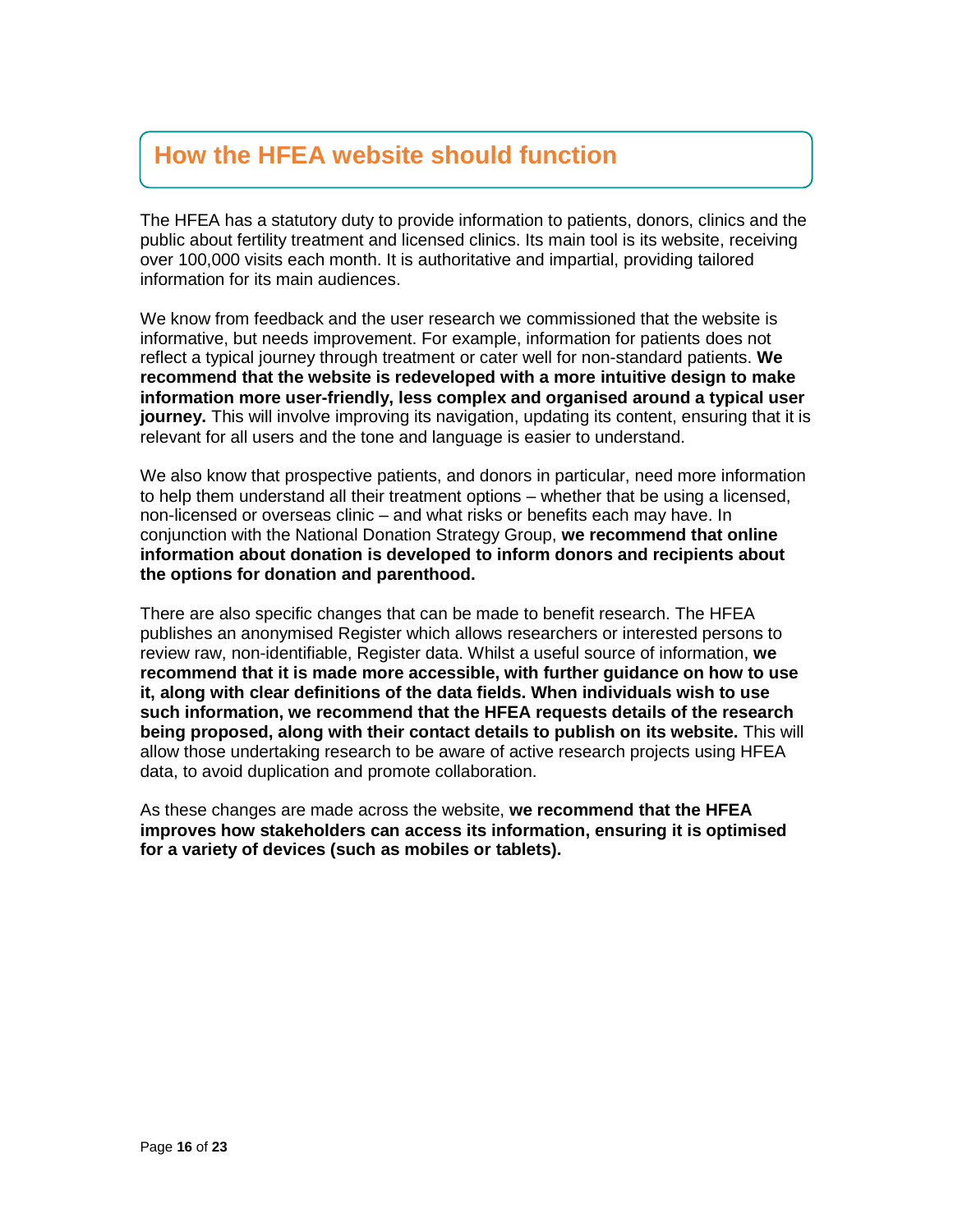# **How Choose a Fertility Clinic should function**

One of the most visited sections of the HFEA website is the Choose a Fertility Clinic search function, attracting around 15,000 visitors each month. This service provides users with verified information on all licensed fertility clinics in the UK so they can find their nearest clinic offering the treatments they require, recent inspection reports, success rates, multiple birth rates and other information that clinics self-report (such as whether they have female doctors).

Our user research made clear that, while valuable, stakeholders struggle with the complexity of the information, have difficulty finding what they want, make comparisons between clinics and value information other than just success rates. **We recommend that Choose a Fertility Clinic is redesigned with information set out as clearly and simply as possible to avoid large amounts of data being spread over several pages. It should show that quality is more than pregnancy rates and facilitate comparisons.** While Choose a Fertility Clinic cannot provide patients with information on their individual chances of success, it can provide a suite of information to give an indication of clinic performance. We set out specific recommendations below.

# **Presenting headline statistical information**

Currently, a clinics headline success rate figures (that is the first information users see) are:

- live births per treatment cycle started
- live births per embryo transferred
- proportion of single births.

We know that users look at this headline data when making decisions, but we do not consider it the most appropriate information. In our public consultation, we suggested using only two headline figures: 'live births per embryo transferred' and 'cumulative live birth rate'. While professional societies were supportive, others were fairly split.

A point often made was that the HFEA should not have any headline figures. Instead users should be able to view whichever measurement of success rates they choose. At first glance, this position is understandable; the consultation findings showed that each figure has a number of advantages and disadvantages. However, our user research found that Choose a Fertility Clinic was complicated to navigate and understand and users want information clearly presented. While we do not suggest removing the ability to interrogate a clinic's data using a number of different metrics, we believe that users need some headline data, based on appropriate metrics, to help them compare clinic performance.

While headline figures cannot tell users their individual chance of pregnancy, we can present the data in such a way that highlights clinics that have good clinical and embryological practices. The current figure of live births per treatment cycle started can disadvantage clinics who receive patients with a poor prognosis, even though they may have top quality staff and excellent facilities. While no metric allows direct comparison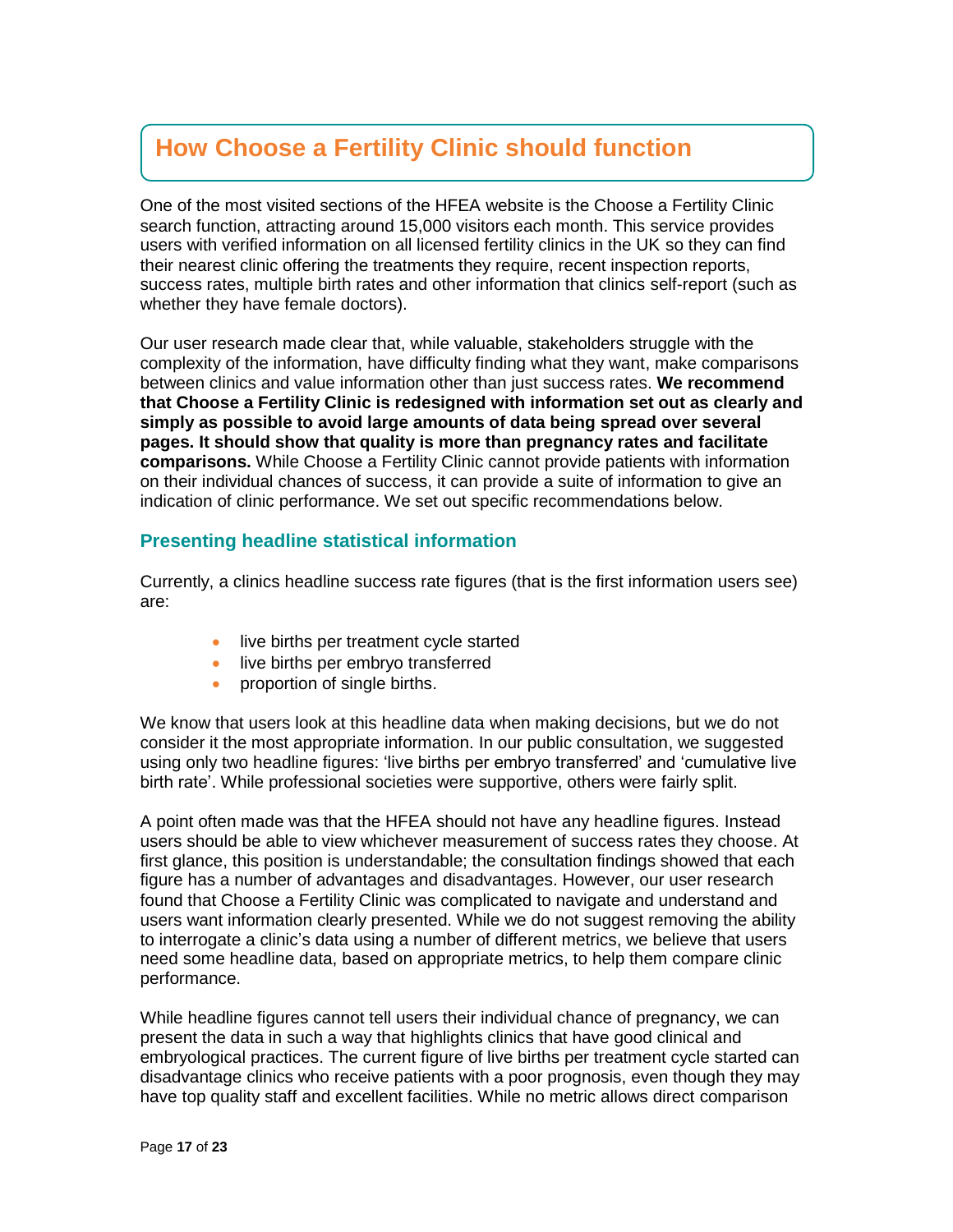between clinics, we believe a better metric for a well performing clinic would be live births per embryo transferred – this would remove some of the confounding factors (including patient case mix and poor response to stimulation) that live births per cycle started does not address, as well as highlighting clinics which are good at creating and selecting top quality embryos, their clinical practice at transfer, as well as promoting good practice towards single embryo transfer. **We therefore recommend that live birth per embryo transferred is the headline figure on Choose a Fertility Clinic. We also recommend that the HFEA makes clear to users what the information is able to tell them.**

The consultation findings also showed that cumulative live birth rate can be complicated to understand and difficult to define. However, it is seen to provide useful information to patients on their overall chance of achieving a live birth from each egg collection. While live births per embryo transferred gives an indication of success based on an embryo transfer, cumulative success rates provide patients with an indication of success over a period of time. This will be useful for patients as many require more than one embryo transfer procedure before a successful outcome. While the consultation suggested a preference for it be reported over a three year period, we recommend two; we want to ensure that women who have had a birth event are subsequently removed from the cumulative birth rate calculations. Rather than exclude such patients in a statistical formula, we consider two years to be enough time for a fresh and subsequent frozen transfer cycles without a woman having more than one birth event. **We therefore recommend that cumulative live birth rate per egg collection, reported over a two year period, be the second headline figure**.

We believe that these headline figures can be made more useful by including both stimulated and unstimulated cycles. However, the majority of consultation respondents disagreed as it was seen as misleading to combine different types of treatment in one figure.

We are of the opinion that the success rates for stimulated and unstimulated cycles should be displayed separately within the second layer of Choose a Fertility Clinic data. However, because we recommend using live birth per embryo transferred as the headline figure, whether a cycle was stimulated or unstimulated is less relevant to the subsequent data. After thorough discussion **we recommend that the headline figures include not only stimulated and unstimulated cycles, but in fact all types of treatment, such as ICSI and PGS.**

Furthermore, in presenting success rate data, **we recommend the HFEA stops basing frozen embryo transfer success rates on the patient's age at embryo transfer, and instead, uses the patient's age at egg collection.** As highlighted in our consultation, the egg's age is the most important factor to determine whether the cycle will be successful.

# **Risk adjustment**

There are many factors which impact on the chance of a woman getting pregnant following fertility treatment. The HFEA currently publishes success rate data that adjusts for female age but there are other important factors such as whether there was a previous pregnancy and duration of infertility.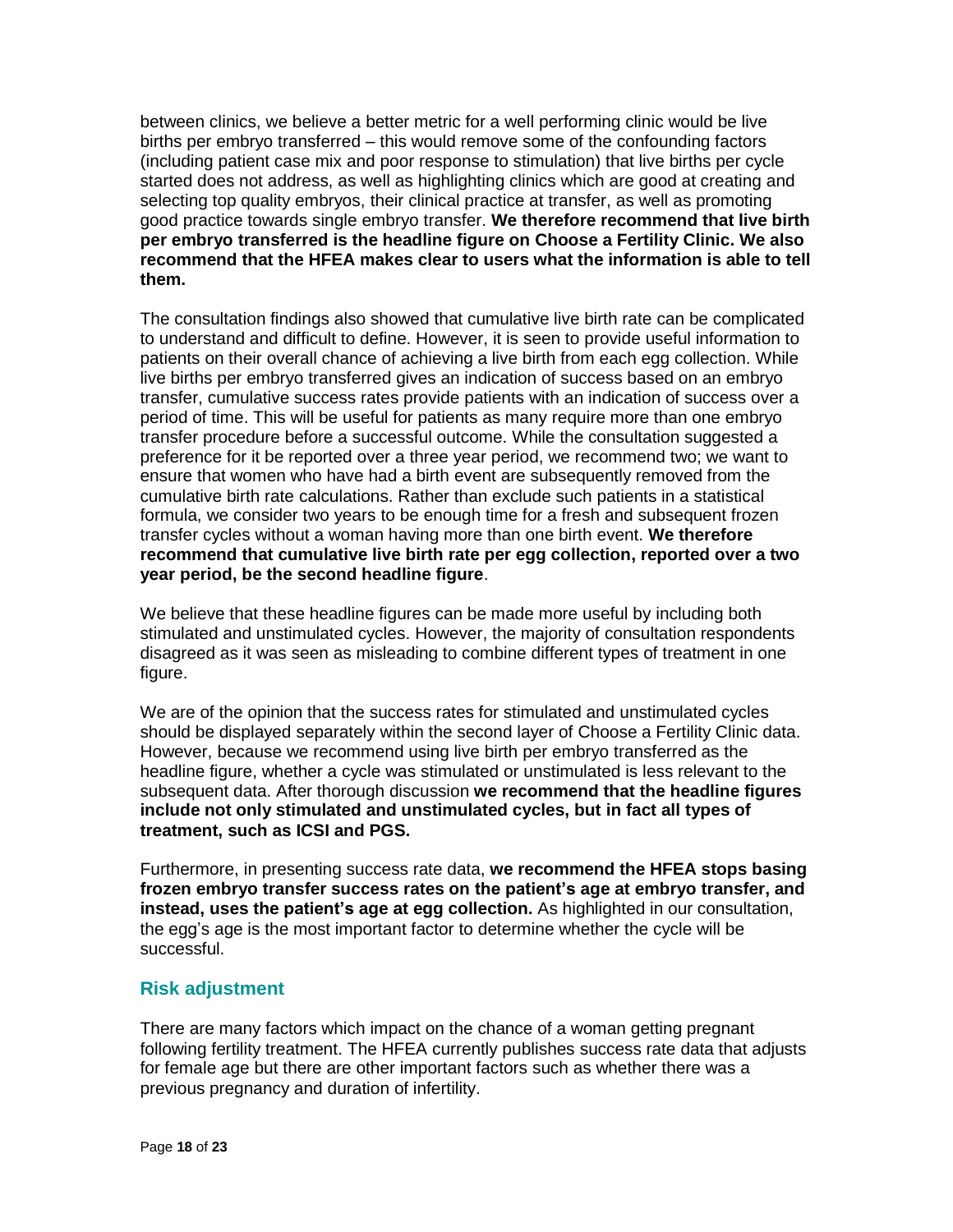Although we cannot tell a patient their individual chance of getting pregnant, we can improve the quality of information by standardising clinics' success rates through statistical techniques to adjust for these additional factors. This would mean that pregnancy and birth rates were adjusted for a clinic's patient case mix and valid comparisons could be made.

Our consultation found a split in opinion on the appropriateness of risk adjustment. It could provide more accurate data to allow patients to make valid comparisons between clinics; however, there might be several new pieces of data that clinics would be required to submit. We agreed to consider the necessity of additional information at our final meeting in February 2015.

While we recognise that this is a large piece of work, we consider it beneficial information for Choose a Fertility Clinic users and **recommend that the HFEA commits to developing such a tool in the future. If additional information is necessary, we recommend that it is submitted by clinics immediately to allow a large enough body of data to be built up for subsequent analysis when the tool is developed. We recommend that the HFEA publishes the algorithm developed to risk adjust success rates in a peer reviewed journal** for validation and transparency purposes**.**

## **National data**

Even with risk adjustment, success rates cannot tell a user about their individual chances of conceiving, as this is dependent on their own circumstances. However, we know that certain factors affect outcomes more than others. With a large enough database, it is possible to develop a personalised predictive pregnancy or birth rate tool, giving users an indication of their chance of conceiving based on information they provide. Though not a guaranteed success rate, it can give a fairly good indication of success based on the outcomes of previous patients.

Providing such a tool on the HFEA website received broad support from stakeholders, although it was highlighted that such personal pregnancy predictors are publicly available online and for the HFEA to develop such a tool, clinics might need to submit additional information.

We found that those tools already available were based on old data, and users could provide contradictory information yet still be provided with a predicted success rate. We considered leaving the development of such a tool to researchers; however, their dataset would be based only on those patients who had consented to the disclosure of their information to research, whereas if the HFEA provided such a tool, it would have the benefit of being based on up-to-date and complete data.

**We therefore recommend that a personalised predictive pregnancy or birth rate tool is provided by the HFEA. It should be prospective and, where possible, be based on verifiable and validated data. There will always be a number of other individual factors at play and we recommend that a disclaimer is displayed to explain to users that it is not definitive and only provides an indication of pregnancy or birth.**

As mentioned earlier, there may be some additional data that clinics are required to submit for the HFEA to provide such a tool – the Advisory Group will consider this at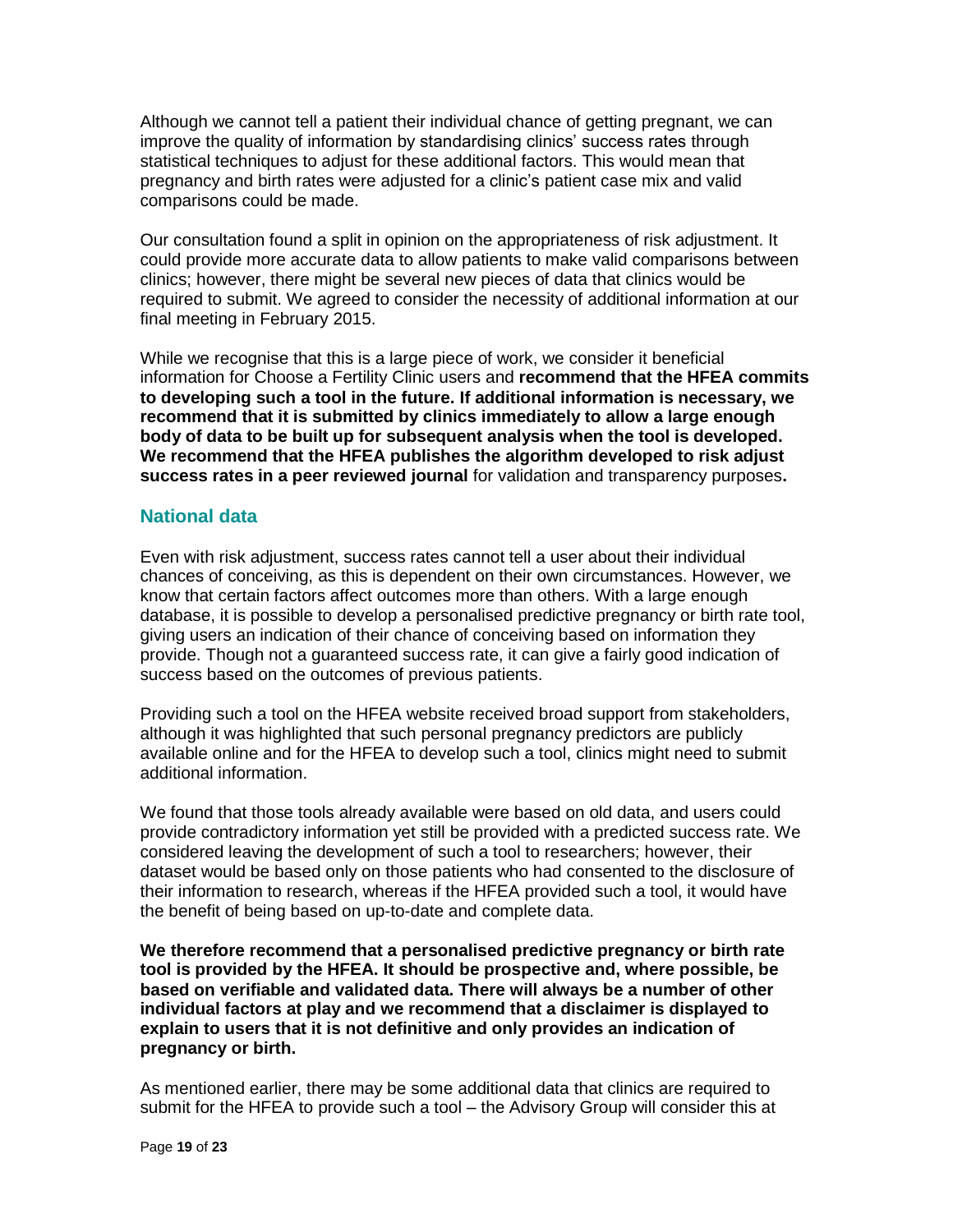their final meeting in February 2015. Such information may not be collected by all clinics. We believe it is proportionate that only those clinics that collect the data be required to submit it to the HFEA.

Based on our recommendations so far, it may seem counter intuitive to propose either risk adjustment or a national pregnancy or birth rate tool as it may require additional information to be submitted to the HFEA. However, IfQ is not simply about reducing the amount of data clinics submit – it is about having data submitted for a clear purpose and putting it to good use.

Our consultation findings also found some support for providing a national cumulative live birth rate over three cycles of treatment. This would provide patients with an indication of the likelihood of a successful outcome over more than one cycle of treatment. It could also be used to show how much success rates change after more than three cycles. **We recommend that the HFEA provides a national cumulative live birth rate over three cycles of treatment.**

# **Using recent data**

Currently, there is a long gap between outcomes and when information is published on Choose a Fertility Clinic. With improvements being made to how data is submitted, **we recommend that the HFEA brings forward the publishing date of statistics so that patients have more up-to-date information.** As these improvements are made, the HFEA should consider whether some of the verification procedures currently in place are required.

# **New types of information**

Our user research and expert groups highlighted that patients base their decision on where to access treatment on more factors than just success. In its strategy, the Authority has committed to providing some type of information on patient experience and the availability of donor sperm, eggs and embryos. We discussed, and sought views on, how this might be best done. We also considered whether the cost of treatment should be included on Choose a Fertility Clinic.

# **Patient experience**

Our consultation showed support for providing patient experience information via star ratings, free text, using data from the 'NHS friends and family test', or through information collected on inspection. However there were concerns about how this could be done in a fair and impartial way.

We recommend that patient experience information is provided directly to the HFEA because while clinics may have their own systems to monitor feedback, it is important there is a separate route for patients to provide open and honest feedback to the HFEA.

Some members of the Advisory Group were concerned that clinics might be able to undermine the system by providing positive feedback on their clinic. While this is a possibility, there is only so much we can do to prevent this, such as designing a system that could identify multiple submissions from the same IP address. We considered it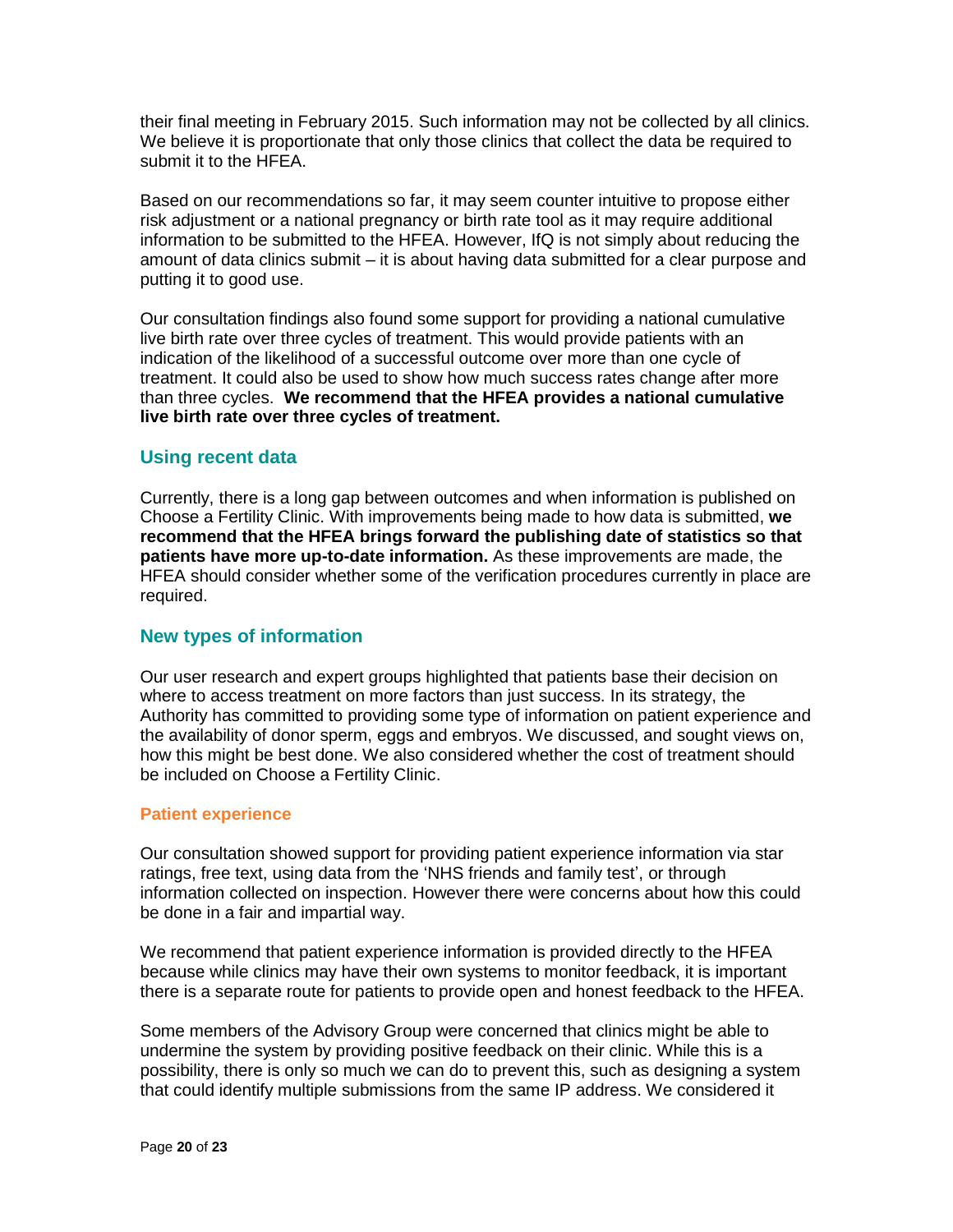unrealistic to develop a system of patient validation to ensure feedback is only provided by genuine patients.

Following discussion, we acknowledged that there were advantages and disadvantages to each option. For example, free text might give you a real feel for how a clinic operates, but this requires moderation. Ideally, any provision of patient experience information would need to be reliable, validated, of sound methodology and be piloted. While there may be some limitations to the method we recommend, and how this is displayed, we agreed that it would still be of great use to Choose a Fertility Clinic users.

We do not want to design a complicated and unusable system of patient feedback and preferred the simplicity of the NHS friends and family test being applied to fertility clinics, ie, being asked the question: "Would you recommend this clinic?"

Feedback needs to be displayed in a meaningful manner. The consultation findings showed that star ratings were the most favoured method, and we consider it the most appropriate representation of patient experience information alongside headline success rate information. Users answering "Would you recommend this clinic?" would choose between one and five stars and an average star rating would be placed on each clinic's profile. To show how representative this is, the number of respondents and the number of cycles a clinic carries out should be displayed.

Conscious that our consultation findings showed free text to be the favoured method of feedback by lay respondents, we questioned whether we could do more. Clinic staff had concerns – one negative comment might persuade patients to avoid a clinic, even though it was a one-off instance and the clinic otherwise performed well.

The use of a 'word cloud' was seen as a compromise. Rather than writing their own comments, patients would select from a list of statements provided by the HFEA. Those chosen most often would be largest in the 'word cloud' so that attention was drawn to them. Those rarely chosen would be smallest.

There will be further technical issues to consider during implementation. However, **we recommend that patient experience information is provided through the HFEA website, using the question "Would you recommend this clinic?" via a star rating. The average rating, and the number of people responding and the number of cycles the clinic carries out, must also be provided. We also recommend that patients be able to choose from a number of HFEA-generated statements to summarise their experience. This could be displayed via a word cloud for each clinic. The HFEA must pilot such a system and consider whether any changes are required based on feedback.**

#### **Availability of donor sperm, eggs and embryos**

Some stakeholders are concerned that patients are not provided with an accurate picture of the availability of donor sperm and eggs (gametes) and embryos in the UK and are subsequently offered treatment abroad by their clinic. The HFEA has been informed that some clinics have a surplus of donor gametes and no waiting lists and believe patients should be fully informed about such options. Thus, the HFEA is committed to providing some type of information about the availability of donor gametes and embryos.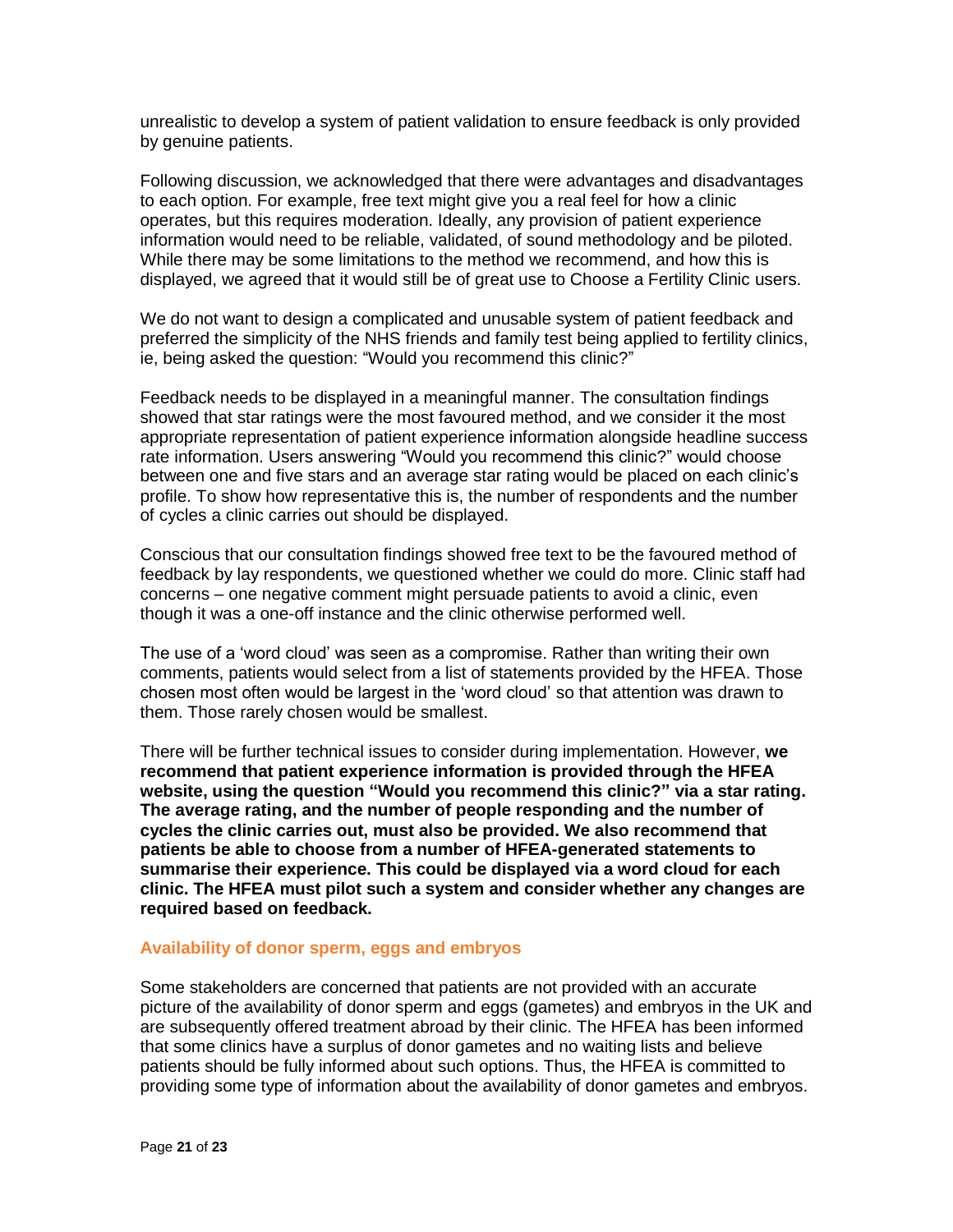We sought feedback on three pieces of information that may be useful to patients: the type of donors a clinic has (sperm, eggs or embryo), their source (UK, Europe or further afield) and average waiting times. Rather than being information provided by the HFEA, we saw this as self-reported information clinics could update on Choose a Fertility Clinic.

Our consultation showed support for each, though there were concerns about how regularly the availability of donor gametes and embryos can change. If an average waiting time was provided, it would quickly become out of date.

The Advisory Group had differing views. Some argued that it was difficult to define what an average was. A clinic might have a ready supply of one type of donor, but if the patient was looking for a specific ethnicity, it might be much longer than the average, and therefore misleading to a patient. However, others were of the view that patients need this information when making choices of where to have treatment, and that Choose a Fertility Clinic would provide an indication. The provision of such information could be simplified through improvements to the data submission process so that it is not a burden.

While information about the availability of donor gametes and embryos is useful for patients, **we recommend that only self-reported information on a clinic's type of donors, and source, is provided on Choose a Fertility Clinic.** If patients want information on average waiting times, we recommend they speak to individual clinics for the latest information.

### **Cost of treatment**

Another important factor for patients when choosing a clinic is the cost of treatment. While the HFEA has no remit over the prices that clinics charge, they require that patients be given a costed treatment plan before starting treatment. We considered whether more information could be provided to patients by allowing clinics to self-report the average cost of treatment onto Choose a Fertility Clinic.

Our public consultation showed that stakeholders, particularly patients, were supportive of this, though clinic staff often highlighted practical difficulties of keeping this up to date. Our assessment is that people are concerned about the cost of treatment, but also the transparency of information on costs. For example, we have heard that some patients are unexpectedly recommended additional tests or procedures during treatment, and are unsure about their necessity, thus incurring more costs.

We considered asking clinics to self-report the average cost of a cycle of treatment as defined by the HFEA on Choose a Fertility Clinic. For example, this might include drugs, egg recovery, culture of embryos, and embryo transfer. This would only be an average, but could give patients an indication of what they might be expected to pay. However, as with information on the availability of donor gametes and embryos, this information might regularly change, be complicated to work out if clinics have different packages of treatment, and not be specific enough for patients.

However, the HFEA could help by asking patients to provide an indication of how transparent clinics had been with costs. As part of the patient feedback word cloud, patients could choose statements which indicated whether the clinic was transparent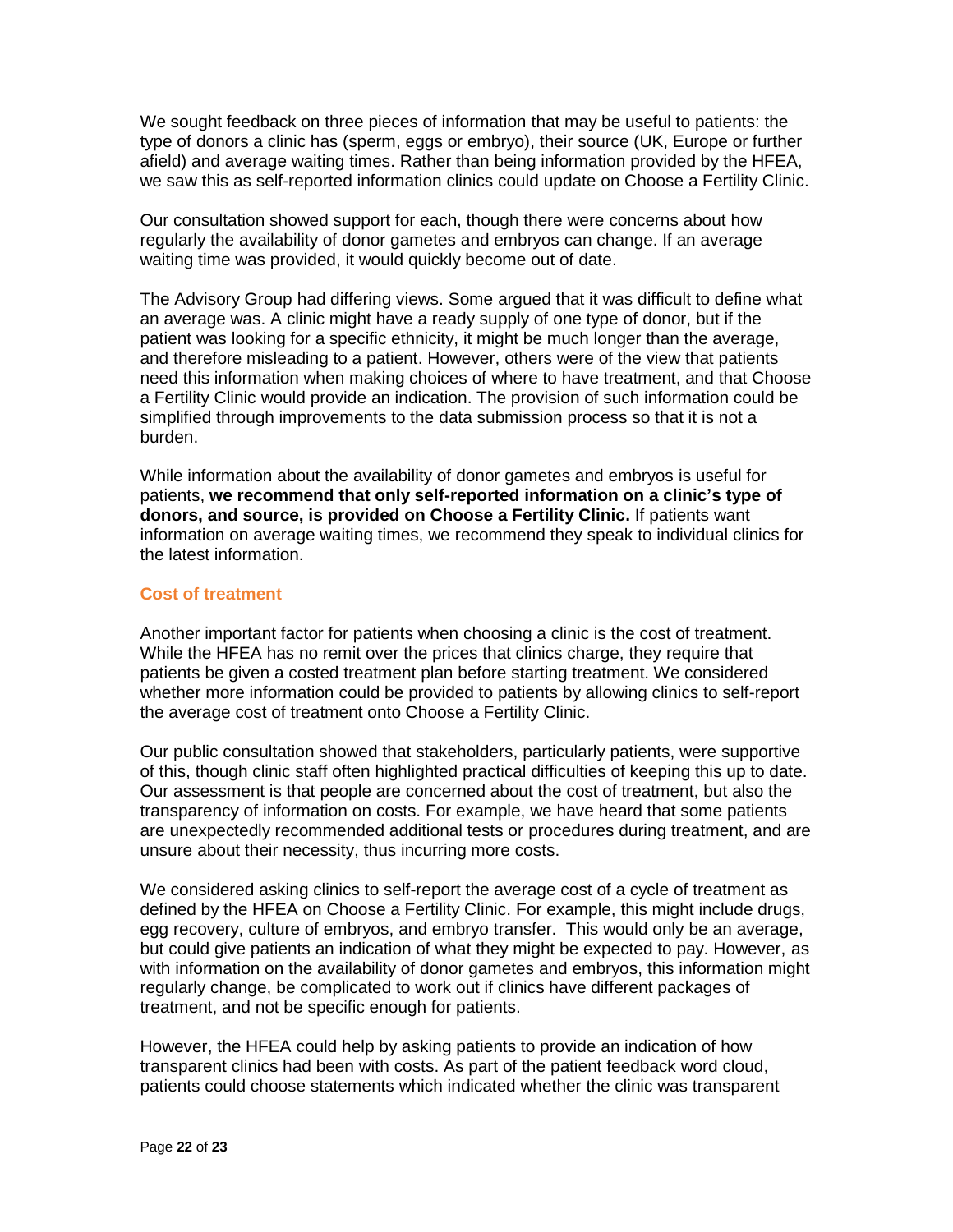from the start about the cost of treatment and whether they often suggested additional procedures or tests during treatment.

Although the Advisory Group initially had some concerns about how this could be provided in a meaningful manner, **we recommend that patients are asked about the transparency of costs through the patient feedback mechanism.** Information on the actual cost of treatment should be for clinics to provide on their own websites.

# **Choosing or finding your fertility clinic?**

We have recommended many changes to the way information about clinics is provided to patients. As a result, users will have more information available to them, statistical data will be more useful and easier to understand, and its presentation and layout will be improved to make it easier to navigate. However, we discussed whether its purpose was to help a user 'choose' or 'find' their clinic.

After thorough discussion we mostly agreed that, while valuable to patients, it was a tool to help find the most appropriate clinic. By using the word 'choose', patients may be misled into thinking there is much to choose from between clinics – particularly when they are looking at two clinics with the same success rates bar a minor percentage difference. This drives a competitive market which was not seen as helpful. For NHS patients, there is rarely any choice available. Furthermore, no metric provides users the ability to directly compare and subsequently choose a clinic, hence why we have recommended risk adjusting success rates.

In essence, we believe this is a tool to help patients find out information about a clinic and seeing if it is right for them and their particular needs. **We therefore recommend that the HFEA change the name of its online clinic search function so that it is not about 'choice', and instead is called Find your Fertility Clinic.**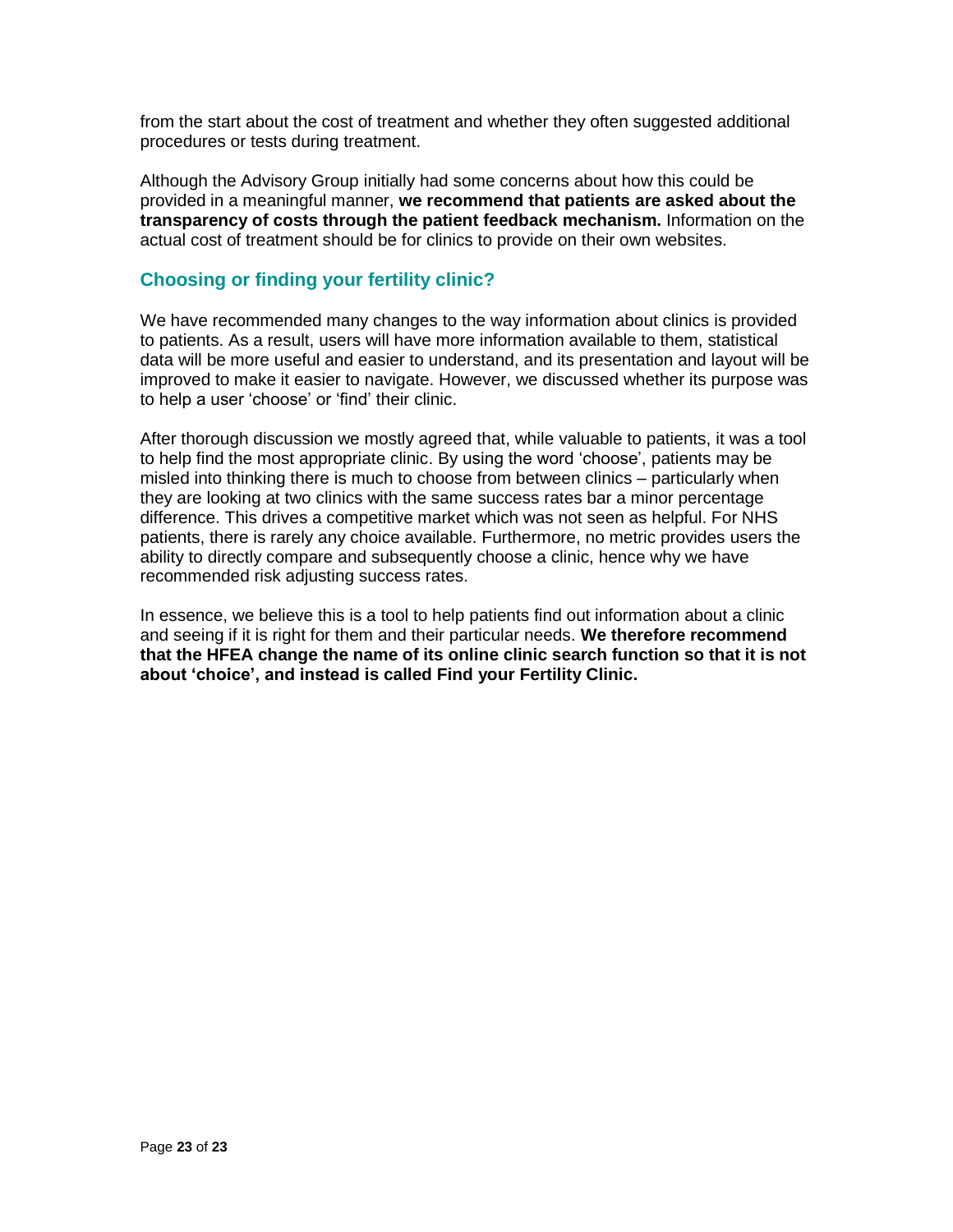# **ANNEX B**

# **Information for Quality consultation**





**Stakeholder's views**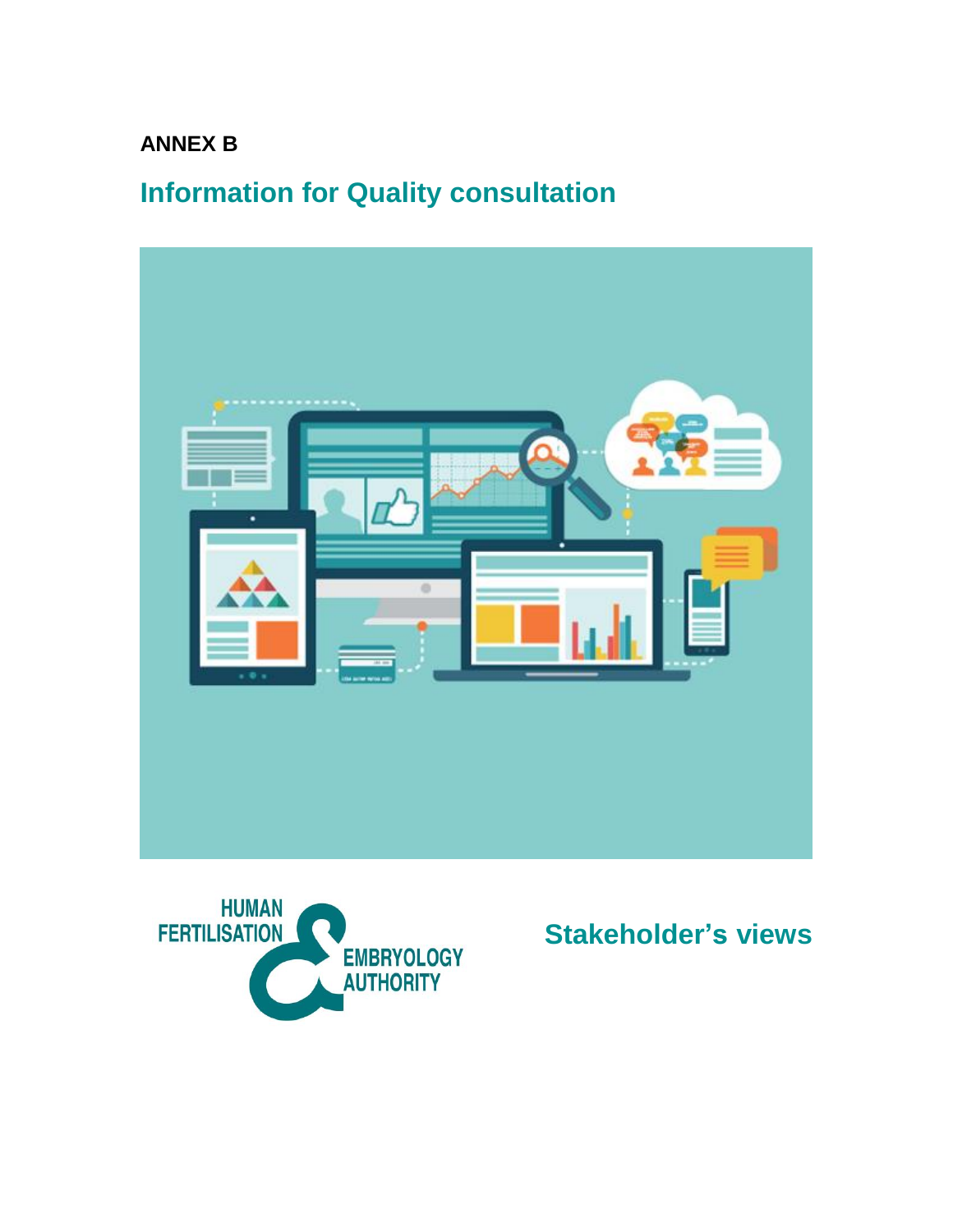# **1. Introduction**

1.1. Information for Quality (IfQ) is an ambitious programme of work to review the data which clinics are required to collect for the HFEA, how that is then submitted to us, the use to which we put that information, and how we then publish it through the website or Choose a Fertility Clinic. Between 1 October and 12 November 2014, the HFEA consulted on a number of proposals for change that had been developed by the IfQ Advisory and Expert Groups. This report sets out these findings.

# **2. Background**

- 2.1. In late 2013, we established an Advisory Group made up of patients, doctors, embryologists, nurses, data researchers and others. They have advised – and challenged – us about the direction we should take.
- 2.2. To better understand the practicalities, we established four Expert Groups, each considering specific aspects of the programme. We also used the findings from an external technical options appraisal of our systems, and user research investigating how patients and clinics interact with our website and published information, to inform our next steps.
- 2.3. We produced a consultation document which set out our plans and proposals which we wanted views on. These were compiled by the relevant Expert Group(s), and agreed for consultation by the Advisory Group.
- 2.4. We sought views via an online survey, and two workshops which we held for clinic staff to discuss both the plans and proposals in more depth. This report summarises findings from both.
- 2.5. Each Expert Group should use the relevant findings set out in this document to help formulate their recommendations to the IfQ Advisory Group. In turn, the Advisory Group should consider both this paper, and the recommendations of the Expert Groups, to provide the Authority with its recommendations on how to proceed. Ultimately, the Authority will decide what approach to take at their meeting in early 2015.

# **3. Conclusions**

- 3.1. Below are a summary of the conclusions reached based on the findings. Expert Groups should discuss the relevant sections of this document and provide their recommendations to the Advisory Group.
- 3.2. NHS Number
	- There is clear support for collecting the NHS number, though a number of practical difficulties have been raised.
	- The Advisory Group may wish to consider whether they still wish to mandate the collection of the NHS number – their view may differ for NHS and Private patients.
	- Further quidance may be required to help clinics follow up on information from patients.
- 3.3. The revised dataset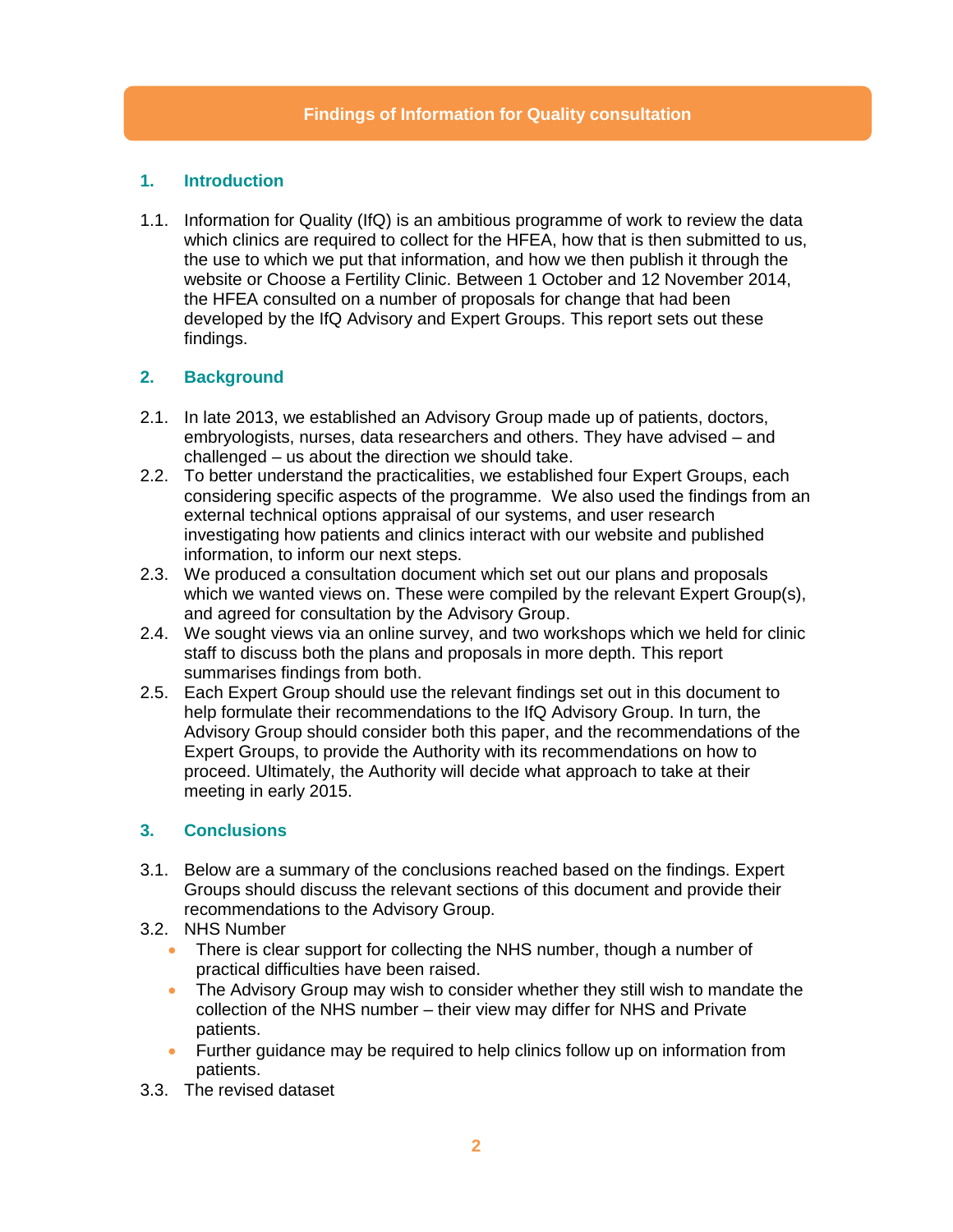- Stakeholders agree with the plans and approach for reviewing the Register.
- There is disagreement over the purpose of the Register, as some believe the HFEA should use it to collect more information than currently to allow for oversight of other aspects of ART. The Advisory Group should discuss the purpose of the Register at their next meeting.
- There is still disagreement over particular items of data, and therefore the Expert Group should consider each of these before finalising its dataset.
- 3.4. Submission of identifiable information only when pregnancy or embryos stored
	- Despite some support, its impact on traceability, research, and likelihood to increase the information requirements on clinics, suggests that it would not be appropriate to support this proposal.
- 3.5. Headline success rates
	- Both live births per embryo transferred and cumulative live birth rate have a number of advantages and disadvantages
	- Some respondents support having multiple metrics to measure success, although going down this path would be contrary to the findings of user research – and such information can still be available but not as the headline figure.
	- Assuming we want to highlight which clinics are good at producing high quality embryos resulting in a birth (the primary aim of Choose a Fertility Clinic), then live births per embryo transferred is the most appropriate headline figure.
	- The definition of cumulative birth rate is not well understood, but is seen as a useful second headline figure to provide. If chosen, further work is needed to define what it is measuring and conveying this in an accurate and understandable way.
- 3.6. Adjust success rates for more factors
	- Stakeholders see the benefit of risk adjusting success rates, but note that additional information may be required for it to be done correctly, which might then increase the information requirements of clinics.
- 3.7. Presenting frozen embryo transfer success rates on age of egg collection
	- Stakeholders agree that FET success rates should be based on the age at egg collection.
	- Information explaining that other factors affect FET success rates may be useful to include alongside these success rate figures.
- 3.8. Providing a personalised pregnancy/birth tool
	- Whilst patients may support this proposal, a large number of stakeholders are concerned that we do not have all the required information to provide the service, and would need to collect more – which many were not happy with.
- 3.9. Presenting stimulated and unstimulated cycles together
	- The majority of stakeholders were not supportive of this proposal and wanted both sets of information available. However, if we are concerned about the depth of information we might be providing on Choose a Fertility Clinic, we could instead amalgamate the figures and explain what unstimulated IVF is, and why it can have lower success rates.
- 3.10. Patient experience
	- Stakeholders are generally supportive of patient feedback, but want it to be done in a way which is seen as fair.
	- Each of the options, except for Friends and Family, were ranked fairly equal, though a number of respondents highlighted problems with having free-text.
- 3.11. Donor gamete availability
	- Information on donor gamete availability is, in principle, welcomed.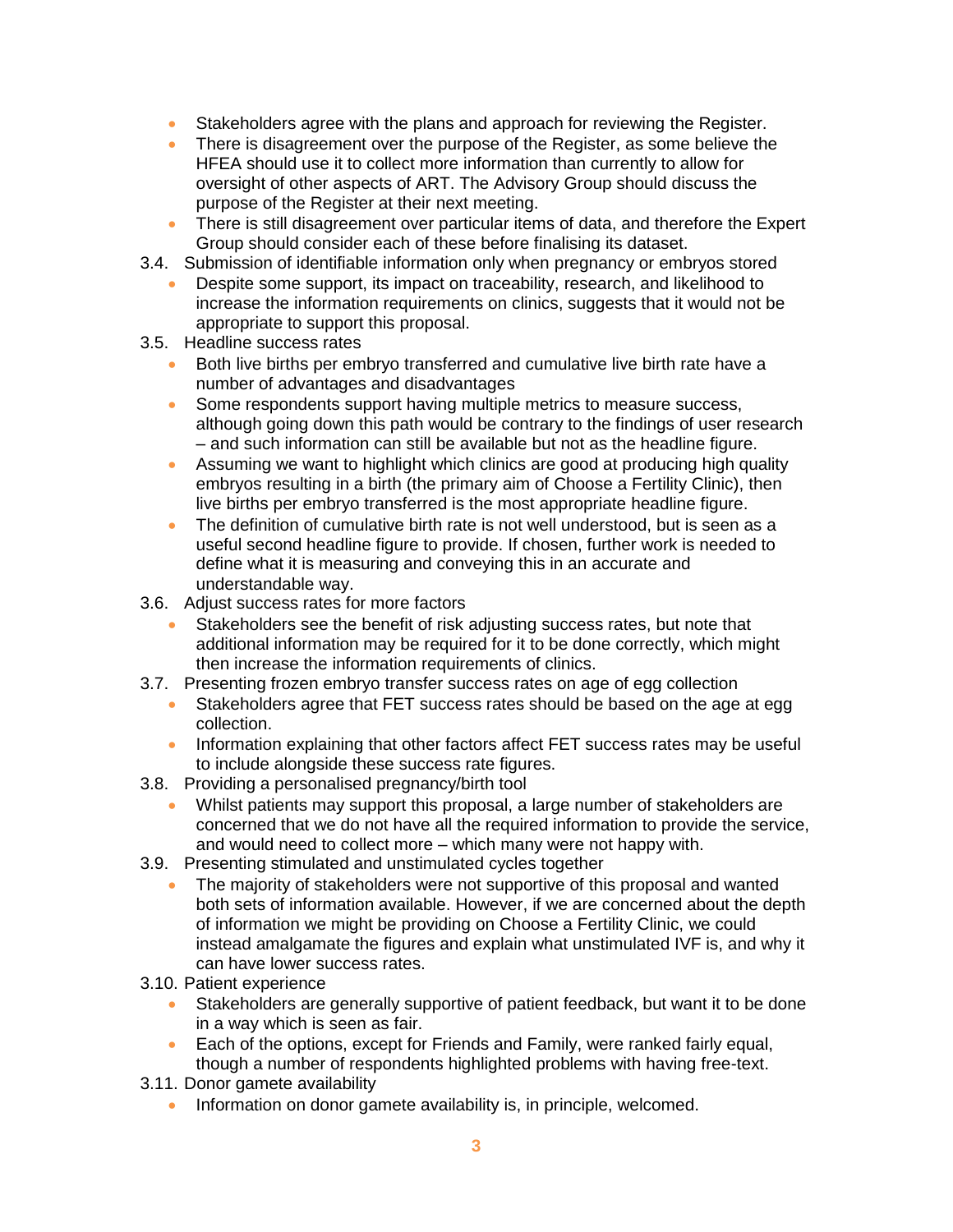- There is concern over how this will be kept up to date when the information can change so quickly but such issues do not seem insurmountable if we make clear that the data is based on averages, and improve how such information is provided.
- 3.12. Cost of treatment
	- This proposal has support from stakeholders, particularly patients, but there are concerns about how it might be implemented.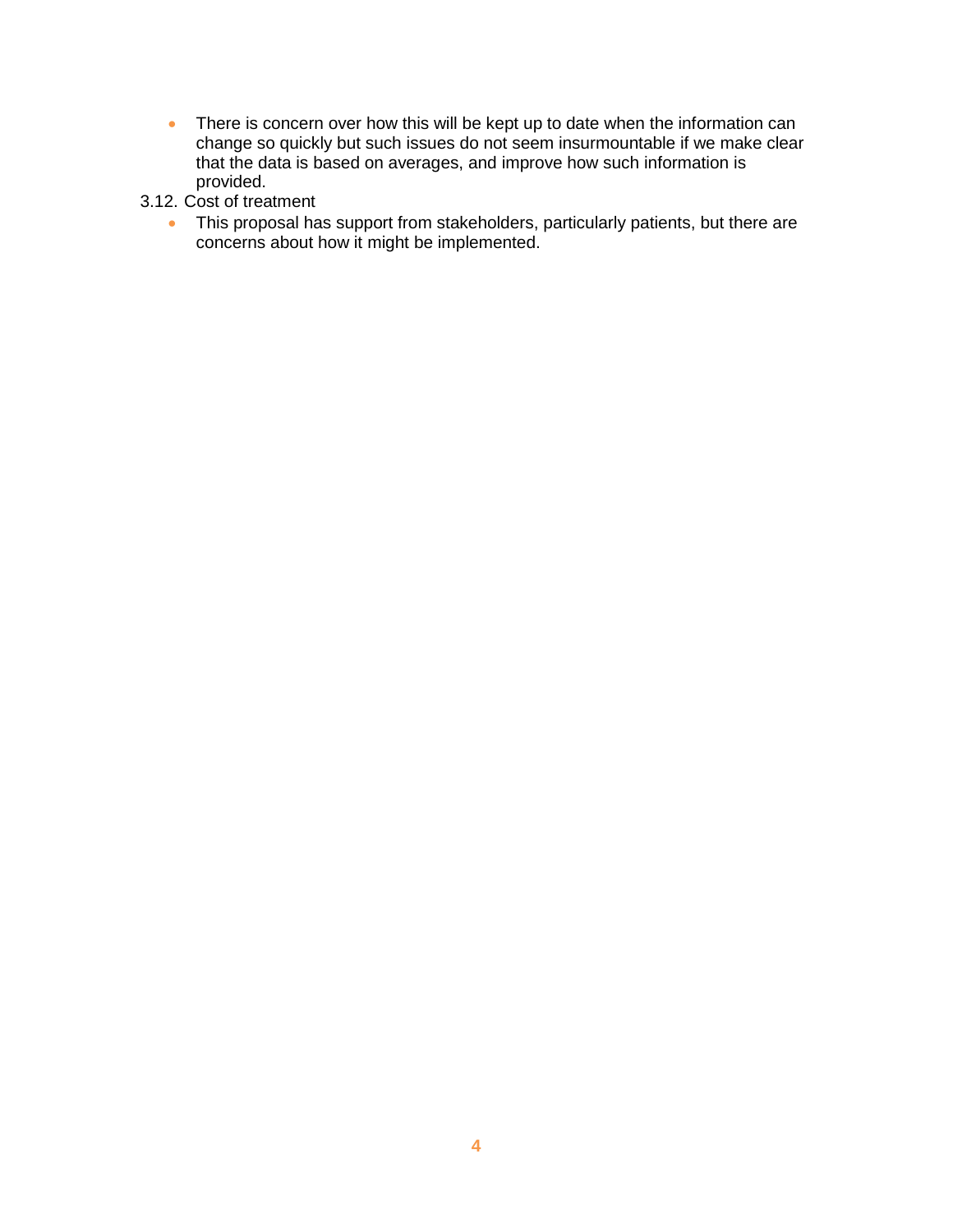# **4. Breakdown of who responded**

4.1. We received 335 responses. The table below breaks this down by respondent type – not all who started the survey answered each question.

| <b>Type of respondent</b>                     | <b>Percentage</b> | <b>Number</b> |
|-----------------------------------------------|-------------------|---------------|
| Embryologist                                  | 18.8%             | 63            |
| Other                                         | 11.6%             | 39            |
| Fertility treatment patient (past or present) | 9.0%              | 30            |
| <b>Person Responsible</b>                     | 7.8%              | 26            |
| <b>Nurse</b>                                  | 7.5%              | 25            |
| Representing a professional organisation      | 6.6%              | 22            |
| Another member of clinic staff                | 6.6%              | 22            |
| Researcher                                    | 6.3%              | 21            |
| <b>Quality Manager</b>                        | 6.0%              | 20            |
| Clinic data entry staff member                | 5.1%              | 17            |
| Parent of a donor conceived person            | 4.2%              | 14            |
| Counsellor                                    | 3.6%              | 12            |
| Donor                                         | 2.4%              | 8             |
| Media                                         | 2.1%              |               |
| Donor conceived person                        | 1.5%              | 5             |
| <b>NHS Clinical Commissioner</b>              | 1.2%              |               |

### 4.2. As the table above shows, we received responses from several organisations. Not all provided their name or provided any responses, but those that did were:

- **•** British Fertility Society
- **Association of Clinical Embryologist**
- **Senior Infertility Nurses Group**
- **Infertility Network UK**
- **Representing an independent charity that serves patients, professionals and** the broader public.
- The Multiple Births Foundation
- **•** Christian Medical Fellowship
- ESHRE
- Royal College of Nursing: Fertility Nurses Forum
- 4.3. Of the 'Other' respondents, the majority were specific types of clinic staff or medical professional. This category also included 16 responses from staff at the HFEA.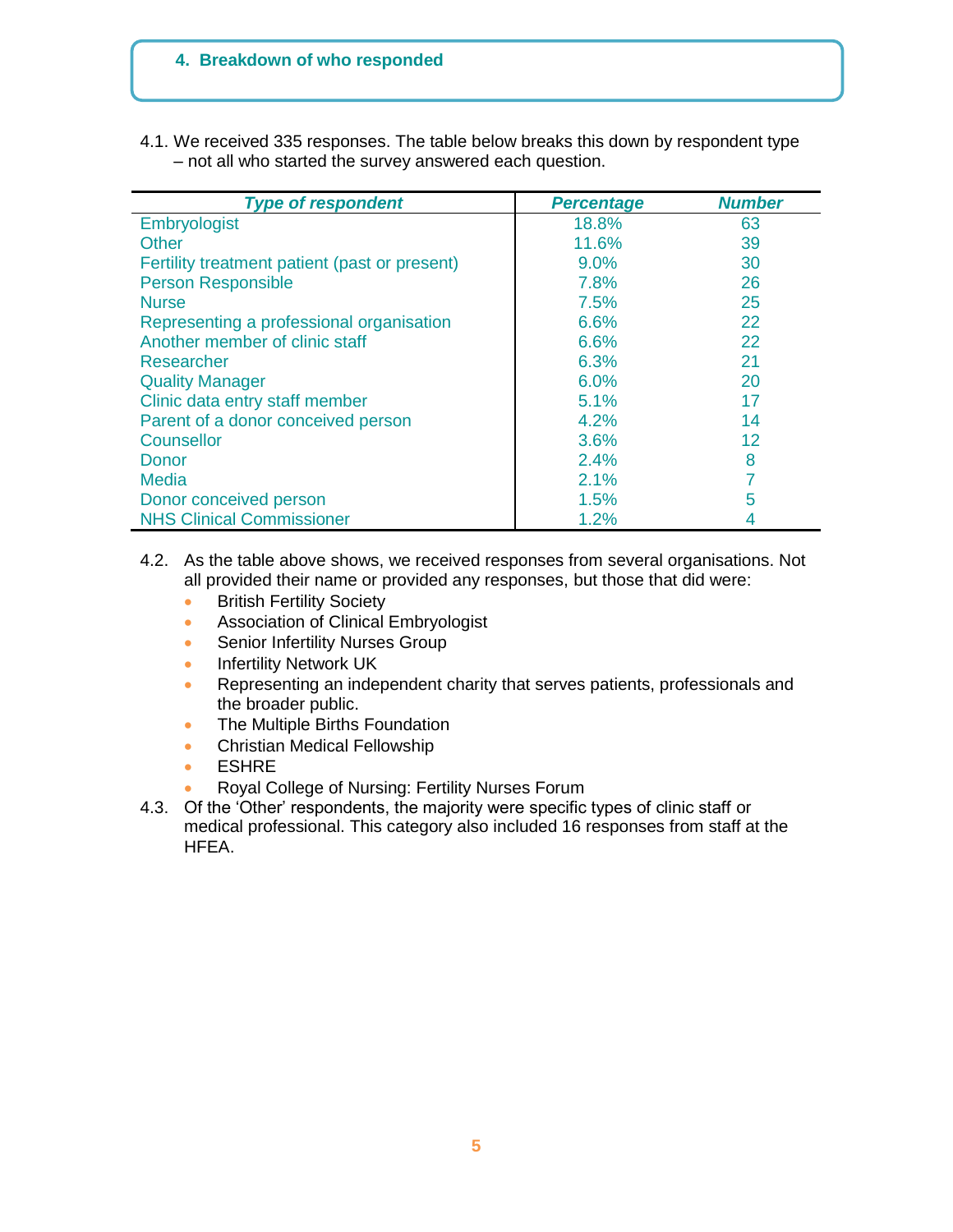## **5. Collecting the NHS number**

5.1. Clinics use the NHS, passport, or possibly driving licence number as a unique identifier when registering patients. We sought views on whether the NHS number should be collected for all UK patients, donors and children because of the value of the Register as a powerful tool for research, for example when used in data linkage studies. We were therefore minded to make the submission of a patient's NHS number (or 'Community Health Index' (CHI) number in Scotland, or 'Health and Care Number' (HCN) in Northern Ireland) mandatory.



N. 270. Yes = 206. No = 64

5.2. The pie chart above shows that a clear majority of online survey respondents agreed with this proposal. Of those that disagreed, it is noteworthy that 62% were clinic staff; however, this only represented 26% of all clinic staff responding.

### **Reasons for disagreeing**

- 5.3. Comments from the online survey highlighted a number of practical difficulties with this proposal. Several respondents suggested that patients are often unaware of their NHS number and envisaged a scenario where the start of treatment would be delayed until such information was obtained, or that patients would be reluctant to provide the information. NHS staff attending our clinic workshops agreed, but highlighted that referrals from GPs often include this information, or alternatively, they could access an NHS Portal to seek such information, thus allowing them to easily access and verify the data.
- 5.4. However, for staff working at private clinics, concerns regarding the practicalities of this proposal were much greater. Private paying patients can be reluctant to provide such information when accessing treatment outside of the NHS. If the HFEA required such information, they would not only struggle to get it, but would have no means of verifying the number – unlike NHS staff, they would be unable to access NHS records, and would not necessarily have a GP referral letter:

*"The private sector cannot verify NHS numbers which therefore makes them meaningless." A clinic data entry staff member*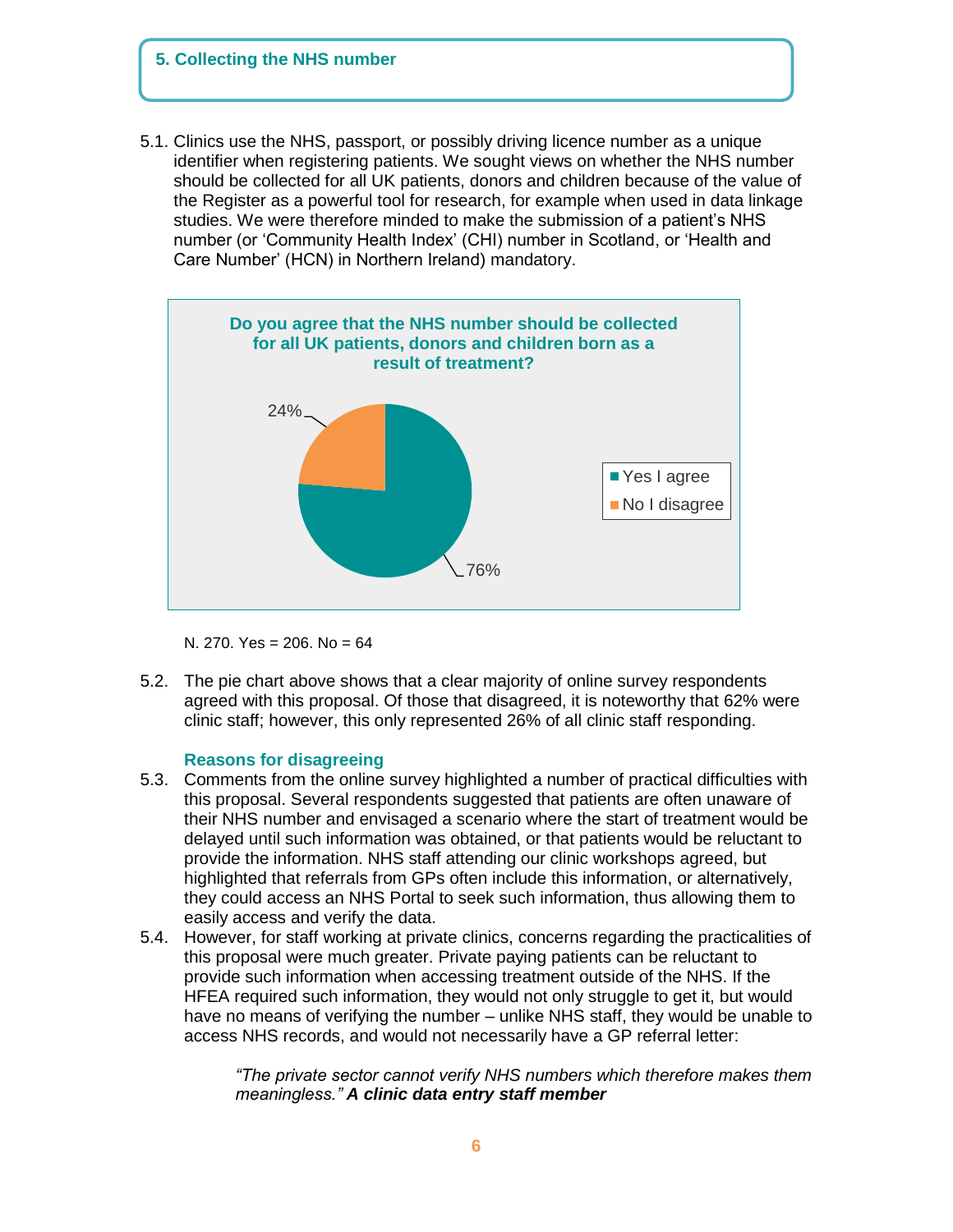# *"Verification of this would be extremely difficult operationally for clinics." A Quality Manager*

- 5.5. There were also particular concerns about seeking the NHS number for children born from treatment. Some staff at our workshops, again often from private clinics, described the difficulty of obtaining information on patients' treatment outcome, child name and weight. Adding the NHS number to the list of information to follow up on was seen as an additional 'burden' on clinics for a process that can be time consuming and often unsuccessful.
- 5.6. However, when we broke down the responses to this proposal by respondent type, we saw that, of the patients, donors, donor conceived persons and their parents who responded, the majority (70%) agreed with this proposal, suggesting they may be happy to provide this information if reasons for providing it were explained. Of those who did not support the proposal, we received only one comment:

*"Fair enough if the patients are being funded by the NHS (so their records already show they are undergoing fertility treatment) but for privately funded patients it feels a bit "Big Brotherish". This will be particularly relevant for patients (couples or single women) who do not want anybody to know they underwent fertility treatment as it could put them off having treatment in the UK and go to less regulated clinics overseas instead." A parent of a donor conceived person*

5.7. There were some comments which noted a principled disagreement with the proposal (such as this not being legally required of the HFEA), but most of the objection was based on the practical difficulties of obtaining and verifying.

# **Reasons to agree**

5.8. Despite these concerns, very few staff at our workshops disagreed in principle with the proposal because it allowed researchers to carry out linkage studies to other national datasets to understand the safety of assisted reproductive technologies (ART). We saw similar supportive comments through the online survey:

> *"Research is really important and it will assist with that." A parent of a donor conceived person*

*"I imagine this could be useful is linking data such as presentation of OHSS with clinic data that might otherwise be unconnected." A Researcher*

5.9. Even where there was concern with the practicalities, respondents understood and agreed with the principle of collecting the NHS number:

> *"But may be difficult to achieve. Any guidance from you as to where best to look this up would be beneficial." An Embryologist*

- 5.10. Both the survey and workshop highlighted a number of other points:
	- Overseas patients do not have an NHS number though it was acknowledged that this was a small proportion of the overall number of patients.
	- The majority of clinic staff at the Manchester workshop were of the view that a lack of NHS number (either due to being from overseas or not having it) should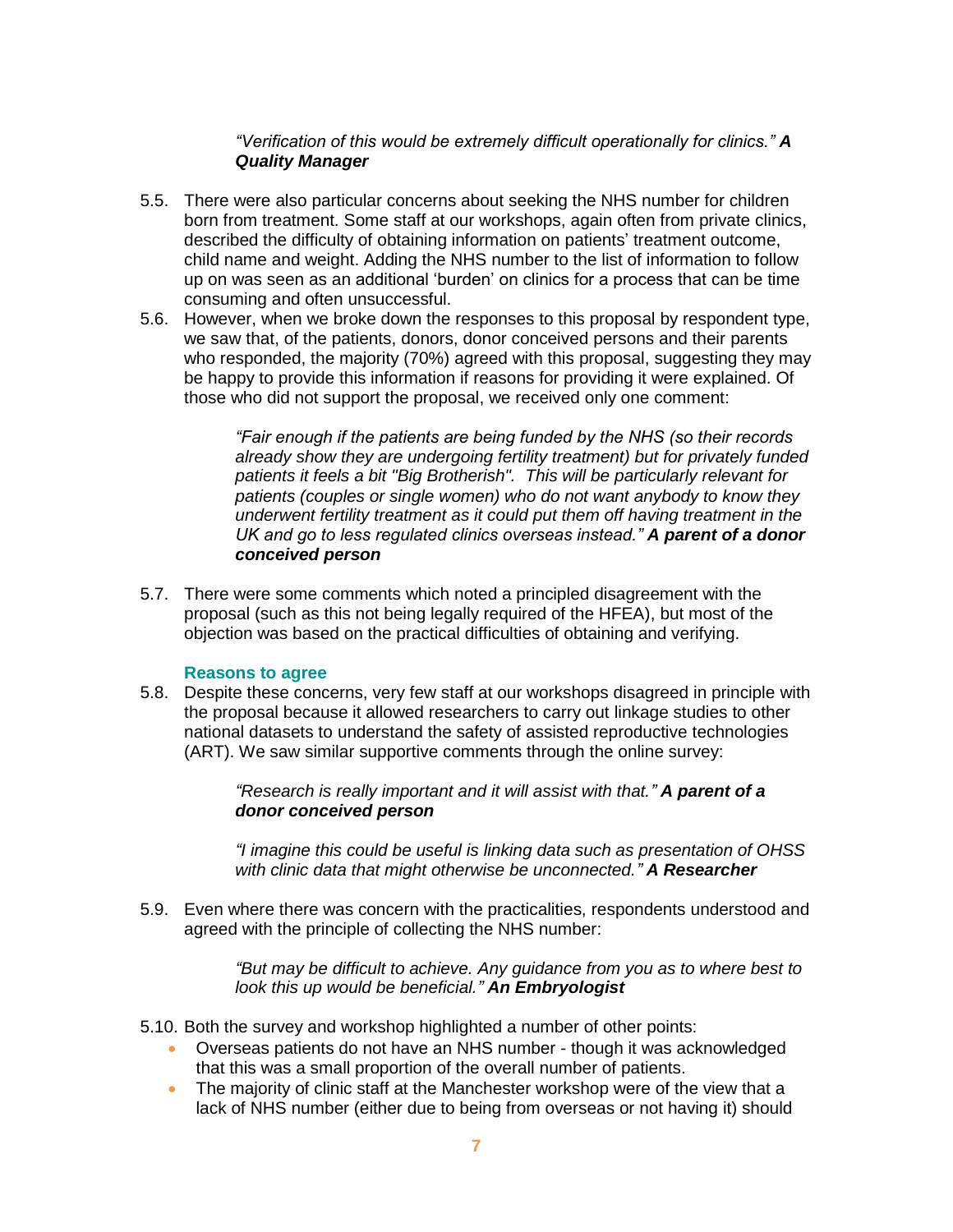not necessarily be a barrier to treatment. Several comments from the online survey suggested that the provision of the NHS number should be optional.

- HFEA Code of Practice quidance note 5.11 [\(http://www.hfea.gov.uk/336.html\)](http://www.hfea.gov.uk/336.html) requires clinics to verify the identity of anyone having treatment, including examining photographic evidence such as passport or driving licence. Thus they often use this information as the identifier to submit to the HFEA, rather than NHS number.
- Might there be a risk that different patients using NHS, CHI or HCN number are the same?

## **Summary**

- 5.11. Despite some of the practical issues, stakeholders agreed in the principle of collecting the NHS number for all patients, donors and children born from treatment. We heard many comments about its benefit as both a unique patient identifier, and its potential to help facilitate linkage studies with other national databases. Furthermore, the National Information Board recently launched its report 'Personalised Health and Care 2020'<sup>1</sup> where they stated that an individual's NHS number must be used to identify patients for all care they receive in the NHS. It is therefore appropriate that the HFEA works in line with this objective.
- 5.12. However, those working in private clinics are particularly concerned that obtaining and verifying the NHS number may add an additional 'burden'. We often heard that the HFEA should consider what more it could do to either search for a patients NHS number and provide this to clinics, or produce clinic guidance on best practice for following up information with patients. For example, how long should they keep trying to get in touch with patients, and using what methods.
- 5.13. With these issues in mind, it is less clear whether we should mandate, or promote, the use of the NHS number for those accessing privately paid treatment.

# **Conclusions**

 $\overline{a}$ 

- There is clear support for collecting the NHS number, though a number of practical difficulties have been raised.
- The Advisory Group may wish to consider whether they still wish to mandate the collection of the NHS number – their view may differ for NHS and Private patients.
- Further guidance may be required to help clinics follow up on information from patients.

<sup>1</sup> Using Data and Technology to Transform Outcomes for Patients and Citizens,

[https://www.gov.uk/government/uploads/system/uploads/attachment\\_data/file/374539/Personalised\\_Health\\_and\\_Care\\_](https://www.gov.uk/government/uploads/system/uploads/attachment_data/file/374539/Personalised_Health_and_Care_for_All_2020_-_Final_Version.pdf) for All 2020 - Final Version.pdf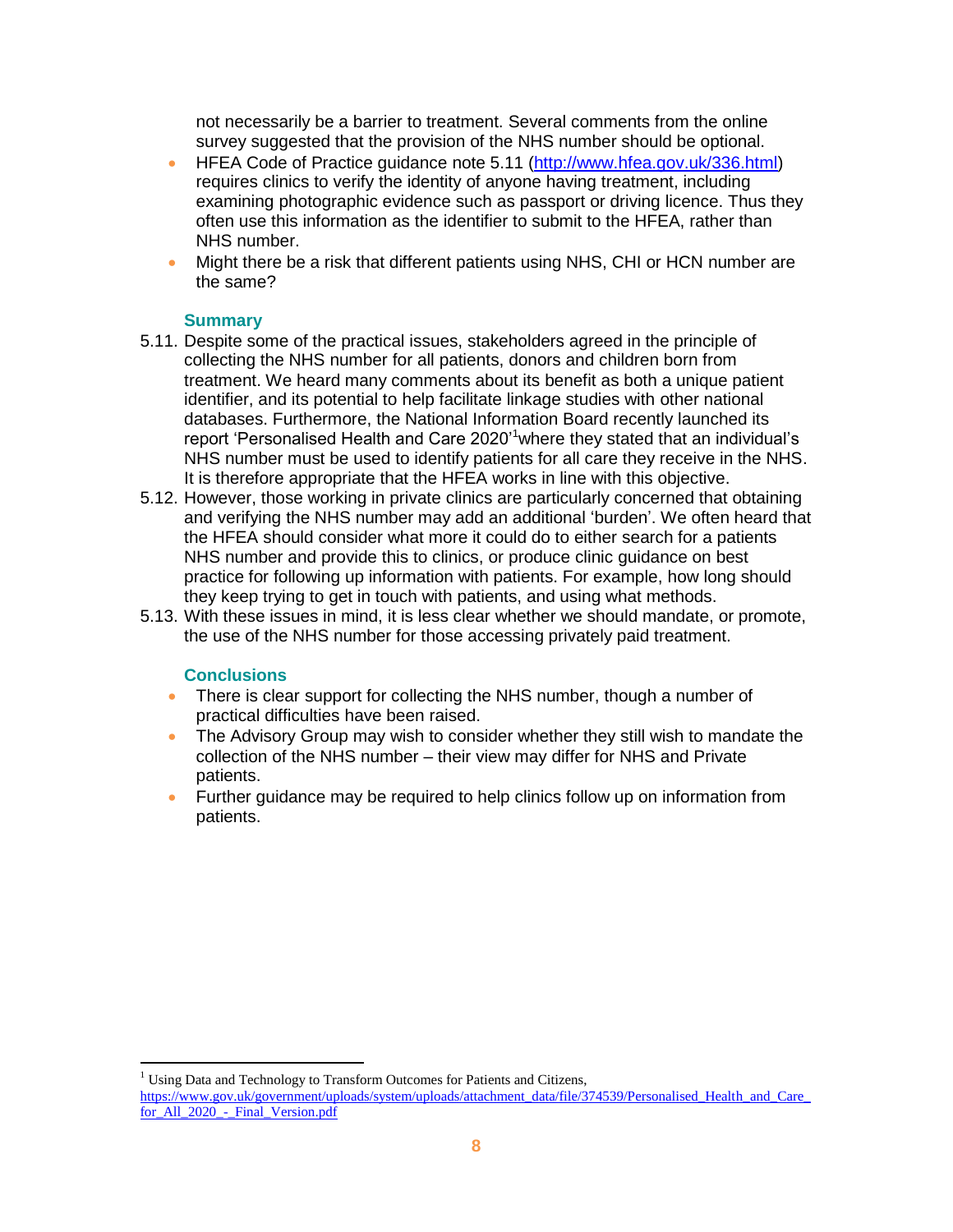## **6. The revised dataset**

- 6.1. Clinics submit information about each cycle of treatment they undertake, including patient or donor information, details of the treatment provided and their outcome. This information is held as a database that is called the HFEA Register. Some of the information clinics submit is required by law, whilst some is a matter of HFEA policy.
- 6.2. We sought views on the data which clinics are required to submit to us, and items of data that it has been suggested is no longer submitted. We also asked whether there was agreement on how we have reviewed each item of data.



N. 256. Yes = 179. No = 77

6.3. The pie chart above shows that the majority of online survey respondents agreed with the dataset and how we reviewed each item of data. This was a broad question, in which respondents could provide comments on a range of fields within the Register. Neither the survey nor workshops suggested concerns with plans for the Register or the approach taken to review the dataset. Instead, we received encouragement and suggestions on how to maximise the work being carried out.

## *"…We are pleased to see that there has been liaison with the HSCIC but this should be maintained and developed." The Multiple Births Foundation*

- 6.4. The majority of comments highlighted disagreement with the conclusions the Expert Group reached on specific pieces of data – some of which was backed up with an explanation, others of which were not.
- 6.5. Due to the amount of data collected, the consultation document did not set out the many discussions that had already taken place on each data field, however the survey and workshops showed that stakeholders wanted to understand this rationale. This was useful not only in the context of this consultation, but also so that clinic staff could explain this to patients who may be reluctant to provide certain information.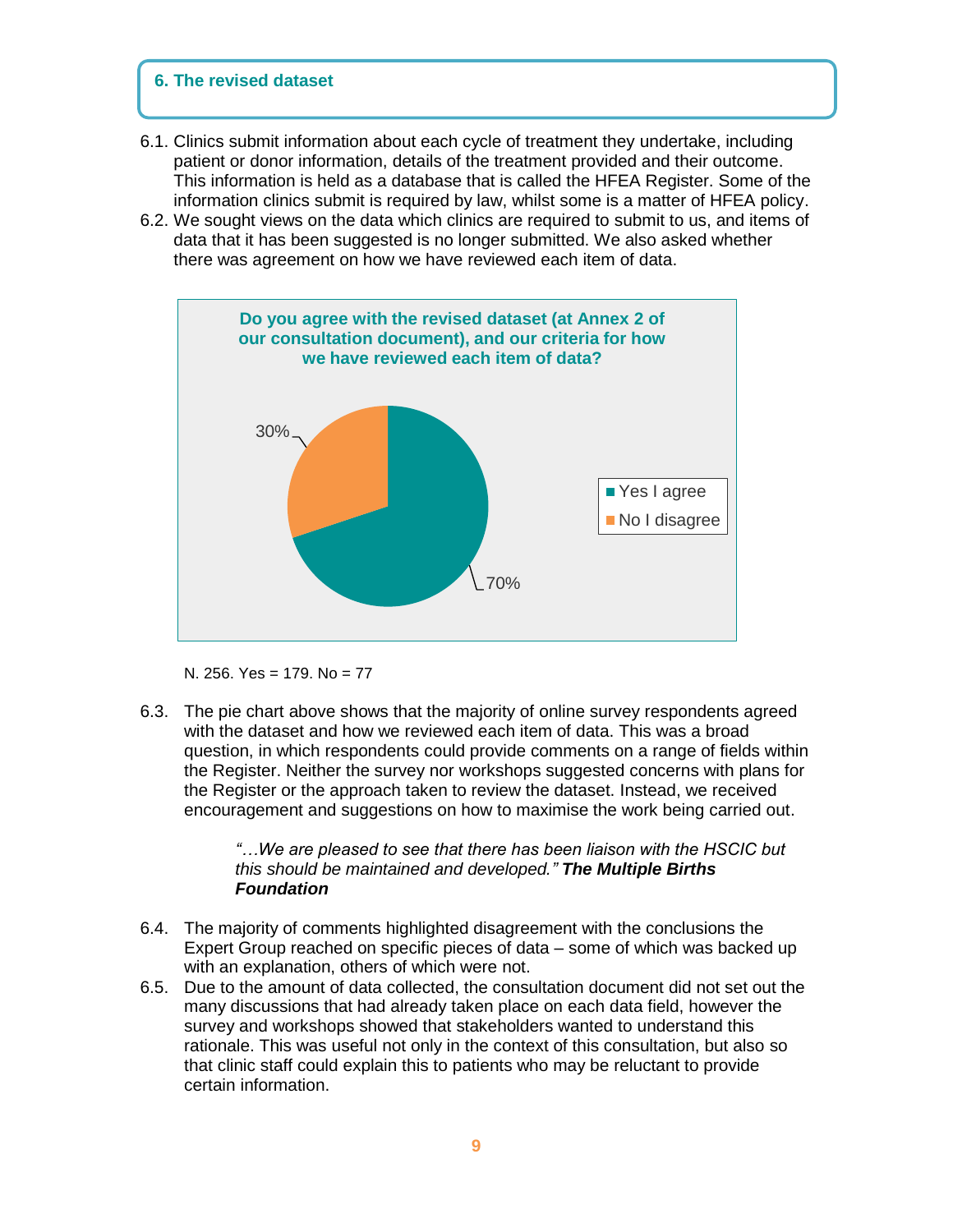6.6. Due to the wide ranging, and detailed, nature of comments received, the Data Dictionary Expert Group should consider the suggestions put forward in each individual response. There were however, some common themes regarding either new data, or data marked for removal from the Register which is set out below.

### Data items that may be removed

6.7. Cause of Infertility was the most commonly mentioned field in the survey and workshops. The concern was that it is an important field for research purposes and patients appreciated the HFEA collecting, and reporting, this data. However, it was often mentioned that its definition needs improving and was difficult to verify:

> *"We need information on cause of infertility but it needs to be improved." A Person Responsible*

*"…without collecting cause of infertility, there is little value to any data presented. Therefore, cause of infertility should be collected, with a granular level of information." Other [unspecified]*

6.8. One respondent thought these issues could be overcome:

*"…Some criticise the fertility sector for failing to investigate thoroughly underlying causes of infertility, and for rushing to fertility treatment. Failing to record the cause of infertility may contribute to this problem. Your consultation document states that the cause of infertility is difficult to verify and validate, but this does not preclude the data from being useful for research purposes. The qualification 'reported' can be added when presenting data (as in, 'reported cause of infertility') in order to underline the lack of verifiability. Representing an independent charity that serves patients, professionals and the broader public.* 

- 6.9. We also heard at our workshops that congenital abnormalities was information which patients would want to know about and should continue to be collected by the HFEA. As the Regulator, several thought we should continue to collect this information as part of our role to ensure the safety of those born through ART. However, some staff mentioned that congenital abnormalities are often only present several months after the birth of a child, meaning it may be falsely reassuring for clinics to notify the HFEA that there are none present, when it is too early for them to appear.
- 6.10. Another field that prompted some discussion at the workshops was whether to remove Assisted Hatching – this was also mentioned in the survey:

*"…assisted hatching is not yet considered a technique with proven benefit for the patients. Therefore, I would definitely add it to be able to trace it in the future until the efficacy of the technique is confirmed." An Embryologist*

- 6.11. The argument used above was also played out by a respondent justifying the collection of patient and partner ethnicity – not knowing if something affects outcome should not necessarily mean that the HFEA should not collect the data.
- 6.12. There were concerns over a number of other data fields earmarked for removal, particularly because it was thought that this might affect the HFEA's ability to ensure traceability of patients, gametes and embryos.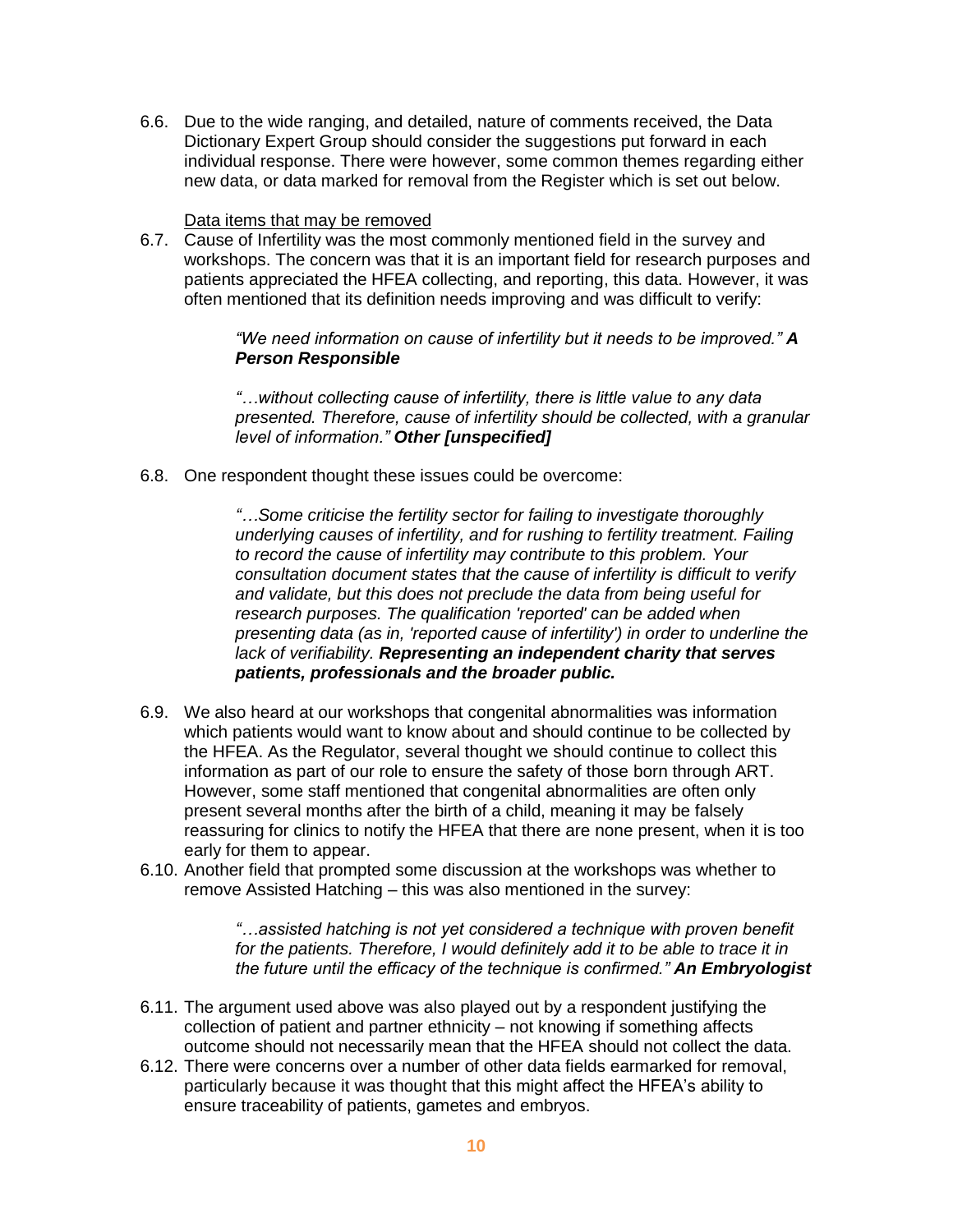New pieces of data

- 6.13. The piece of data most commonly suggested for inclusion on the Register was the fertility drugs, and doses, that a woman takes as part of treatment. One fertility treatment patient felt that such information could be linked to outcomes so that they are aware of the impact of such drugs. This was echoed at the workshops, where some felt there was a key role for the Regulator to ensure that women undergo safe treatment and consider the impact of fertility drugs on women's health – either themselves or by facilitating research.
- 6.14. However, some caution was expressed about the amount (and detail) of information the HFEA would need to collect. A similar point was made in the survey about the impact of having a large dataset:

*"Much too detailed. Large units will be able to afford to pay someone to do this - we could not and it would stifle our purpose which is to treat patients." A Person Responsible*

6.15. The blood type of donors was seen as an additional piece of information that patients and parents of donor conceived persons would find useful in the future for health reasons:

> *"I think that blood group should be added to the donor information that is passed on to the recipients, as it may be important for them at a later stage." A parent of a donor conceived person*

6.16. The collection of information relating to twinning was also mentioned both during the workshops and survey. The Multiple Births Foundation recommended a number of new fields for collection, and this was echoed by some at the workshops:

> *"…it is very important to collect information about each baby in a multiple pregnancy. In addition we suggest the following should be collected: reasons for elective termination of the whole pregnancy; with multi fetal pregnancy reduction the number of fetuses in the pregnancy and the number remaining after reduction and outcome for each; if termination or selective feticide is carried out because of chromosomal abnormality or other serious conditions diagnosed during pregnancy including twin to twin transfusion syndrome in monochorionic twins or triplet pregnancies." The Multiple Births Foundation*

- 6.17. Other suggestions, though not exhaustive, included:
	- Long term psychological outcomes for patients
	- **Grade of embryo transferred**
	- Capture whether it was a freeze all eggs or embryo
	- BMI
	- Was time-lapse imaging used
- 6.18. There were also concerns about collecting information on when intercourse without contraception started – either because this was difficult to verify, or because it was seen as redundant for single women accessing treatment, or same sex couples. For these patients, it was suggested we ask 'why are you having treatment?'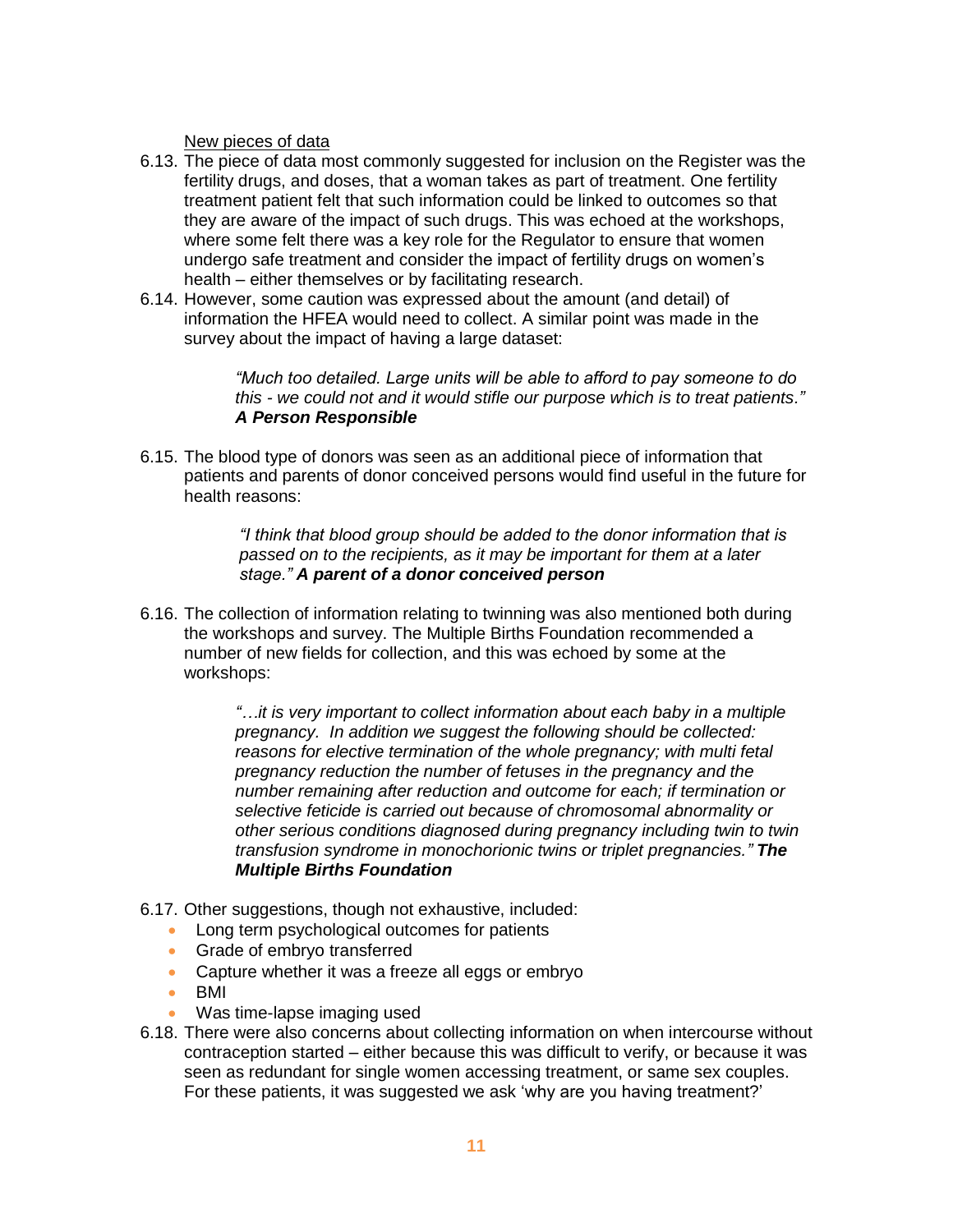## **Summary**

- 6.19. It is clear from both the workshops and survey that stakeholders agree with plans to improve the Register, and the methodology used to reach the revised dataset. However, there is difference in opinion over the specific data items which should be included, such as Cause of Infertility, Congenital Abnormalities and the fertility drugs that women take during treatment.
- 6.20. There are also different opinions about the how the Register should be used. We saw this played out in the workshops and survey, where some believe the HFEA should collect additional information to allow it, or others, to review the safety of ART to a greater extent than currently. Whilst there are advantages to doing so, this has an impact on clinic staff that will spend more time submitting additional information to the HFEA. Furthermore, we know that some stakeholders are concerned the HFEA will hold certain information without a clear purpose as to what it is for, or who will carry out any analysis of it. Such points were picked up by the Data Dictionary Expert Group who noted that before any new data is collected, such issues must be resolved up front.

## **Conclusions**

- Stakeholders agree with the plans and approach for reviewing the Register.
- There is disagreement over the purpose of the Register, as some believe the HFEA should use it to collect more information than currently to allow for oversight of other aspects of ART. The Advisory Group should discuss the purpose of the Register at their next meeting.
- There is still disagreement over particular items of data, and therefore the Expert Group should consider each of these before finalising its dataset.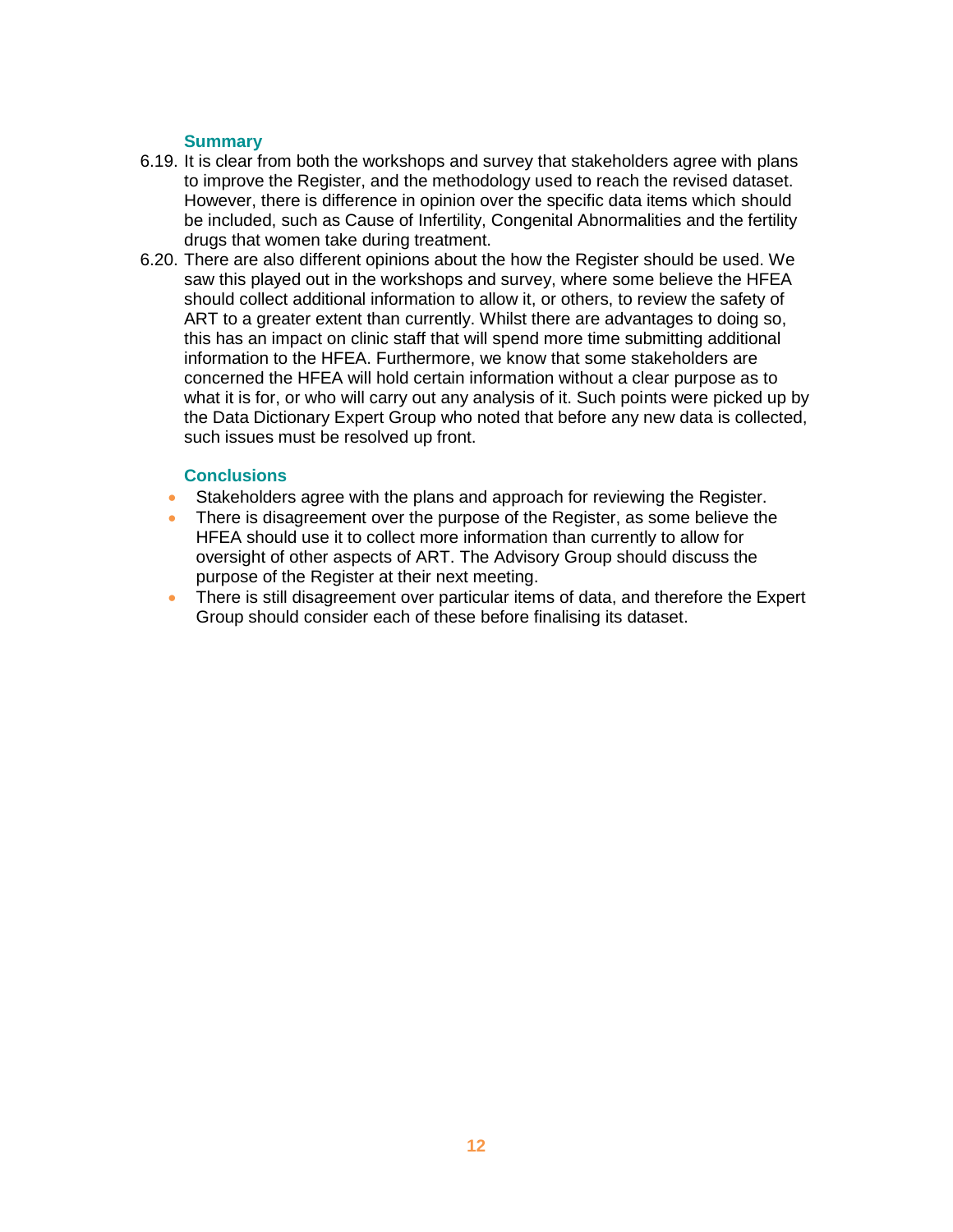# **7. Submission of identifiable data based on whether a pregnancy or embryos stored**

7.1. Patient and Partner registration forms (which record identifiable information) are sent to the HFEA 10 working days after a patient has confirmed an intention to undergo treatment. The Advisory Group had discussed the appropriateness of the Register holding the identifying information of unsuccessful patients as it was not required by law to do so. Therefore, this question sought views on whether identifiable information should only be submitted to the HFEA when there is a pregnancy or embryos are stored.



N. 248. Yes = 134. No = 114.

### **Reasons to Agree**

7.2. The pie chart above shows that it is more or less evenly split as to whether people accept this proposal. Several comments to the online survey supported the view that, in principle, the HFEA should not be collecting identifiable information on unsuccessful patients, partly due to issues over personal privacy. In particular, the British Fertility Society (BFS) noted:

> *"This is consistent with the BFS view that it is inappropriate to hold identifying information on central registers when an outcome is negative"*

### **Reasons to disagree**

7.3. However, the practicality of this proposal was often questioned, with some foreseeing scenarios where staff would have to retrospectively review the information they held to ensure it was correct before submission to the HFEA, and the possibility of this proposal increasing the workload on clinics and resulting in more errors to be dealt with in the future:

> *"This may lead to inaccuracies or missing data, it is much easier and more accurate to submit the same data for all patients…" An Embryologist*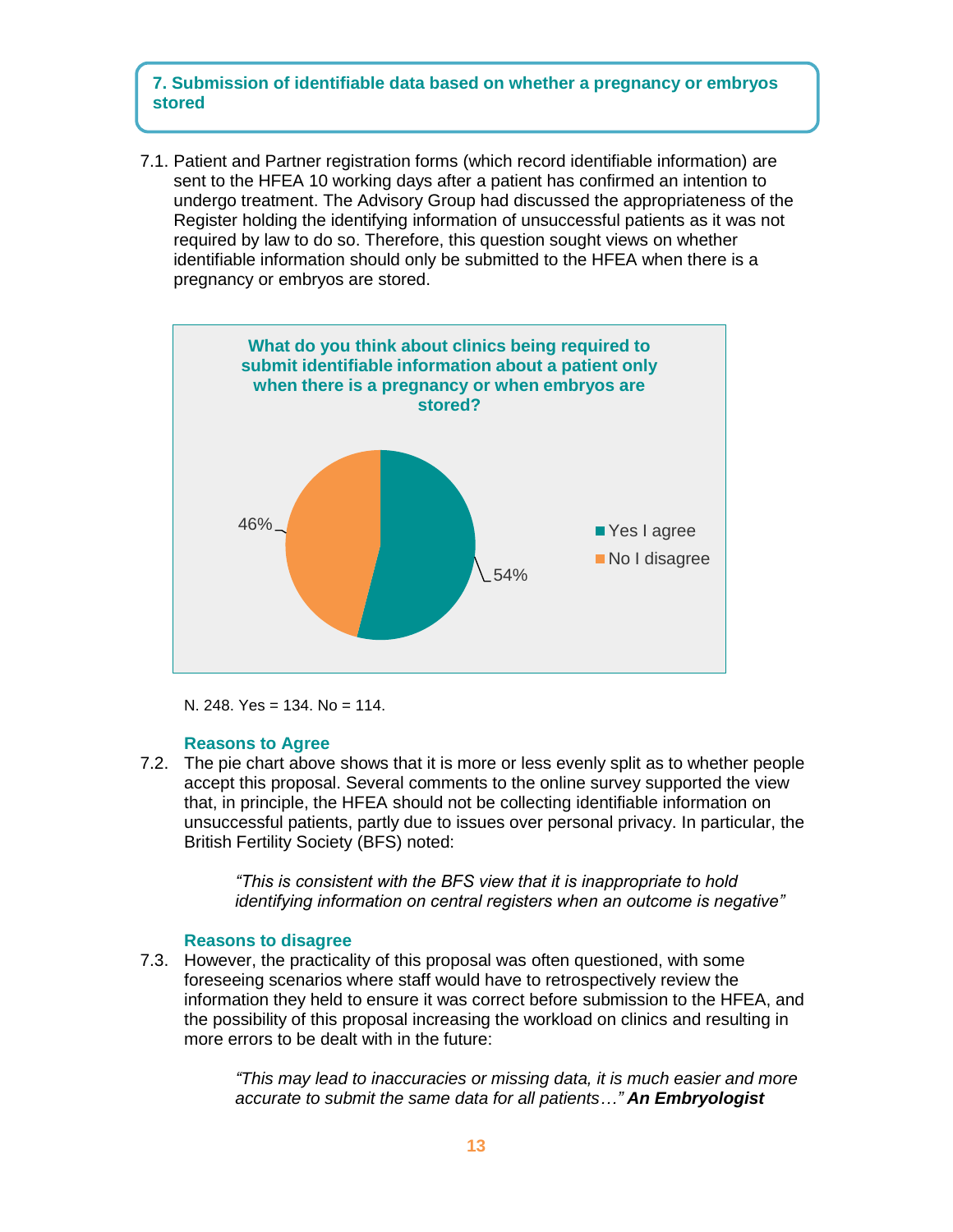*"…if identifiable information is required to be submitted at any point it would be practical to do so when registering the patient, thus avoiding another data entry activity" Senior Infertility Nurses Group (SING)*

7.4. Of the comments received, the most common themes were that identifiable information on failed cycles is important to collect as part of a duty of care over all patients undergoing treatment, and that identifiable information can help facilitate research on the safety of ART:

> *"This would be a failure to protect the health of women who undergo fertility treatment…" Other [unspecified]*

*"…all must be treated the same, regardless of final outcome, This would assist any potential follow up if adverse consequences arise, and would assist profiling and research etc." Christian Medical Fellowship*

*"…unsuccessful people may have had even more cycles so be of more interest in some research ..." A fertility treatment patient (past or present)*

- 7.5. Staff at our workshops agreed this to be the case, and felt strongly that the HFEA should continue to collect this information. They highlighted that this proposal would hamper the HFEA's ability to ensure traceability of patients, gametes and embryos as the HFEA would have no record of patients who had several unsuccessful cycles at a number of clinics before achieving a pregnancy.
- 7.6. However, the holding of identifiable data can be a very personal, and sensitive, issue for some individuals, and regardless of the benefits, they will not want the HFEA to hold their details if unsuccessful. When we reviewed the responses given by patients and parents of donor conceived persons, we again saw that views were fairly mixed:

*"…I have a unique name and as such it's hard to maintain anonymity…I therefore STRONGLY support the idea NOT to hold identifiable data unless absolutely necessary…" A fertility treatment patient (past or present)*

*"I think there is importance of keeping identifiable data on women undertaking ivf cycles (successful or not) so that any long term effects of fertility treatment on their health can be monitored." A fertility treatment patient (past or present)*

## **Summary**

- 7.7. We received a fairly mixed response to this proposal. Whilst stakeholders could understand the issue being raised, we heard many concerns about its impact on traceability and research on unsuccessful cycles. There were also concerns that this proposal would increase the information requirements of clinics, rather than reduce them as the IfQ programme entails.
- 7.8. We found that, after thorough discussion, each workshop ended with the overwhelming majority disagreeing with this proposal.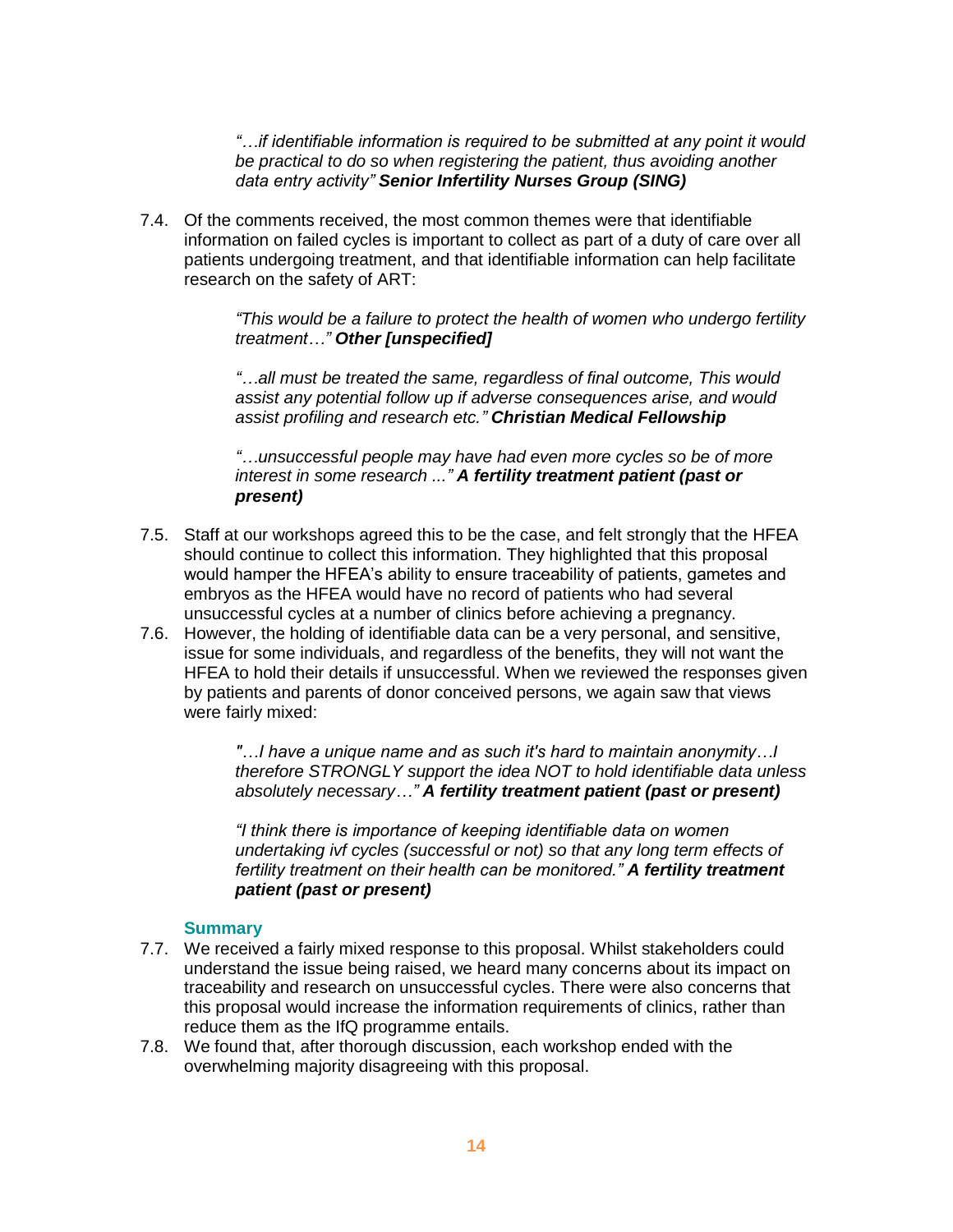# **Conclusions**

 Despite some support, its impact on traceability, research, and likelihood to increase the information requirements on clinics, suggests that it would not be appropriate to support this proposal.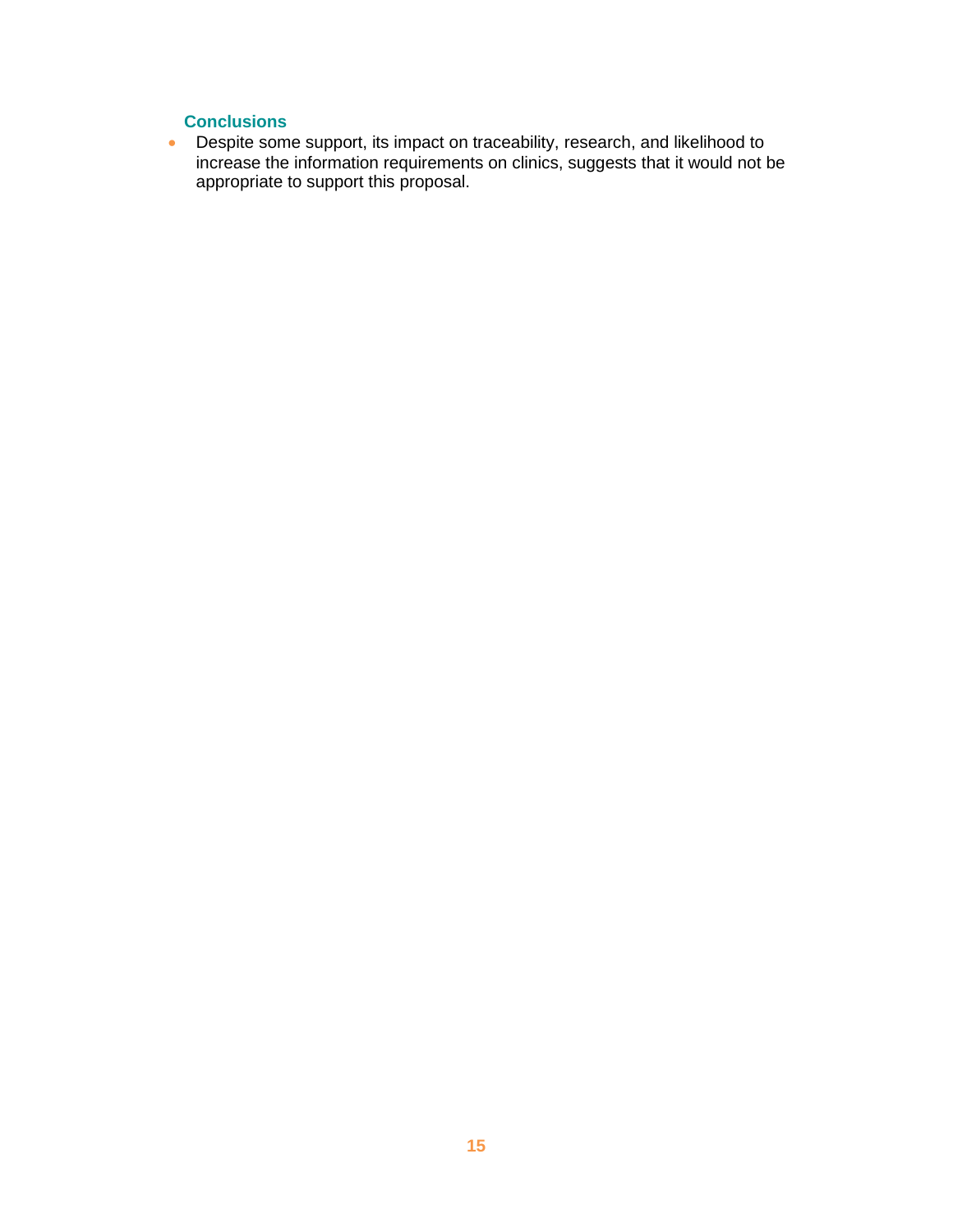#### **8. Headline success rates**

- 8.1. Choose a Fertility Clinic provides a large amount of data on clinics success rates. The headline figures for each clinic, that is the first set of success rate data the user is shown, are noted below in order. The user can then 'take a closer look' to find out even more information about a clinics performance.
	- Live births per treatment cycle started
	- Live births per embryo transferred
	- Proportion of single births
- 8.2. Our user research showed that patients can struggle with success rate data on Choose a Fertility Clinic. The amount of data, over several tables and pages, can be overwhelming and complicated. We also know that some stakeholders think that the current metric for 'success' is not the most appropriate. We wanted to provide a success metric for patients that is easy to understand, whilst still allowing users to dig deeper into the data if they so wished. Therefore, we sought views on whether Live Births per embryo transferred should be the headline figure for each clinic, with a second headline figure of Cumulative live birth rate – we additionally asked over what time period this should be reported.

#### Live births per embryo transferred



N. 234. Yes = 102. No = 116.<sup>2</sup>

#### **Reasons to agree**

 $\overline{a}$ 

8.3. As the pie chart above shows, it was fairly split on whether to accept this proposal. Respondents noted that live births per embryo transferred had some benefits such as excluding scenarios of failed to fertilise, creating a more level playing field by showing the quality of labs and their clinicians, and using a more helpful success

<sup>&</sup>lt;sup>2</sup> Note: total for yes & no do not equal the total number who responded to this question. This is due to an error in consultation questions, where respondents could choose 'Please enter any comments' rather than Yes or No. This was quickly rectified, but 16 respondents chose this option, however their comments have still fed into the analysis for this question.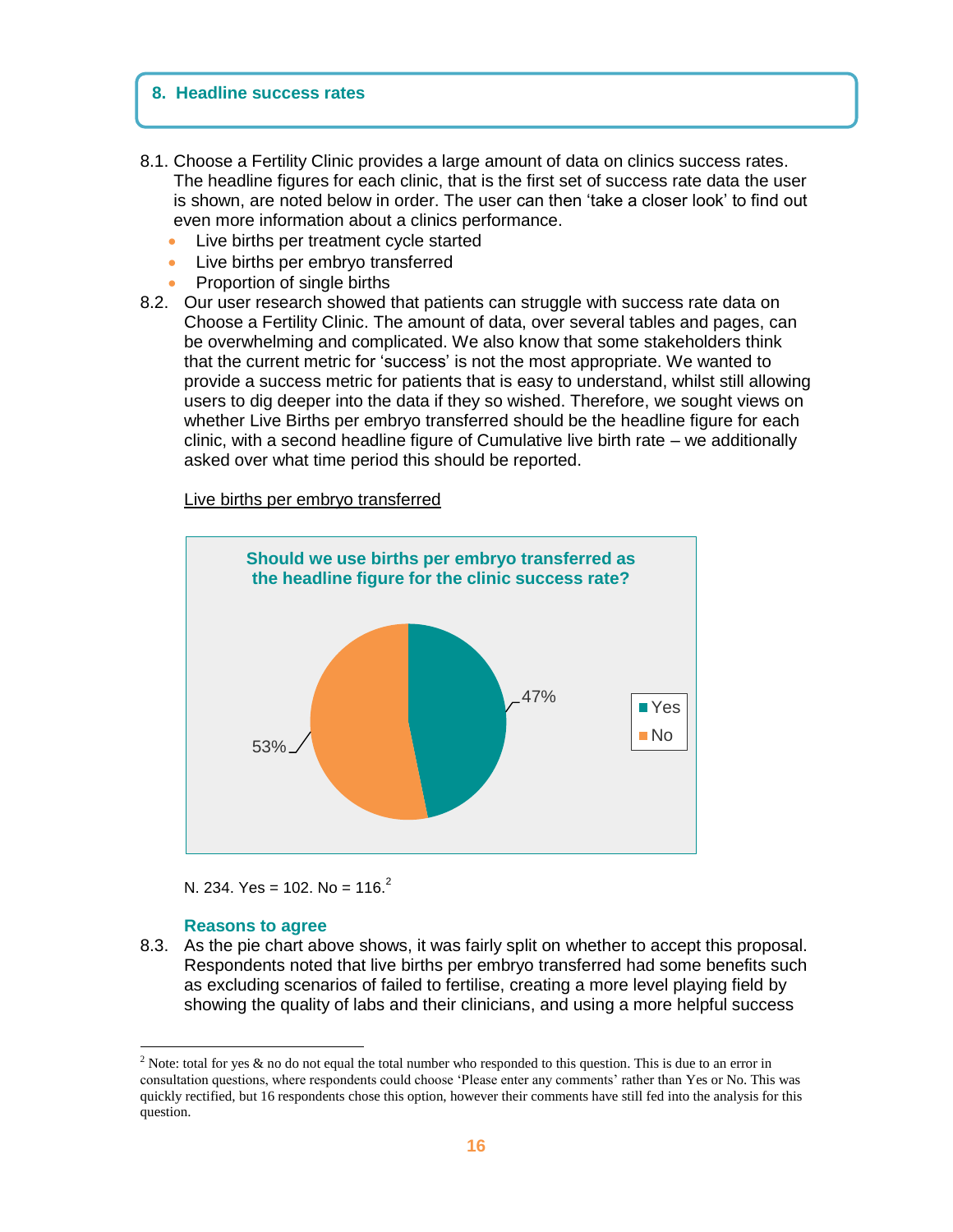rate figure than is currently presented. Whilst not providing further information, some simply stated that this was the most appropriate measure.

8.4. Whilst supportive, several thought that additional information needed to be provided alongside this metric:

> *"We also need to present adverse health outcomes (complications) for women and children including OHSS and Low Birth weight and Prematurity data alongside success rate. It is only then we can give a balanced picture to the public and prospective patients about the outcome of IVF per clinic. We need to present both sides of the coin." A Person Responsible*

8.5. It was also suggested by several respondents that we amend the metric to 'term births'. Although not supportive of the proposal, one respondent pointed out:

> *"…The HFEA must use term births in any headline statistic. There is significant evidence from the HFEA's own database, publicised at ESHRE, that babies born in stimulated IVF are at a higher risk of premature birth and low birth weight. Without term births, the HFEA would be facilitating poor practice." Other [unspecified]*

8.6. Of the respondents who identified themselves as being a member of clinic staff, we found that a slight majority (56%) supported using this as the headline figure. Our discussions with clinic staff at the workshops highlighted that they were also fairly supportive of this proposal, particularly as it encouraged single embryo transfer. Responses from several professional organisations were also in favour, including BFS, Association of Clinical Embryologist (ACE), SING, Infertility Network UK (INUK) and Royal College of Nurses Fertility Nursing Forum (RCN).

### **Reasons to disagree**

- 8.7. However, there were just as many respondents who disagreed with presenting births per embryo transferred as the headline figure. It was suggested that this is a complicated metric for patients to understand, but also that it was slightly misleading as a large proportion of patients will not even reach embryo transfer stage.
- 8.8. When we analysed by respondent type, we saw that a large proportion of those who identified themselves as a patient, donor, donor conceived person or their parent disagreed with this proposal. The majority did not provide a rationale to explain why, or a suggestion of what would be better, however we received a handful of comments which can be summarised as below:
	- It conceals the rate of failure prior to embryo transfer
	- It does not show clinics which are good at creating embryos as the ones that fail are not included
	- It could cause clinics to transfer less embryos even though in some cases double embryo transfer may be more effective
	- It is too confusing; patients want to know the odds of success from starting a treatment cycle at a clinic.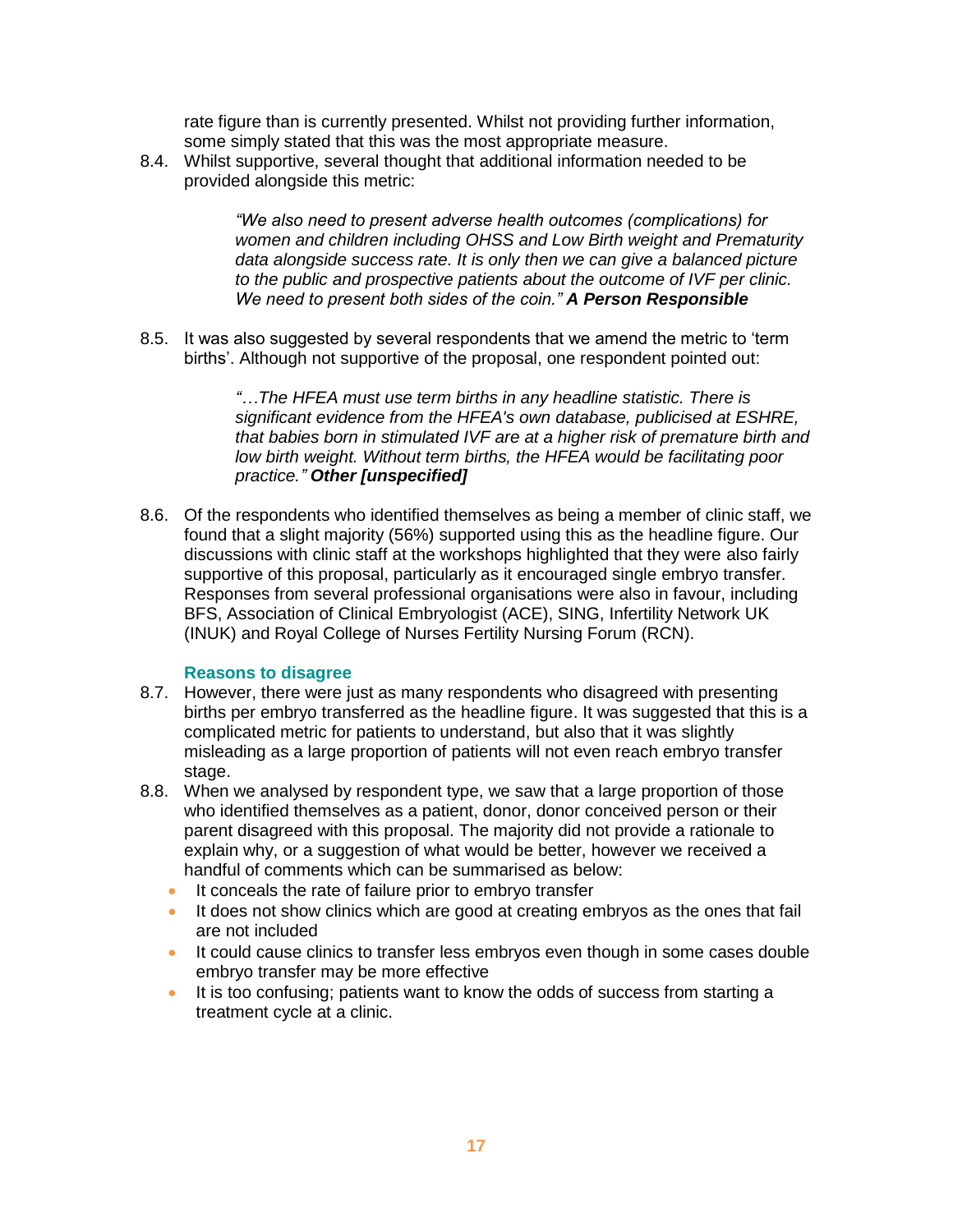

Cumulative live birth rate (including period over which to be reported)

N. 227. Yes = 117. No = 110.

#### **Reasons to agree**

- 8.9. The pie chart above shows mixed views on whether to accept this proposal. However, a number of comments were provided to explain why it was favourable. For example, it was seen as being a statistically accurate way to present success rates, but also encourages clinics to have a sensible policy towards single embryo transfers.
- 8.10. We were provided with some comments suggesting that, whilst useful, the metric should be amended so that it is gives patients an indication of the likelihood of success after two or three cycles. Responses from SING, BFS and INUK were supportive of the proposal, BFS noted:

*"Given the NICE Guidelines recommend that 3 full cycles of IVF should be provided to women under the age of 40, then the BFS recommends that the cumulative conception over 3 full cycles (ie fresh and their consequent froze cycles) should be shown. To minimize the effect of female age, we recommend that this be limited to 3 full cycles undertaken in within a defined period of time."*

8.11. The BFS also noted that, to ensure multiple births were counted, we should use 'babies' per embryo transferred.

### **Reasons to disagree**

- 8.12. However, a number of issues were identified:
	- Due to NHS funding criteria, NHS patients are unlikely to continue for further frozen embryo transfers - thus skewing the success rate figures for those clinics mainly treating NHS patients.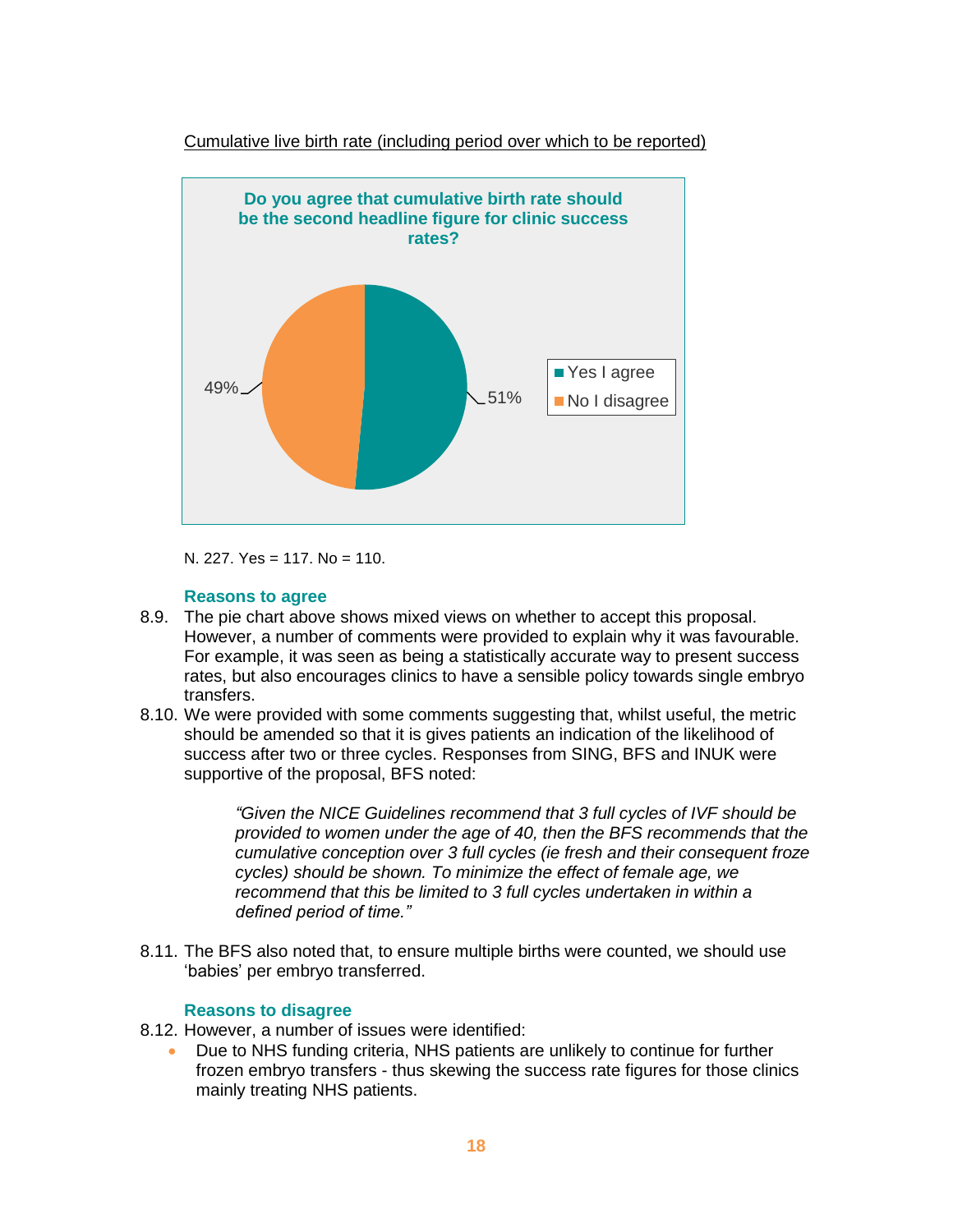• Patients may be concerned that they will be encouraged to undergo additional treatments if a clinics success rate will be determined over a specific period of time:

> *"…this sort of metric allows clinics to encourage patients to undergo multiple treatments that don't or won't lead to success without fear they will affect their success rates…" A fertility treatment patient (past or present)*

It may have the unintended effect of encouraging clinics to overstimulate women to ensure a large number of eggs are collected:

> *"I presume you mean cumulative from one stimulation cycle. This would encourage higher degree of stimulation to obtain more eggs - putting patients at increased health risk." A Person Responsible*

- 8.13. The first part of the above quote highlights another issue often raised how exactly is cumulative birth rate being defined? Respondents wanted clarity in a number of areas, such as:
	- How could the figures be presented meaningfully as patient age changes?
	- Does it mean fresh and frozen embryos from a single cohort of embryos or multiple attempts at the same centre (either fresh and/or frozen) – how would this work when moving between licensed clinics?
	- Once a woman has a child, will she be removed from any further analysis if she attempts further treatment – it may be the individual circumstances of the patient, rather than the clinic, which was the main factor in them becoming pregnant
- 8.14. Considering the findings above, it is unsurprising that we often heard that using cumulative birth rates was a complicated way of presenting success rates. This was highlighted by both staff at our workshops, and through the online survey:

*"Focus needs to be on the user of the data which in most cases will be the patient. Keep is simple." A Quality Manager*

*"I don't understand what it means. This suggests few patients will." A Donor*

- 8.15. When we looked at how patients, donors, and parents of donor conceived persons responded, we saw that it was relatively split. We received only two comments to explain why there was disagreement; they would prefer multiple metrics on which to base their decision, or that it should not be the second headline figure (as noted by a few other respondents in the online survey).
- 8.16. The second part of this question asked for views on the ideal duration over which cumulative birth rate should be reported. 24% of online survey respondents recommended 1 year; 35% said two years; and 41% said three years (N. 128. 1  $year = 31.2 years = 45.3 years = 52.$
- 8.17. We also received a mixed set of comments, but they broadly suggested:
	- that it should be measured for an indefinite period of time as gametes/embryos can be stored for 55 years
	- it should be measured until all embryos are used
	- it should be measured per egg collection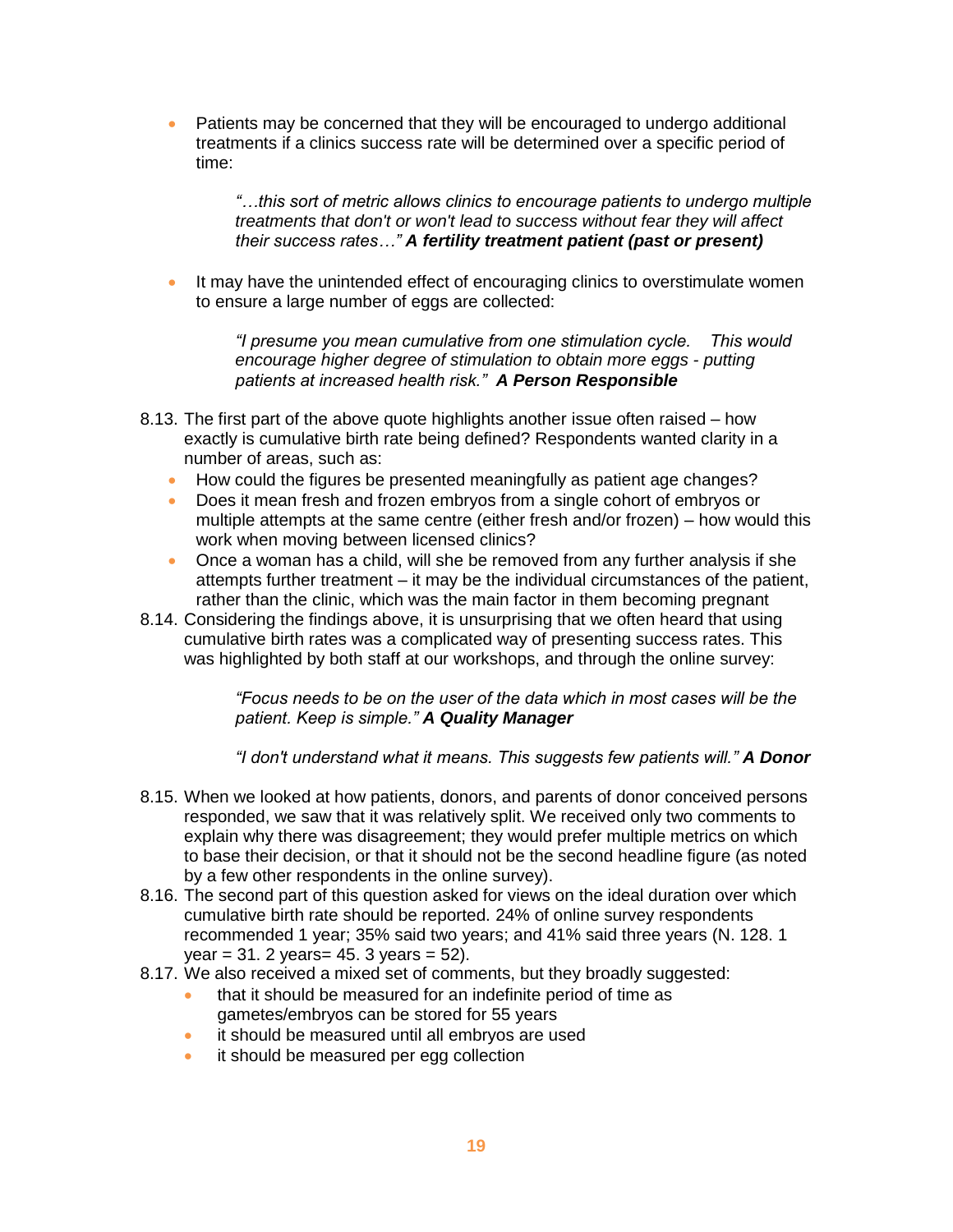8.18. Similar views were highlighted at the workshops, although it was noted that it would not be appropriate to have an indefinite period of time as the data would take too long to be updated.

## Using multiple metrics

- 8.19. We heard several times from discussions at the workshop, and on several questions from the online survey, that we should not have clinic headline figures at all, and that users should be able to view success rate data using whichever metric they wanted.
- 8.20. This position is understandable; the findings show that each metric has a number of advantages and disadvantages. Furthermore, it is true to say that if we promote a certain metric as headline figure, clinics might alter practice to favour that metric.
- 8.21. However, our user research highlighted that people find Choose a Fertility Clinic complicated to navigate and understand, and want information clearly presented. None of our proposals suggest that we intend to remove the ability to dig down into the data in a number of other ways, however we do think that choosing one headline figure will make it much easier for patients to understand the data.

## **Summary**

- 8.22. Using live birth rate per embryo transferred as headline figure, and cumulative live birth rate as second headline figure is seen as appropriate by workshop delegates, around half of online survey respondents, and several professional bodies.
- 8.23. However, a large proportion of patients did not agree, although it is not clear why as only some explanation, or alternative, was provided.
- 8.24. It was often brought up, throughout the whole survey, and at the workshops, that we should do away with headline figures. This had support from a variety of stakeholders. However, we should bear in mind what our user research showed us – that patients find Choose a Fertility Clinic difficult to understand and navigate, meaning that they often go to clinics' own websites to view a simple presentation of success rates. Whilst not passing judgement on clinics' websites, it sits uncomfortably with the HFEA that our main stakeholders struggle with a website designed to provide impartial and objective data of the sector. Accurate data must be provided in an understandable format.
- 8.25. Bearing this in mind, we should consider the purpose of success rate information on Choose a Fertility Clinic. We have always been clear that its primary purpose is to show to patients where there are good clinics that can produce top quality embryos with positive outcomes, which suggests that births per embryos transferred might be the most appropriate headline figure. However, some see it as a service which is primarily intended to show a patient the likelihood of successful treatment at a particular clinic, which suggests that births per treatment cycle started might be best – although we should note that there are many other factors that can impact on whether a patient becomes pregnant.

# **Conclusions**

- Both live births per embryo transferred and cumulative live birth rate have a number of advantages and disadvantages
- Some respondents support having multiple metrics to measure success, although going down this path would be contrary to the findings of user research – and such information can still be available but not as the headline figure.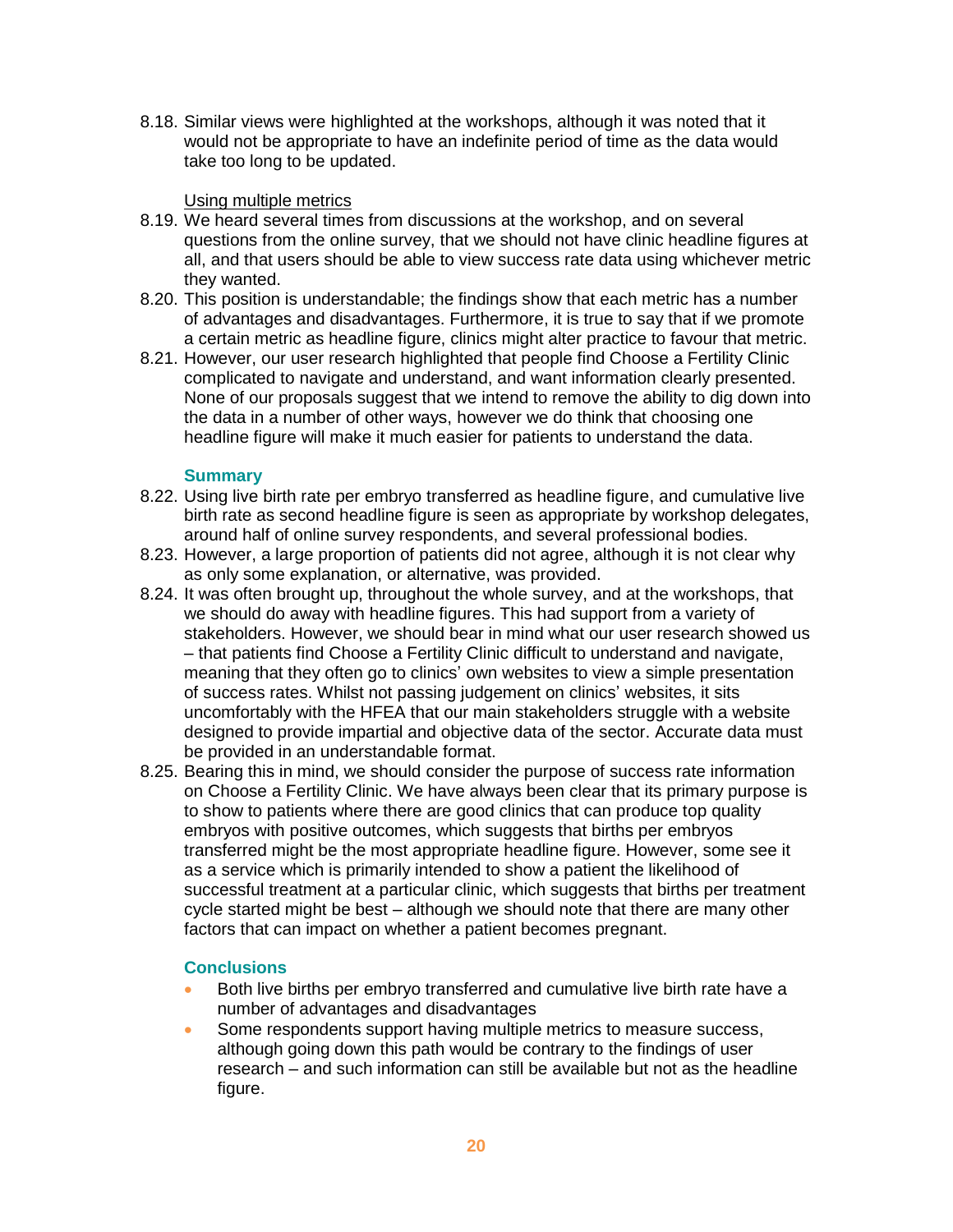- Assuming we want to highlight which clinics are good at producing high quality embryos resulting in a birth (the primary aim of Choose a Fertility Clinic), then live births per embryo transferred is the most appropriate headline figure.
- The definition of cumulative birth rate is not well understood, but is seen as a useful second headline figure to provide. If chosen, further work is needed to define what it is measuring and conveying this in an accurate and understandable way.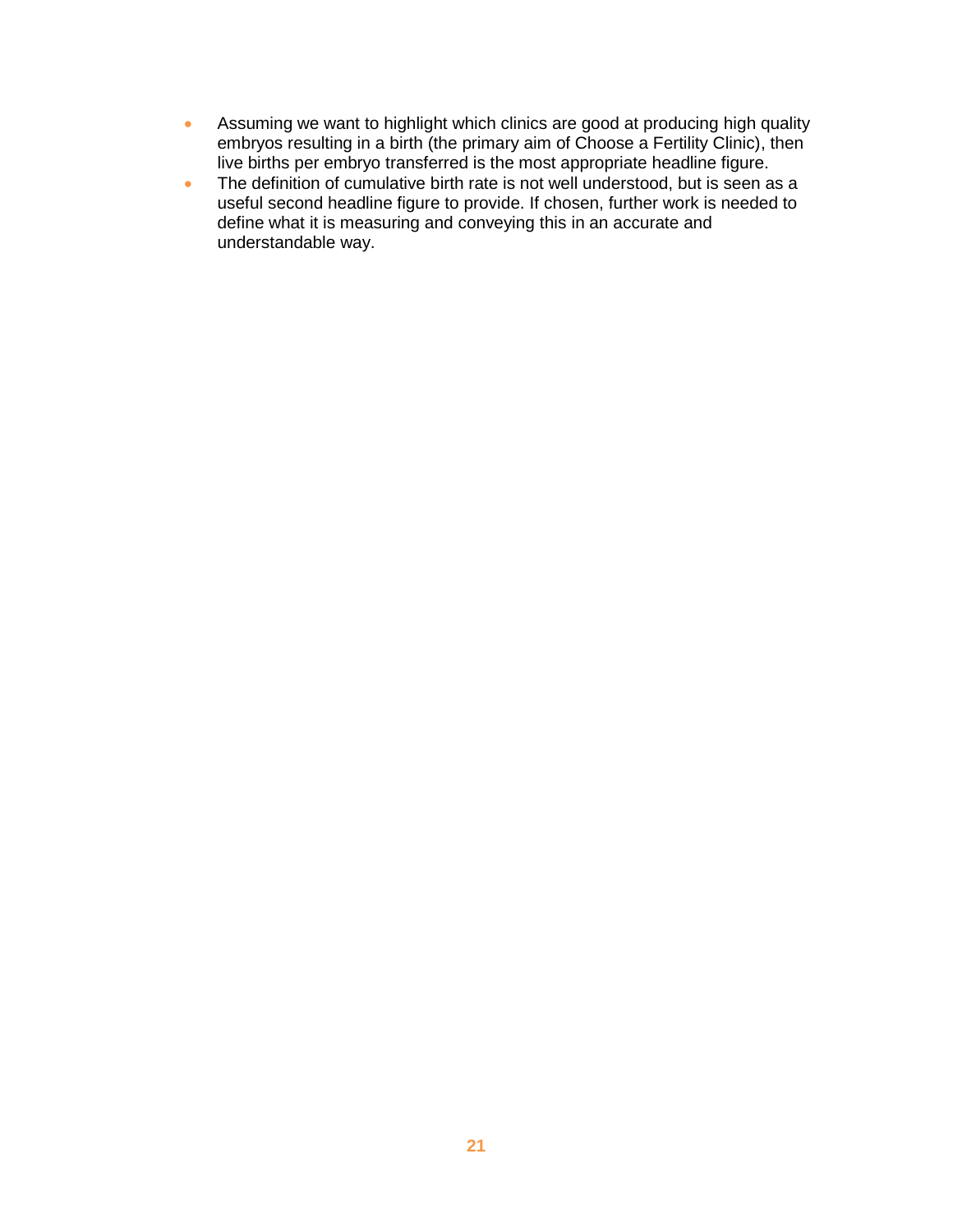# **9. Adjusting success rates for more factors**

9.1. The HFEA provides clinic success rates adjusted for age only; however, the proposal put forward was to adjust for more factors which impact on the chances of pregnancy, such as number of previous pregnancies, number of eggs collected and duration of infertility. By adjusting for individual case mix, the intention was to provide more reliable comparisons between clinics.



N. 228. Yes = 114. No = 114.

### **Reasons to agree**

9.2. The pie chart above shows that online survey respondents were split on whether to accept this proposal. Many of those in support felt that risk adjustments would provide patients with a more accurate picture of their chances of pregnancy. Age was consistently referred to as a reliable risk factor but other suggested areas also included years of infertility, number of previous attempts at treatment and treatment type. One respondent concluded that:

> *"This is very admirable and I would support this measure. This should include factors such as ovarian reserve, duration of infertility, previous failures etc…" Other [unspecified]*

- 9.3. Some respondents tentatively supported the proposal but cautioned about the complexity and the need to not over simplify complicated calculations. Comments referred to the risk of dealing with small data sets and whether this would actually yield useful results.
- 9.4. When we looked at how those who identified themselves as a patient, donor, donor conceived person or their parent responded, we saw that around half were in favour. They saw this as an opportunity to provide more accurate success rate data:

*"Patients need to know figures that are relevant to them, not a grossed up average." A fertility treatment patient (past or present)*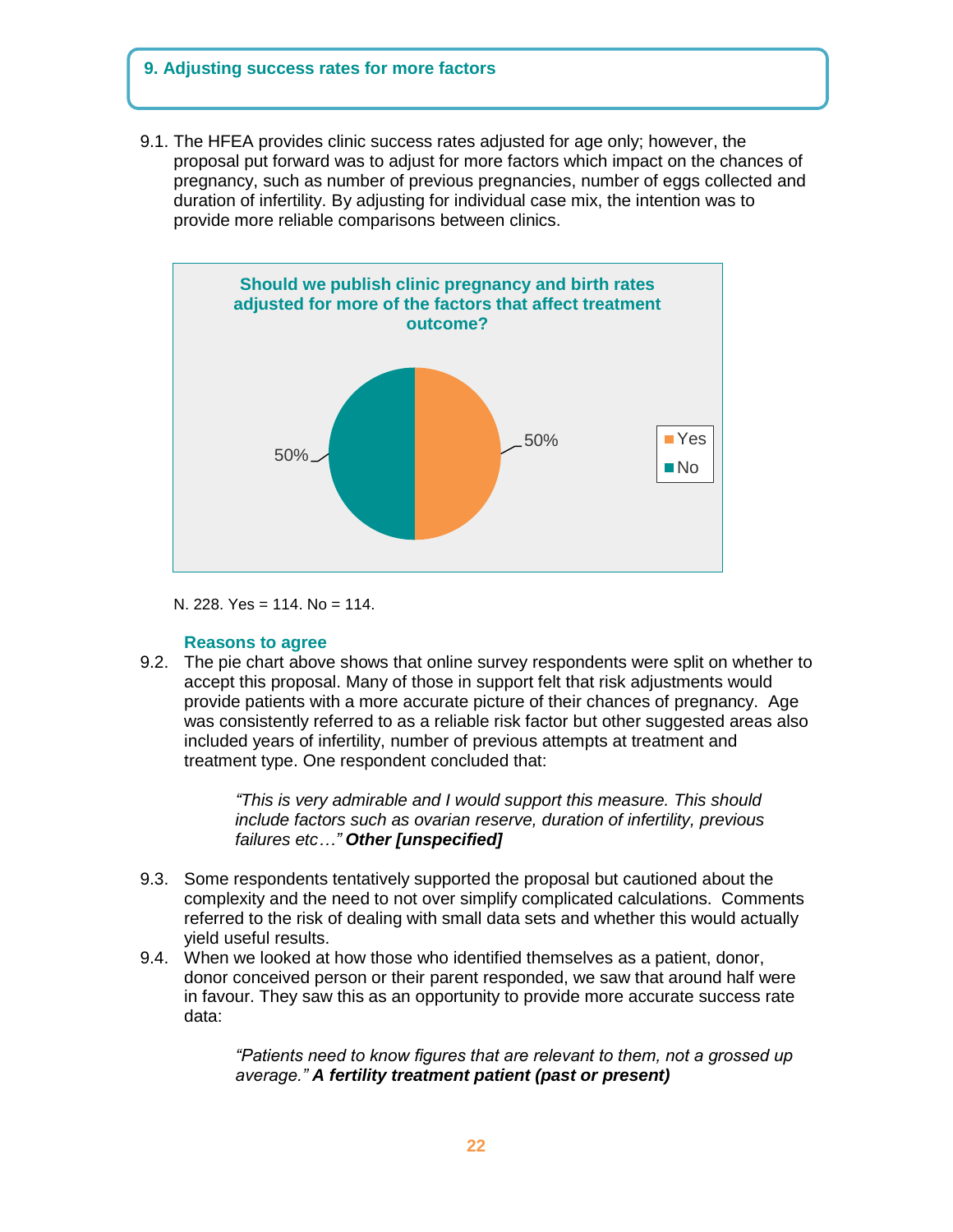9.5. When we looked at how clinic staff responded, we saw that just over half supported the proposal.

## **Reasons to disagree**

9.6. Conversely those who opposed the proposal felt that there are too many variables for the feature to truly be meaningful. The amount of information, and detail, required was seen as too complex and rather than helping and informing patients, it could be misleading. There were also comments on the HFEA not being in possession of enough information on the factors known to influence success rate – for example AMH reserve. Publishing an adjusted rate could therefore give the numbers credibility where it is not warranted:

## *"These factors would only confuse - and will change over time…." Person Responsible*

9.7. The sentiment from the workshop more or less mirrored the views from the online responses. Overall, delegates liked the idea of risk adjustment, but the reality of having the right data to do so was thought to be probably insurmountable given the number of variables involved. They mostly agreed that age was the only factor which could give reliable information. There was also concern that patients could suffer from 'knowledge paralysis' faced with good, but increasingly complex information. Others talked about their approval of using the differentiation by age but anything more would be cumbersome and actually make it more difficult for patients to understand.

## **Summary**

9.8. On balance, it is clear that there is the will to provide patients with the right tools to help them make assessments about their chance of pregnancy. If the correct data is available to do this, risk adjusting would be a way to achieve this. However, it does appear that the HFEA is not in possession of some of the information needed, and thus new information may need to be submitted by clinics. There is also the issue of numbers being so small in certain clinics that the data become less meaningful.

# **Conclusions**

 Stakeholders see the benefit of risk adjusting success rates, but note that additional information may be required for it to be done correctly, which might then increase the information requirements of clinics.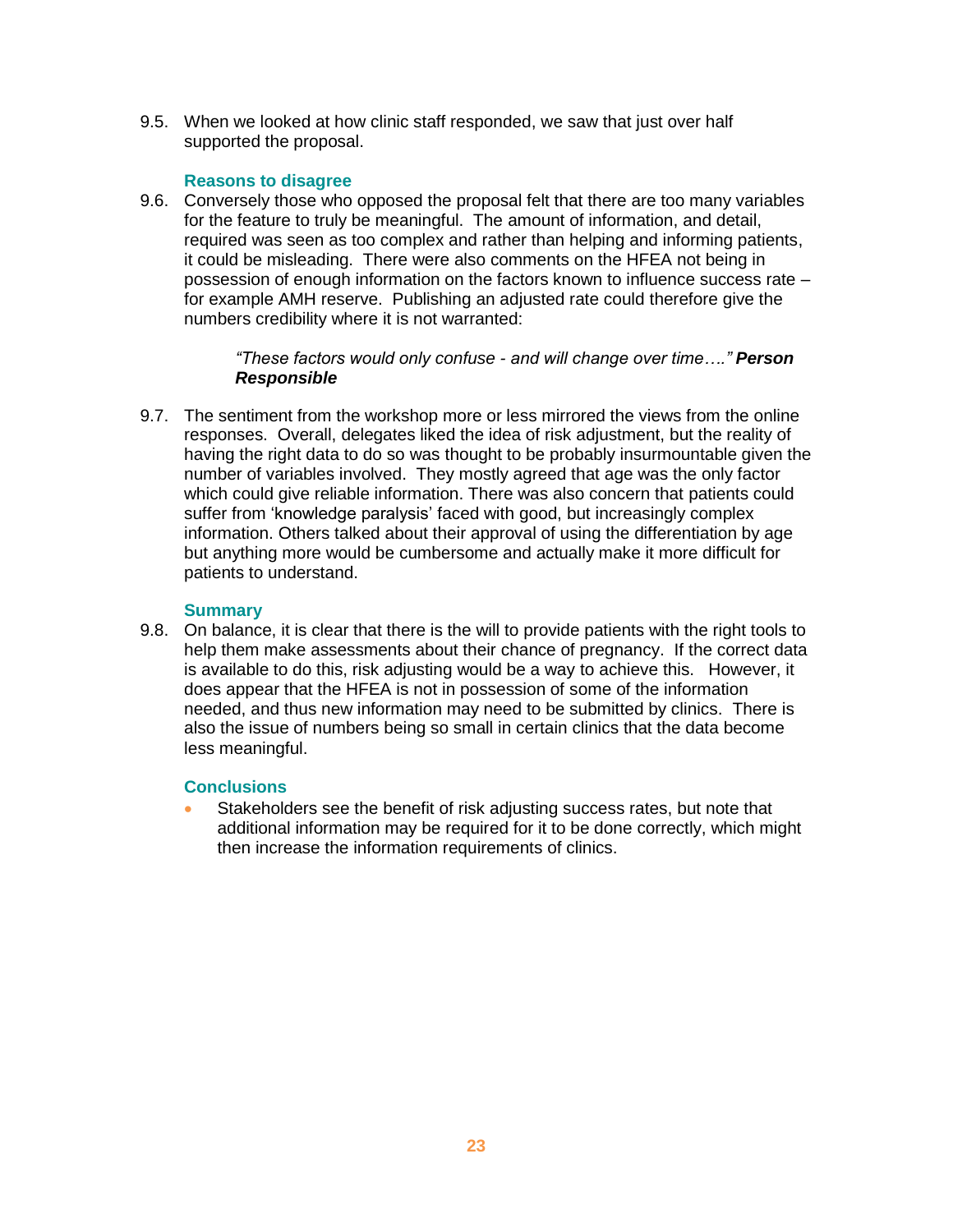### **10. Presenting frozen embryo transfer success rates**

10.1. Success rates for frozen embryo transfer (FET) are currently shown by the age of the patient at transfer. There is a suggestion that it is better to show success rates by the age of the patient at the time of egg collection because this is the key factor that affects outcome.



N. 231. Yes = 153. No= 78.

#### **Reasons to agree**

10.2. The pie chart above shows that the majority of respondents agreed with this proposal. They often stated that the egg's age was the most important factor for FET. Doing otherwise would give an inaccurate view on success rates:

> *"It is a well-established biological fact that the patient's age at egg collection has a greater impact upon the success of their treatment than the patient's age at embryo transfer." Representing an independent charity that serves patients, professionals and the broader public.*

> *"This gives the "age" of the egg and is the most important factor in defining whether treatment is successful or not." Retired assisted conception doctor.*

10.3. One respondent felt that it would also demonstrate a clinic's ability and record of egg collection:

> *"It is good because we will be able to demonstrate to the public that we have done well in terms of egg collection" Reproductive medicine doctor*

10.4. The majority of staff at our workshops also agreed with this proposal for similar reasons though questioned what would happen when embryos frozen on different dates are thawed and used in treatment. As well as this, some were unsure how this proposal would work when using donor eggs.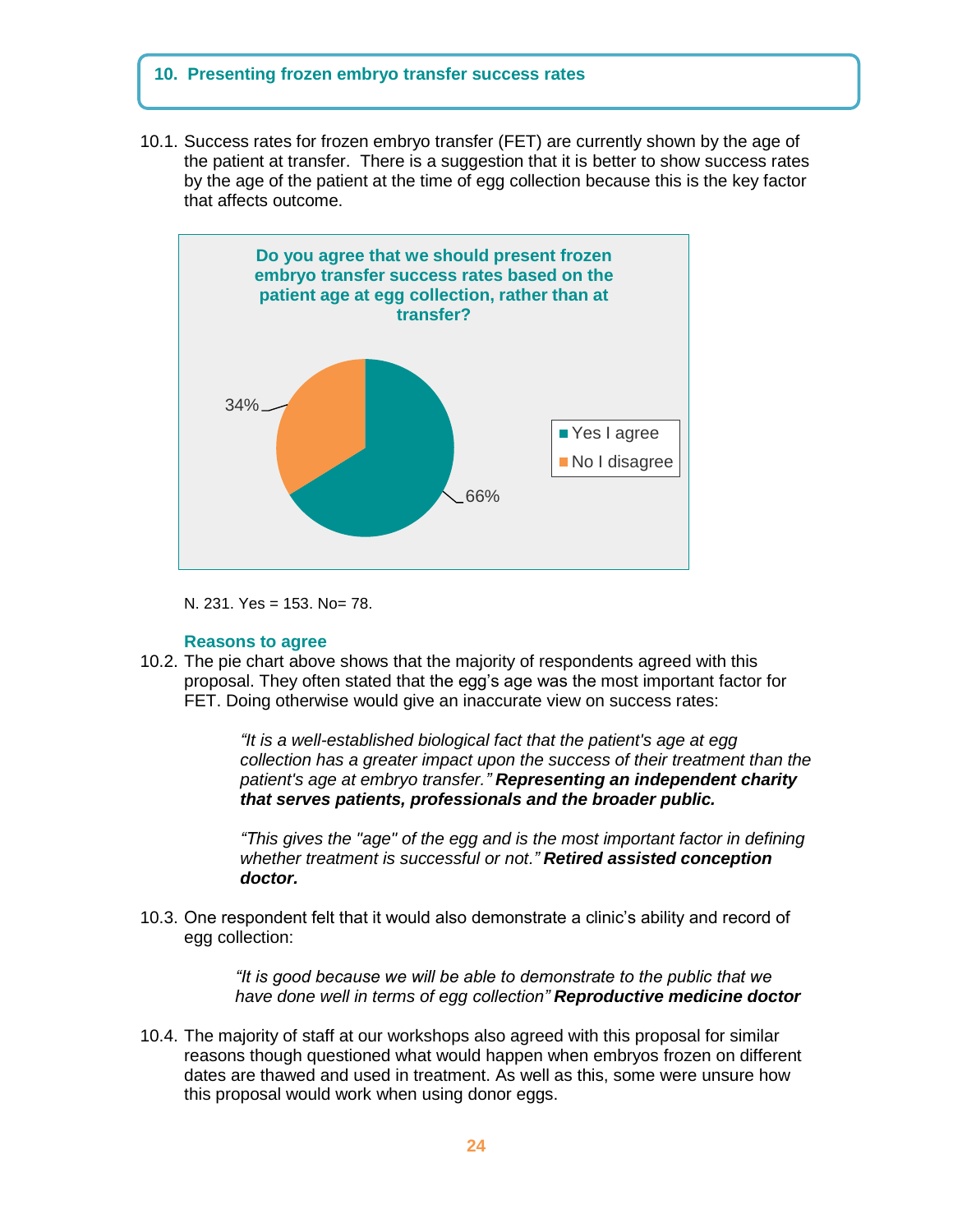## **Reasons to disagree**

10.5. Those that disagreed were concerned this would mislead patients to think the focus was on the age of the egg alone:

> *"The age of the 'uterus' at transfer is surely relevant in measuring success as social freezing becomes more popular." Quality Manager*

*"…although younger age for eggs is good for genetic problems and does play a large part in success, it doesn't solve the increased risks an older age at transfer can pose - increased medical problems, blood pressure, uterine problems (fibroids) increased risk of miscarriage unrelated to embryo age. I think it would give false hope to patients…" A fertility treatment patient (past or present)*

10.6. A slight majority of those identifying themselves as patients, donors, donor conceived person or their parents agreed with this proposal. Though not many comments were provided, those that disagreed explained they wanted to have the data for both egg age, and age of transfer, available to them so that they could make their own decisions on treatment.

> *"Both will be important considerations for patients making decisions about their future plans." A fertility treatment patient (past or present)*

### **Summary**

- 10.7. There is an acceptance that the importance of a patient's age at egg collection eclipses that of her age at egg transfer. This is supported by the overall consensus of the online respondents and delegates who attended the workshop.
- 10.8. However it was often noted that other factors affect outcomes, and it is important to make clear to patients that just using 'younger' eggs, does not mean that using them as an older patient will guarantee a successful outcome due to a number of other factors at play.

### **Conclusions**

- Stakeholders agree that FET success rates should be based on the age at egg collection.
- Information explaining that other factors affect FET success rates may be useful to include alongside these success rate figures.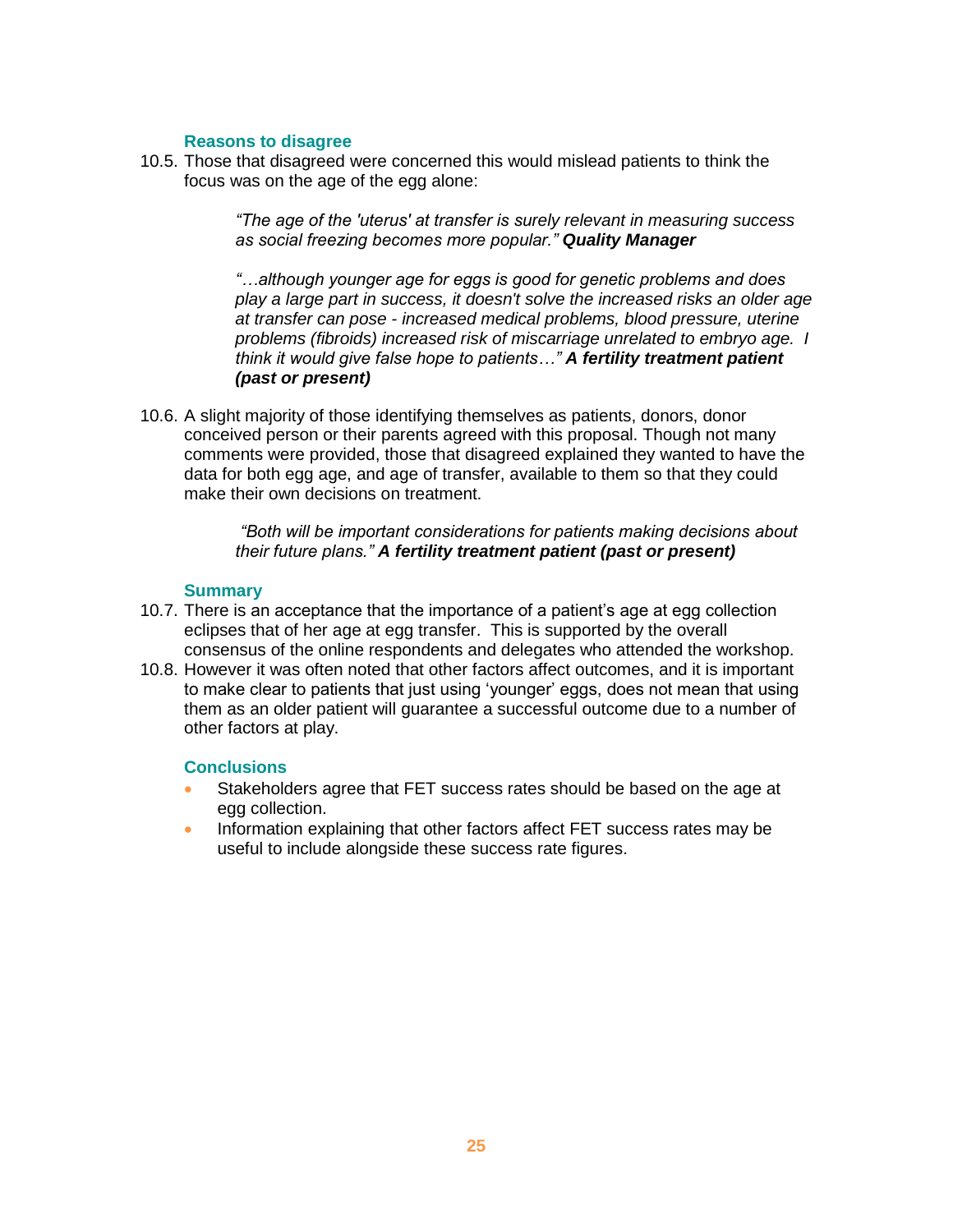#### **11. Personalised pregnancy/birth rate tool**  $\mathcal{L}$  to include near to the success rate figures.

11.1. The HFEA provides patients with clinic specific success rates based on their data submissions. We indicate whether a clinic is either below, in line with, or above the national average. Although there is a publicly available tool already, there was a suggestion that it may be advantageous for the HFEA to also provide a personalised pregnancy/birth rate calculator on our website. Although not clinic specific, this would be based on national data and would give an indication of a patients personal chance of conceiving, irrespective of the clinic they attend.





### **Reasons to agree**

11.2. The pie chart above shows a slight majority of online survey respondents agreed with this proposal. Some felt that such a tool would offer patients the ability to understand their individual chances of a successful pregnancy. A couple of respondents felt that the HFEA is in the best position to offer such a resource:

> *"I think that since the Register is such a big source of information, managing it to provide information to the patients would be its best exploitation." Embryologist*

> *"…this is the most significant advance HFEA could possibly make for their website. Not only will it help patients do their own research more effectively, but it will prevent clinics becoming bias towards optimising for one particular set of patients." A fertility treatment patient (past or present)*

11.3. We found a large proportion of patients, donors, donor conceived persons and their parents supported this proposal – often because it gave them personalised data. However, whilst supportive, some were cautious of how this might be done, and how to explain it accurately. Similarly, some clinics staff considered the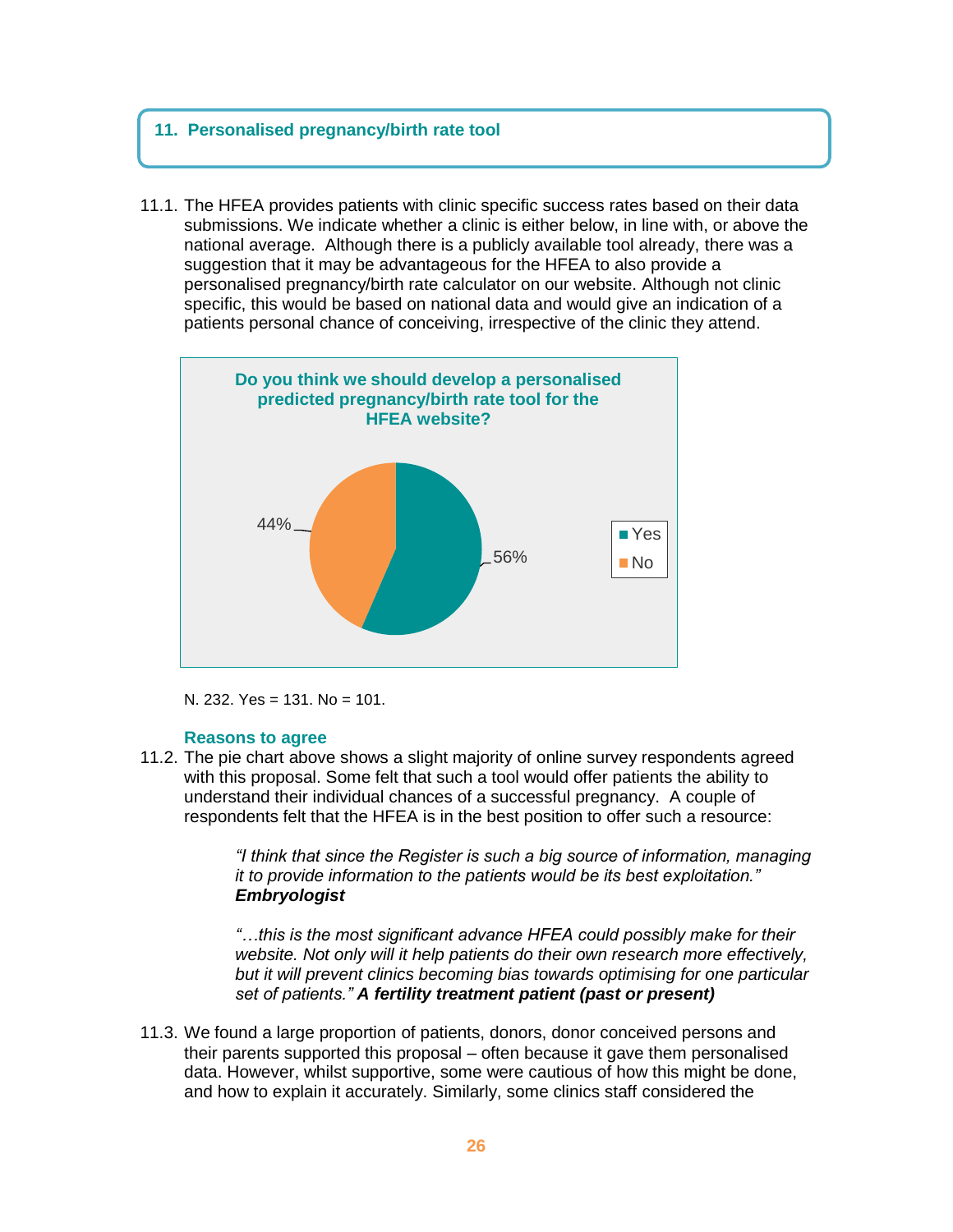predictor tool to be useful but with some reservation – approximately half were in favour. They wanted to be assured that the resource could offer accurate and meaningful information, and that the outcome should not be presented as if that was the correct diagnosis of the patient.

### **Reasons to disagree**

11.4. However, the value of such a resource was challenged by those respondents who chose to comment on this question. They felt that such a resource would propagate false hope in women because it not only required individuals to self report information, but also the HFEA dataset does not contain enough data fields on which to make these predictions. Others felt that it was a task that was not within the remit of the HFEA, particularly as there was already a similar tool available on the internet:

> *"This presupposes that the HFEA understands the treatment protocol and aim of treatment, which it does not" Other [unspecified]*

> *"The HFEA has a role as a regulator, less so as a clinical advice service." An Embryologist*

- 11.5. There was also a concern that providing a predictor tool would expose the HFEA to a levy of blame should the prediction be wrong, raising the number of complaints it receives.
- 11.6. In both workshops, staff understood the principle of giving patients accurate and individual information, but following discussion, were not supportive of the proposal. They felt that the HFEA would hold insufficient data to support it, and therefore HFEA data collection would have to increase – thus increasing the data burden on clinics. There were also issues around patients self-assessing their situation but not actually knowing the medical facts themselves or speaking to a professional.

### **Summary**

11.7. Providing a predictor tool, although a good aspiration, appears to have many issues which make it a difficult resource for HFEA to provide as we do not hold all the information that might be required to accurately provide the resource. Furthermore, it was suggested that such a resource is already available online – it is possible that patients agreed with this proposal because they weren't aware it already existed. Our user research noted that the HFEA does not need to provide everything about infertility on its website, and the use of 'piggy backing' or sign posting to other sites might be appropriate.

### **Conclusions**

 Whilst patients may support this proposal, a large number of stakeholders are concerned that we do not have all the required information to provide the service, and would need to collect more – which many were not happy with.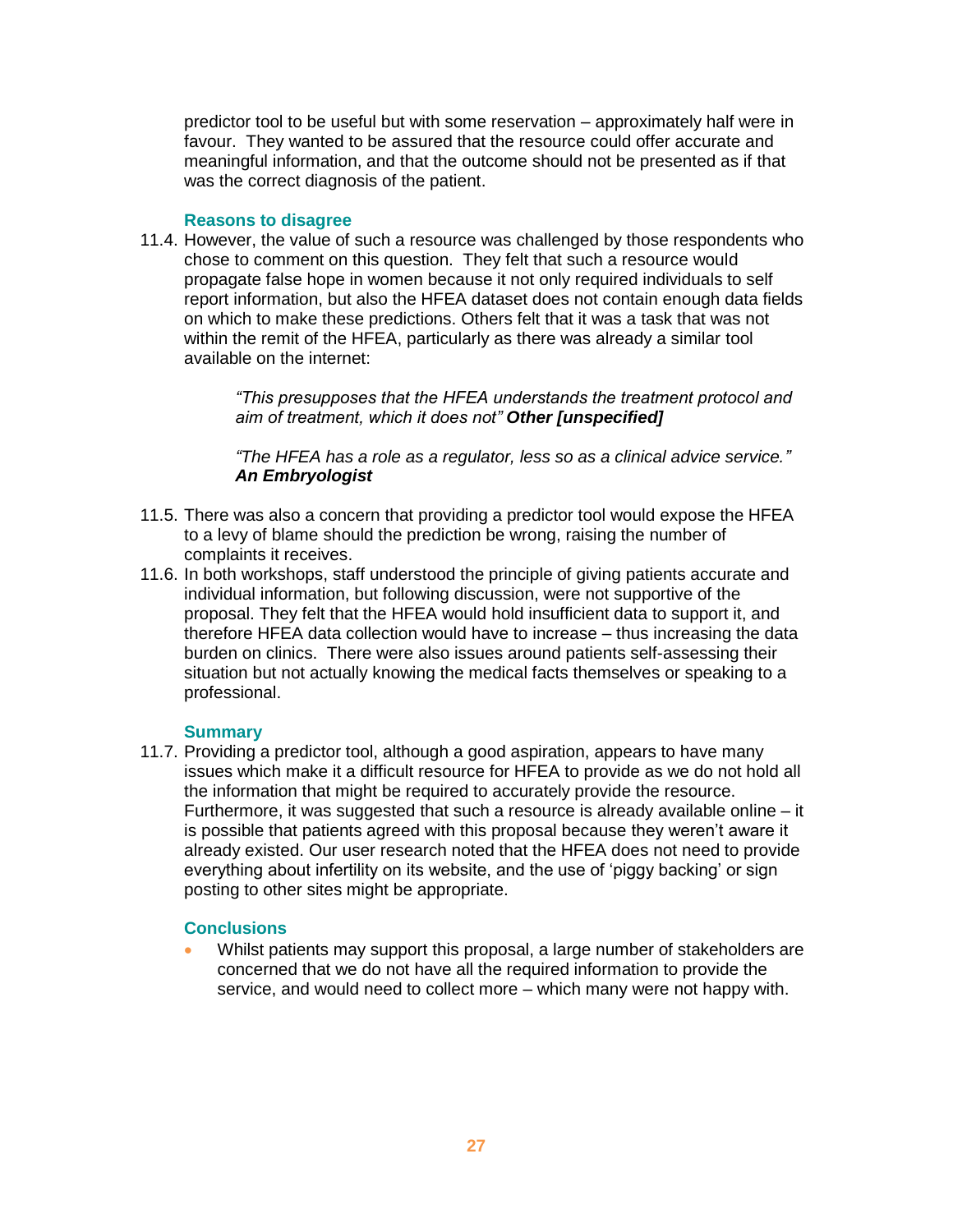### **12. Stimulated and unstimulated success rates**

12.1. Success rate data for stimulated cycles (involving the use of fertility drugs) are currently separated from unstimulated cycles. To give a more accurate picture of activity in a particular clinic, it was suggested that we combine them in the headline figure.



N. 233. Yes = 48. No = 185.

#### **Reasons to disagree**

12.2. As the pie chart above shows, the majority of respondents disagree with this proposal. When we reviewed the comments from the survey and workshop we heard that it was important to keep them separate as they were very different types of figures/patient groups, and that patients needed this separated so they could make an informed choice. At the workshops, we heard that amalgamating them together could hide a clinics poor success rate at unstimulated cycles:

> *"To present them together would be unscientific and deeply flawed." Other [unspecified]*

> *"No, if patients are looking to access natural/ unstimulated treatment they will want to understand their chances of pregnancy for either stimulated or unstimulated treatment in order to make an informed decision." An Embryologist*

> *"… [patients] really need to appreciate up front the differing success rates, and having this data in black and white in front of them will help manage expectations." A parent of a donor conceived person*

> *"I'm in a minority group and as such if you only choose to publish the most common data I will not be able to find the answers I want." A fertility treatment patient (past or present)*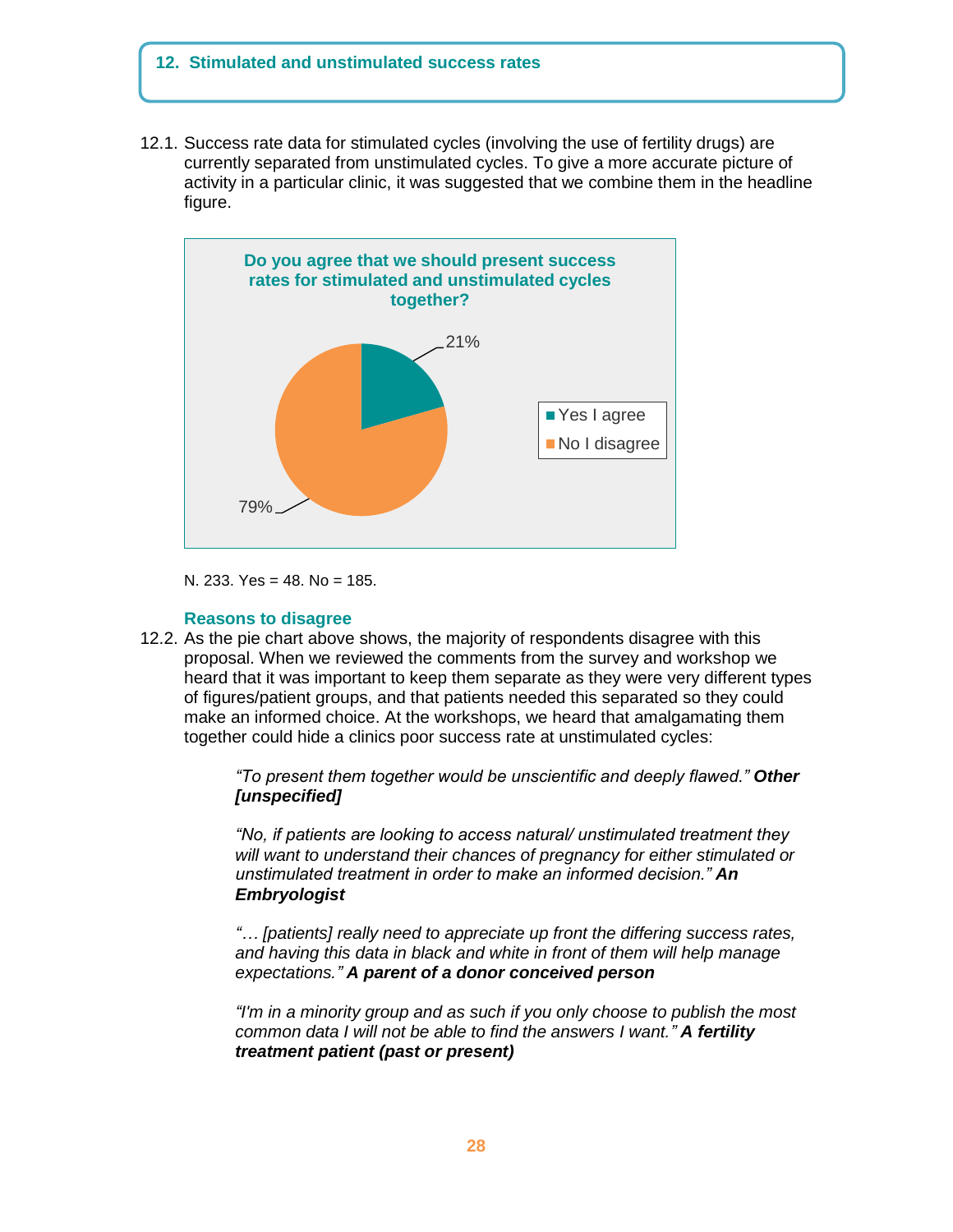12.3. The majority of clinic staff and patients, donors, donor conceived persons and their parents disagreed with the proposal. Some also thought that, as well as separating them out, we should ensure to use terminology such as 'Natural' rather than unstimulated. However, it was noted that it is difficult to define 'Natural' and 'Mild' IVF. For some, the lack of clear definition meant that the information should not be collected (bearing in the mind the plans for having a clearly defined data dictionary).

### **Reasons to agree**

- 12.4. A minority of respondents supported the proposal. Reasons included:
	- A clinics headline figure should encompass both
	- It is still a success despite whether a stimulated or unstimulated cycle
- 12.5. Furthermore, The BFS noted that if we used live birth per embryo transferred as the main headline figure, then the mode of stimulation would not matter.

### **Summary**

12.6. Both the workshops, and online survey, showed that the majority of respondents disagreed with this proposal as patients should be able to view the differing success rates for stimulated and unstimulated cycles. However, depending on whether we use live births per embryo transferred as the headline figure, this may be less of an issue.

## **Conclusions**

 The majority of stakeholders were not supportive of this proposal and wanted both sets of information available. However, if we are concerned about the depth of information we might be providing on Choose a Fertility Clinic, we could instead amalgamate the figures and explain what unstimulated IVF is, and why it can have lower success rates.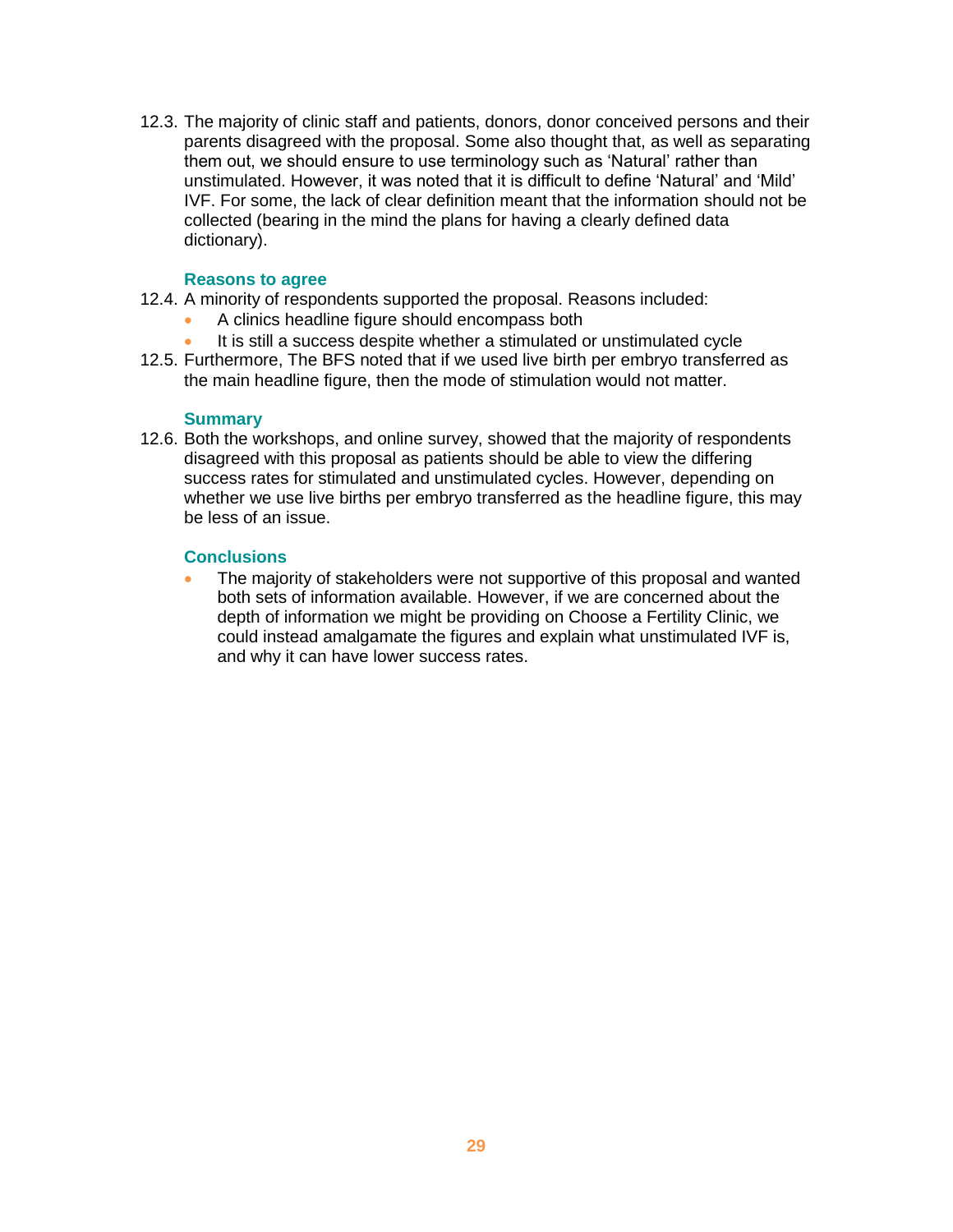# **13. Patient experience**

13.1. As highlighted in the Authority's strategy, the HFEA is committed to providing patient experience information on Choose a Fertility Clinic. This question sought views on how we might do this.



Star ratings = 124. Free text = 117. Friends and Family= 80. Inspection = 115.

- 13.2. The chart above shows that the most often selected method for providing patient experience information was star ratings. When we looked at the results based on those identifying themselves as a patient, donor, donor conceived person or their parent, we saw that the most often chosen response was (in order):
	- free text
	- information collected on inspection
	- star rating (only one behind)
	- friends and family test
- 13.3. One respondent wrote, with great detail and passion, why it was important to have an outlet to share patient experience information. They supported using free text:

*"All of these would be good but free text written by patients who the clinic cannot identify is absolutely vital… as otherwise they will be afraid to say*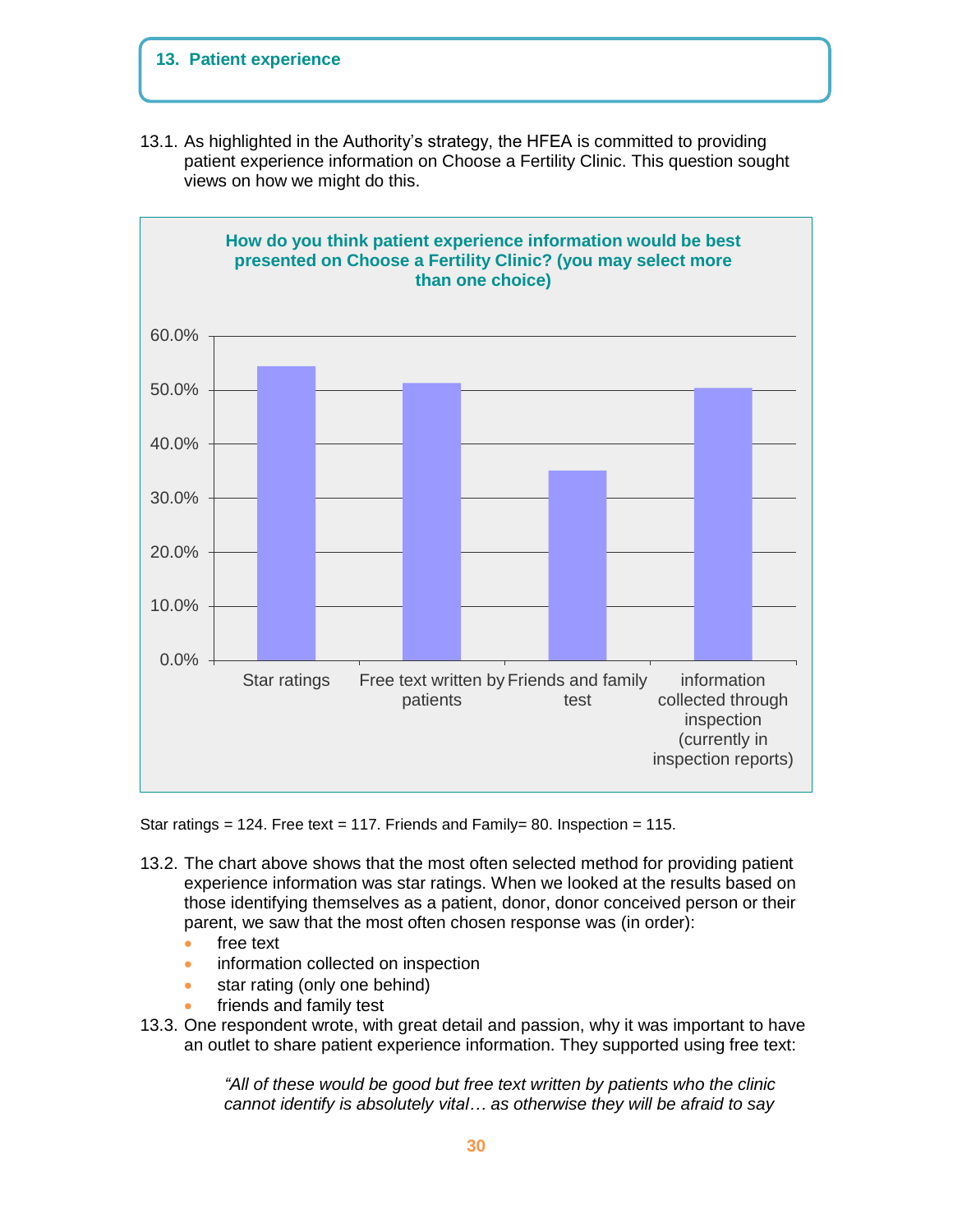*what they really think. Fertility patients rarely dare to complain however much they might want to. I mentioned this at a support group meeting and there was a heart felt unanimous chorus of agreement. We want to warn other patients about particular clinics but unless we meet them personally we wouldn't dare try. Clinics hold our entire future in their hands and the lives of our children - if we've already had embryos created. We are afraid to complain in case we or our embryos are made to suffer for it. Some clinics are ruthless in their pursuit of good success rates and wealth. If we seem to be getting in their way we have no idea what they might do - so we keep quiet. If we were able to safely say how we really felt about how they'd treated us fertility treatment in this country would be revolutionized. At last they would stop being able to get away with things that they should never have been able to get away with in the first place. There are some truly good clinics and clinicians out there and we need to be able to tell each other which these are. Once we can, those clinics and clinicians that leave a lot to be desired will start to put their patients first at last!" A fertility treatment patient (past or present)*

13.4. Despite their support for free text, we heard several comments both through the survey and workshops about heading down a path of a 'Trip Advisor' type of feedback service. There was real concern that clinics could be targeted deliberately through negative feedback and that it could be seen as insensitive to treat the experience at a fertility clinic as you would a city break or condition of a hotel. Several noted that the people who often give feedback are those who are either very positive or negative:

> *"Against free text as usually gives the extremes only and would be a huge task to undertake regularly. The objectives of the website should remain factual so no personal experiences and no self-assessment tools (in my opinion)" A fertility treatment patient (past or present)*

*"Any sort of 'trip advisor ' review may result in misuse by patients or clinics. How would this be monitored and by who?" An Embryologist* 

- 13.5. Also not particularly welcomed was the use of the friends and family test. This may be because, as one respondent put it, it is insensitive to ask people whether they would recommend something as emotional as fertility treatment to their friends or family. However, the BFS noted that it did not make sense for the HFEA to 'reinvent the wheel' since NHS organisations use the friends and family test, and the HFEA could ask private clinics to provide the same data in a different format.
- 13.6. Some respondents at our workshops thought that using the information collected through inspection was a fair and objective method – it was the second most chosen option of those identifying themselves as clinic staff. One respondent (not clinic staff) commented:

*"The other options are too open to manipulation / being skewed by people with strong opinions so HEFA should stick to the facts. If people want an opinion from other patients there are a million and one other websites they can find it on." A parent of a donor conceived person.*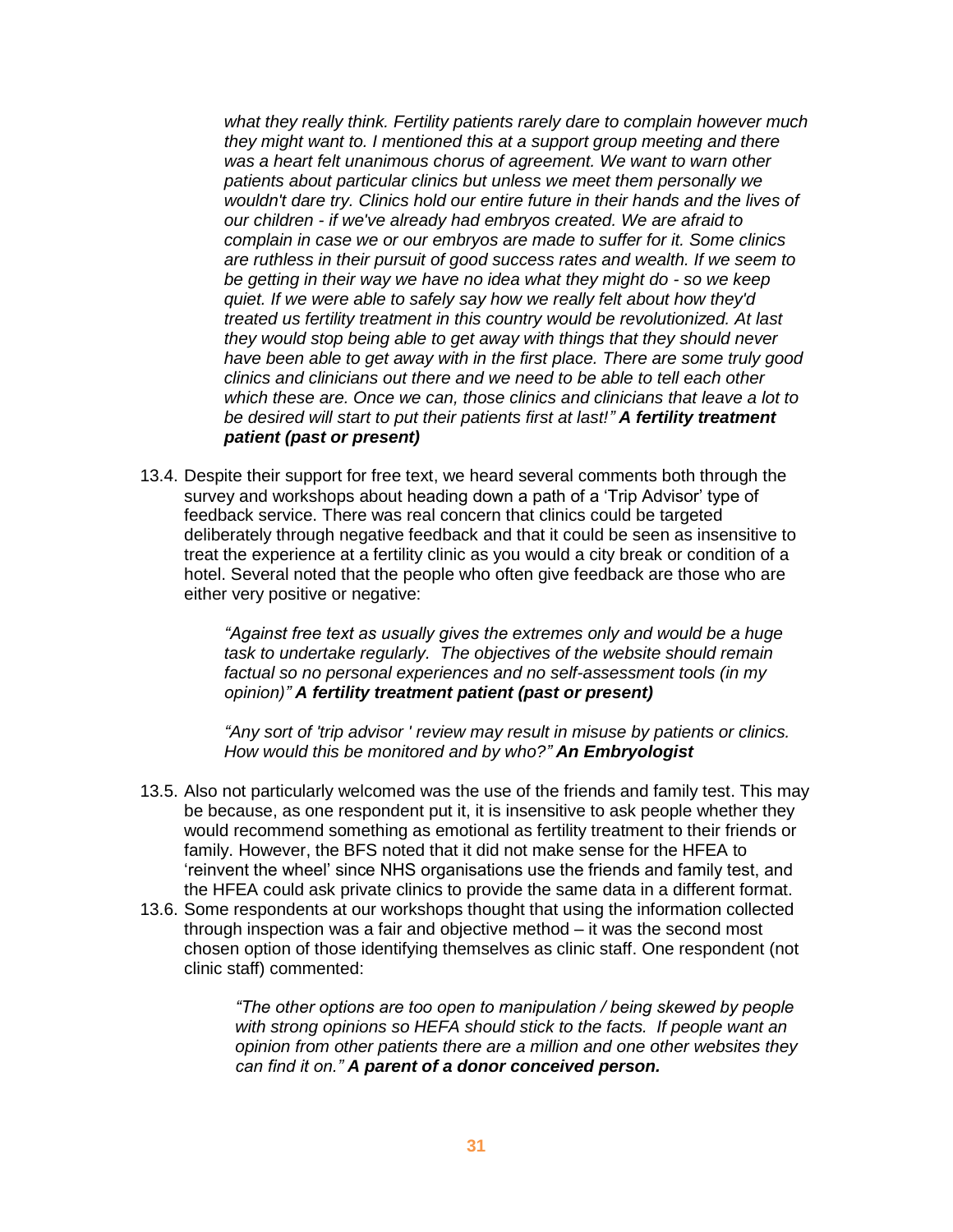13.7. Star ratings were the preferred option of clinic staff (although those responding to the survey often wanted more information on how it might work). At our workshops, some thought that the HFEA could use its own patient questionnaire to highlight a number of areas on which patients could rate a clinic, and then publish this on its website as a star rating. It was questioned how the HFEA might verify that a patient had actually had treatment at the clinic. Some, however, had concerns about what a star rating system would result in:

> *"Star ratings create a league table mentally. Not all patients have freedom to access all centres dependent upon funding" Person Responsible*

- 13.8. A number of other points were raised by respondents through the survey and workshops:
	- Ensuring that patient experience is gathered in a uniform way eg, questions should be asked at the same point of treatment
	- Being mindful that responses usually come from people who have had extremely good or bad experiences
	- Adopted methods are quantifiable and auditable
	- That there is a difference in what the private and NHS clinics provide:

*"The questions for rating need to relate to factors which can be applied fairly to both NHS & Private centres, eg, physical environment of a private centre likely to be much nicer than an NHS, due to funding available to spend on decor, furniture, etc." Quality Manager*

13.9. The Association of Clinical Embryologists advocated further development of HFEA patient feedback questionnaire:

> *"Increased use of HFEA questionnaires, ensuring that clinics are not selecting patients who are more likely to give positive feedback. Perhaps not just before a clinic is due an inspection, perhaps make forms available at all times"*

- 13.10. Other suggestions included the HFEA highlighting clinics that have been identified as following best practice by patients, ie those recommending single embryo transfer to reduce multiple births should get highlighted as 'highly compliant'.
- 13.11. Despite the question being posed as 'how' patient information could be displayed, several respondents opposed its introduction – often because they thought it was out of the HFEA's remit, and that other channels to provide this information already exist.

#### **Summary**

- 13.12. The HFEA is committed to providing some type of patient feedback system. Often where there are concerns, it is about how it could be done in a fair and impartial format.
- 13.13. It is clear that patients are supportive of having patient experience information available to them. Each method of feedback has advantages and disadvantages, but overall, patients wanted to provide free text – something which clinic staff in particular were concerned about. However, there may be a way of combining each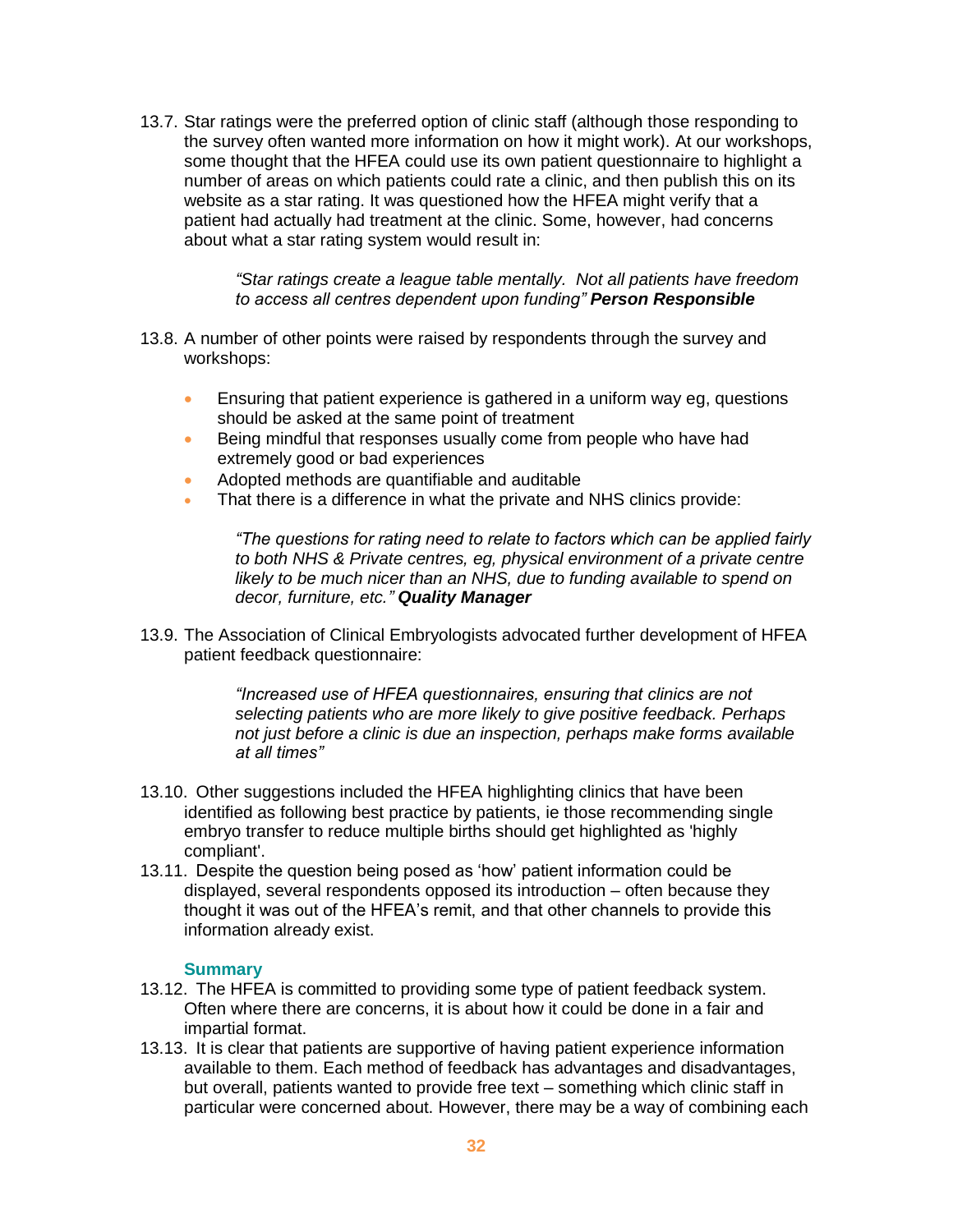method to seek feedback in a fair way. For example, using the Friends and Family test, but supplemented by additional questions which would be presented by star ratings.

### **Conclusions**

- Stakeholders are generally supportive of patient feedback, but want it to be done in a way which is seen as fair.
- Each of the options, except for Friends and Family, were ranked fairly equal, though a number of respondents highlighted problems with having free-text.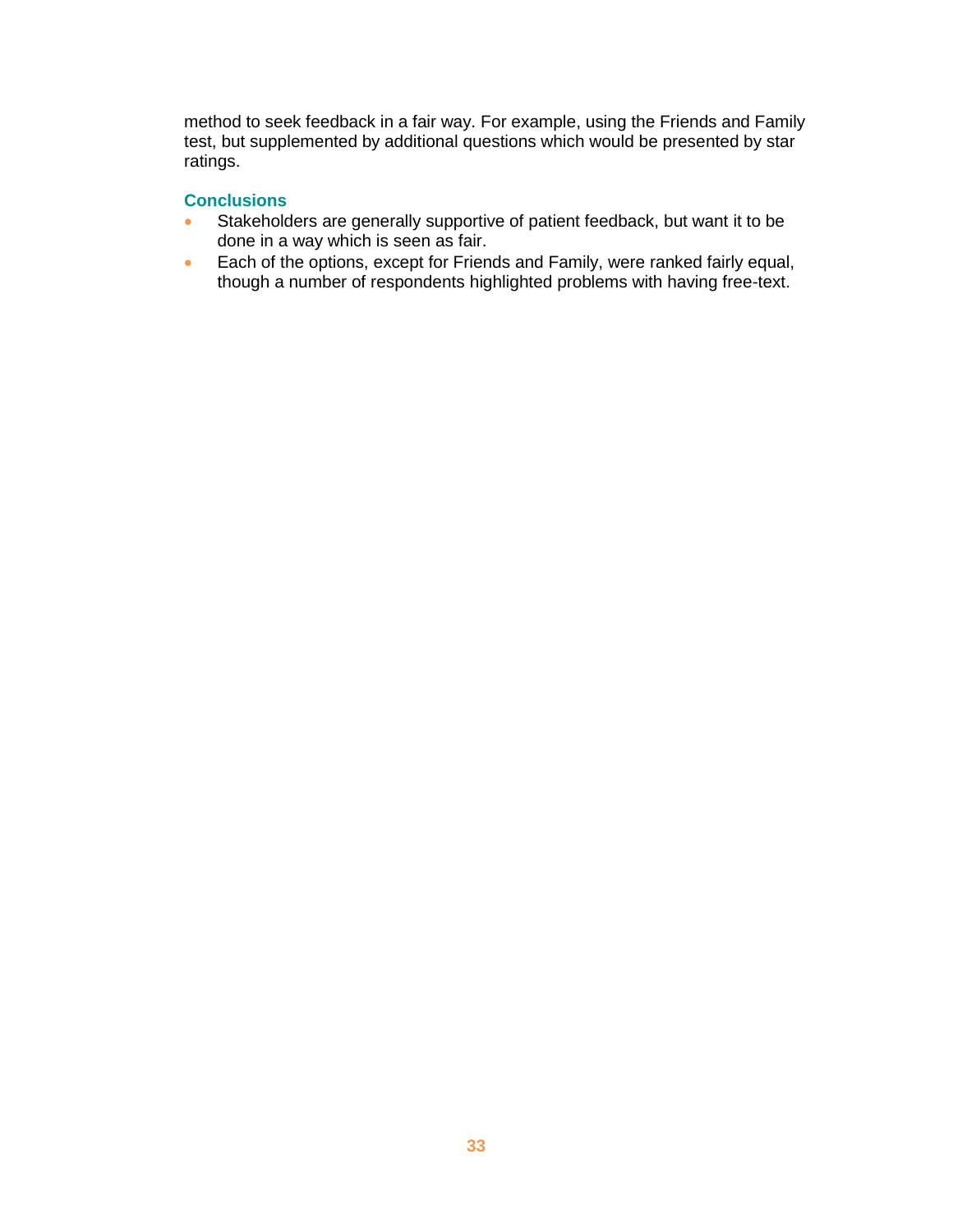### **14. Donor gamete availability**

14.1. The HFEA only provides information on whether a clinic recruits, or provides treatment with, donor gametes. However, it was suggested that we should do more, and is an issue that the Authority has included as part of its Strategy. This question therefore asked what information should be made available on clinics donor availability through Choose a Fertility Clinic.



Type of donors = 179. Source = 149. Waiting time =  $158$ .

14.2. There was general support to publish availability of types of donors, the source in which they come from and average waiting time. We did not receive any comments from patients, donors, donor conceived persons or their parents to suggest there were issues with the proposal which was reflected in some of the comments:

> *"Can't agree more that there is a huge gap here. Is there a way to also include information on independent egg/sperm donor sources as well as those managed by a specific clinic. Also, can you include availability of anonymous or open identity donors and the amount of information that's*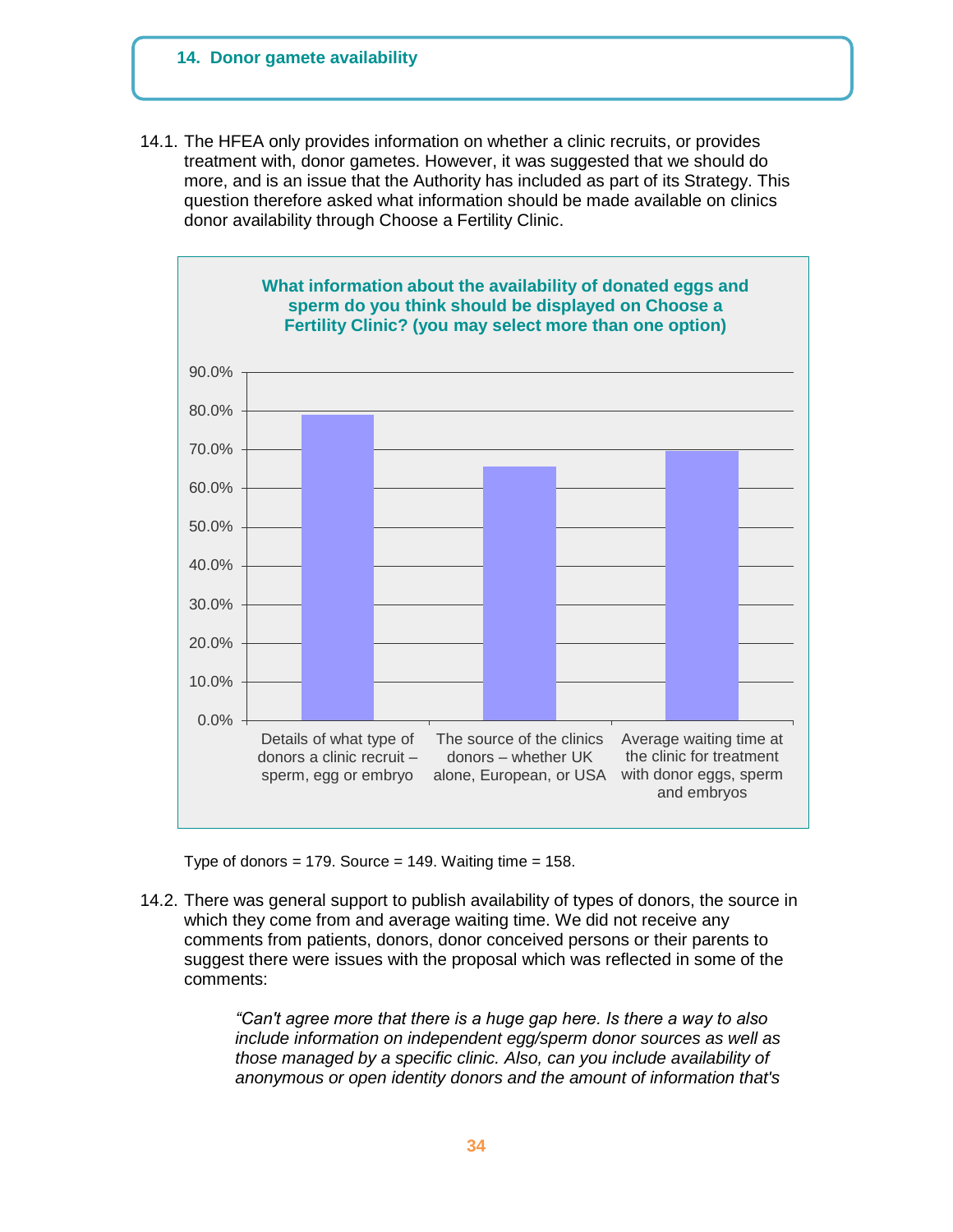## *available to patients and offspring." A fertility treatment patient (past or present).*

14.3. Although, there was overall support for such a feature this was closely followed by concerns of the practicalities. This usually stemmed from the point of how to monitor the "average" waiting time, particularly as donor gamete availability changes regularly, and the difficultly of keeping this up to date. According to some respondents the issue is heightened when dealing with patients who want particular types of donors.

> *"There is no "average" waiting time for a donor – too many variables such as ethnicity and the recipients own specific requirements. An average wait time would be misleading, inaccurate and difficult to verify or validate." Clinic staff – Donor Coordinator*

> *"Given that the availability of donor gametes can change regularly, unless this information was kept up to date we are not sure that it would be a good idea to include on the Choose a Fertility Clinic." Infertility Network UK*

14.4. Alternatives included having a link on Choose a Fertility Clinic to the clinics own web page which detailed out the latest information. There was also a slight concern that the HFEA was stepping out of its remit and the National Gamete Donation Trust should be the organisation to publish such information or alternatively clinics publish it themselves on their websites.

### **Summary**

- 14.5. The HFEA is committed to providing information on donor gamete availability on its website. On balance it can be seen that, in principle, this would be welcomed. Each of the options on how we might do this had support from professionals and patients.
- 14.6. There is some concern about how the HFEA can provide this information in a useful and meaningful way, with some clinic staff explaining that the donor gamete availability can change quickly and will need to be updated regularly. However, we did not hear many principled disagreements, and it seems that the practical difficulties are driving concerns. Saying that, we intend to improve the usability of Choose a Fertility Clinic as part of the IfQ programme, such that it should be easier for clinics to update any clinic specific information.

### **Conclusions**

- Information on donor gamete availability is, in principle, welcomed.
- There is concern over how this will be kept up to date when the information can change so quickly but such issues do not seem insurmountable if we make clear that the data is based on averages, and improve how such information is provided.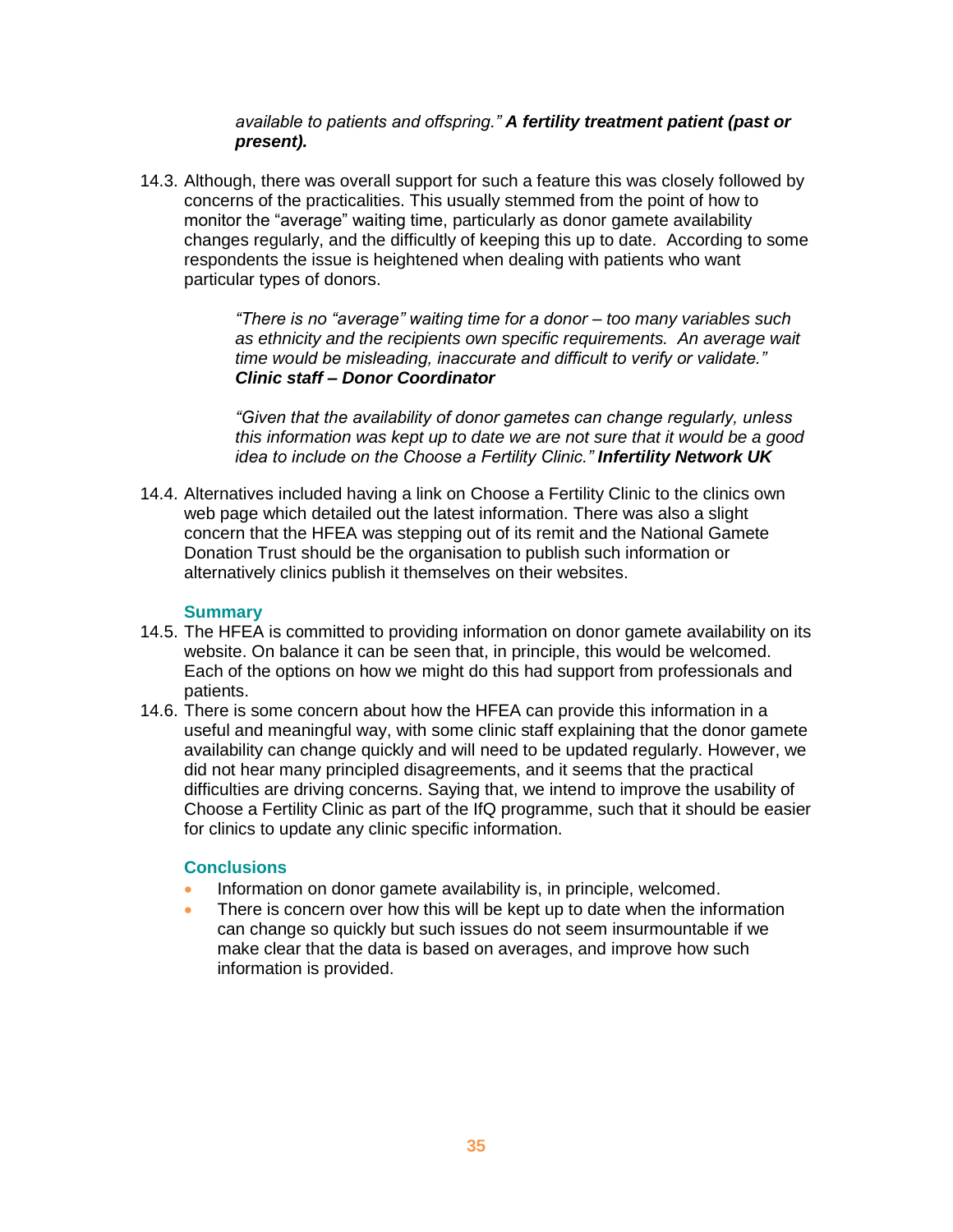## **15. Cost of treatment**

15.1. The HFEA is not an economic regulator, and therefore has no control over the amount clinics charge patients. However, to help patients understand how much they might be expected to pay, we provide guidance to clinics stating that they should provide a costed treatment plan before patients start treatment. We know cost is an important issue for patients and therefore asked whether the average cost of treatment should be included on Choose a Fertility Clinic.



N. 236. Yes = 140. No = 96.

### **Reasons to agree**

- 15.2. As the pie chart above shows, information on the cost of treatment was welcomed by a majority of online survey respondents. Moreover, the majority of those identifying themselves as patients, donors, donor conceived persons and their parents supported this proposal. Some, however, thought that there were other means by which patients could be provided with greater information on costs, such as a range (the maximum or minimum cost of treatment) or a history (based on details of how much previous patients had paid – possibly through a patient feedback system).
- 15.3. We also found that just over half of clinic staff agreed with the proposal. They expressed views such as:

*"Yes definitely, this needs far more clarity, so many patients are given a price, then asked to pay for 'essential extras' once their treatment has started…" An Embryologist*

*"Yes, this needs far more clarity…" ACE*

15.4. We also heard some staff at the workshops agree with the proposal. They suggested we publish agreed areas of treatment (such as consultation, drugs and IVF/ICSI/IUI treatment) and ask clinics to self report the cost onto Choose a Fertility Clinic.